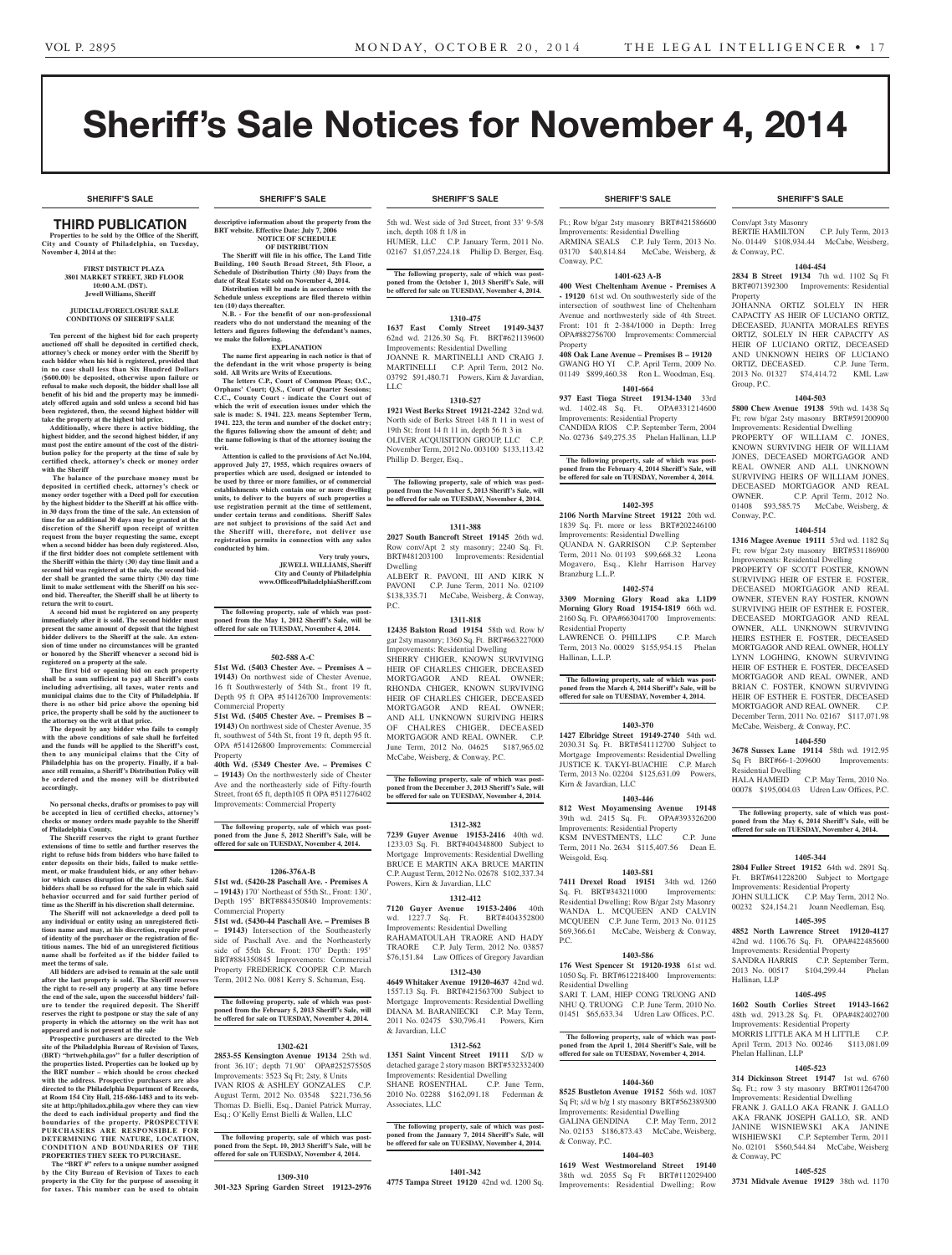## Sq. Ft. BRT#383046000 Improvements: Residential Property<br>FRANK RAFFAELE

C.P. July Term, 2012 No. 0934 \$173,318.33 Bradley J. Osborne, Esq.

### **1405-528**

**2135 Walnut Street, Unit 601 19103-4447** 8th wd. 500 Sq. Ft. BRT#88-8082497 Subject to Mortgage Improvements: Residential Dwelling MICHAEL S. PELBERG, PERSONAL RESPRESENTATIVE OF THE ESTATE OF DAVID A. PELBERG, DECEASED. C.P. May Term, 2013 No. 02166 \$178,602.35 Powers, Kirn & Javardian, LLC

#### **1405-534**

**415 A Welsh Road 19115-1816** 58th wd. 11263 Sq. Ft. BRT#58-1001003 Subject to Mortgage Improvements: Residential Dwelling CAREY BARNES AKA RYU-CAREY BARNES INDIVIDUALLY AND IN HIS CAPACITY AS TRUSTEE FOR BARNES LIVING TRUST DATE AUGUST 9, 2006, AND ANY AMENDMENTS THERETO 415A WELSH ROAD, PHILADELPHIA, PA 19115- 1816. C.P. April Term, 2013 No. 01930 \$253,581.61 Powers, Kirn & Javardian, LLC

### **1405-540**

**5950 Shisler Street 19149-3727** 53rd wd. 1350 Sq. Ft. OPA#531277600 Improvements: Residential Property

MAN LI XU AKA MANLI XU C.P. September Term, 2013 No. 01933 \$79,967.95 Phelan Hallinan, LLP

#### **1405-566**

**2749 Island Avenue 19153** 40th wd. 860 Sq. Ft.; row b/gar 1sty masonry BRT#406716500 Improvements: Residential Dwelling ALFREDO DAJER AND VALENTINA VASQUEZ C.P. September Term, 2013 No. 00837 \$179,749.72 McCabe, Weisberg & Conway, PC

### **1405-581**

**1129 East Barringer Street 19119** 22nd wd. 32'1" frontage x 103' depth OPA#221028000 Improvements: Residential Property

THE ESTATE OF CLINTON B. HORTON, JR., DECEASED AND ALL KNOWN AND UNKNOWN INDIVIDUALS, HEIRS, SUCCESSORS, ASSIGNS, BUSINESS ENTITIES, NON-PROFIT ENTITIES, AND/ OR CHARITABLE ENTITIES HAVING AND/ OR CLAIMING ANY RIGHT, TITLE, AND/ OR INTEREST, THERE, THEREFROM, AND/ OR THEREUNDER. C.P. October Term, 2013 No. 02395 \$14,022.42 Richard M. Squire & Associates, LLC

#### **1405-617**

**1427 Conlyn Street 19141-2504** 17th wd. 1304 Sq. Ft. OPA#171138700 Improvements: Residential Property

YVONNE FLETCHER, WINSTON L. BRYANT, IN HIS CAPACITY AS ADMINISTRATOR OF OF THE ESTATE OF KATHERINE GREEN. ZAMAIR MARIE GREEN IN HER CAPACITY AS HEIR OF THE ESTATE OF KATHERINE GREEN. DESTINEE GREEEN, IN HER CAPACITY, AS HEIR OF THE ESTATE OF KATHERINE GREEN. UNKNOWN HEIRS, SUCCESSORS, ASSIGNS, AND ALL PERSONS, FIRMS, OR ASSOCIATIONS CLAIMING RIGHT, TITLE, OR INTEREST FROM OR UNDER KATHERINE GREEN, DECEASED. C.P. March Term, 2012 No. 00219 \$92,337.35 Phelan Hallinan, LLP

#### **1405-663**

**7509 Woodcrest Avenue 19151-2702**  34th wd. 1634.40 Sq. Ft. OPA#343191000 Improvements: Residential Property<br>CANDACE EDWARDS C.P. February CANDACE EDWARDS Term, 2013 No. 01461 \$147,063.33 Phelan Hallinan, LLP

#### **1405-682**

**5738 Cedar Avenue 19143-1932** 46th wd. 1304 Sq. Ft. BRT#463055300 Improvements: Residential Dwelling MARLEISE SANDERS C.P. September Term, 2013 No. 00716 \$58,227.10 Law Offices of Gregory Javardian

### **The following property, sale of which was post-poned from the June 3, 2014 Sheriff's Sale, will be offered for sale on TUESDAY, November 4, 2014.**

# **1406-423**

**605 Marlyn Road 19151** 34th wd. 1110 Sq. Ft.; row 2 sty masonry BRT#344259100 Improvements: Residential Dwelling LINDA D. KING C.P. October Term, 2012 No. 00630 \$138,252.37 McCabe, Weisberg, & Conway, PC

### **1406-437**

**1333 South 4th Street 19147** 1st wd. BRT#011307400 Subject to Mortgage<br>STANLEY HENDRICKSON C.P. May STANLEY HENDRICKSON

Term, 2010 No. 03242 \$228,377.66 Ashley L. Lerch, Esq.

**1406-448**

**7049 Kindred Street 19149** 35th wd. 1148.48 Sq. Ft. BRT#542287100 Subject to Mortgage Improvements: Residential Dwelling ADELA DIAZ PIZARRO AND ALLEN SMITH C.P. October Term, 2013 No. 00921 \$122,125.04 Udren Law Offices, PC

### **1406-492**

**3900 Ford Road, Unit 4C 19131** 52nd wd. 1206 Sq. Ft. BRT#888520039 Subject to Mortgage DEFENDANT, VICKI JO MEST SC-11-05-02-3098 \$9,670.00 Evan R. Bachove, Esq.,

## Fineman Krekstein & Harris, PC

**1406-495 4543 North Uber Street 19140-1009**  13th wd. 1348.02 Sq. Ft. BRT#132220600 Improvements: Residential Dwelling CHARLES A. J. HALPIN, III, ESQUIRE AS

ADMINISTRATOR OF THE ESTATE OF LILLIE WALTON, DECEASED C.P. November Term, 2012 No. 01130 \$61,516.76 Powers, Kirn & Javardian, LLC

### **1406-496**

**2987 Tilton Street 19134** 25th wd. 628.36 Sq. Ft. BRT#25-1200900 Improvements: Residential Dwelling JEFFREY JACUK AND KELLY ANN WALTON C.P. February Term, 2011 \$124,107.83 Powers, Kirn & Javardian, LLC

#### **1406-510**

**1623 Wynsam Street 19138** 10th wd. row b/garage 2sty masonry PRCL#109NS-432, BRT#102195000 Improvements: Residential Dwelling

CRYSTAL V. MCMICHAEL, ADMIN-STRATRIX OF THE ESTATE OF FREDERICK LEANDER WILSON, JR., AKA FREDERICK<br>WILSON C.P. May Term. 2012 No. 03027 C.P. May Term, 2012 No. 03027 \$142,172.29 Federman & Associates, LLC

#### **1406-580**

**2751 Rhawn Street 19152** 64th wd. unknown BRT#64-1-2233-00 Subject to Mortgage Improvements: Residential Property<br>MD MANIEUZZAMAN C.P. June Term. MD MANIEUZZAMAN 2013 No. 01316 \$202,366.70 Jeffrey G. Trauger, Esq.

**The following property, sale of which was post-poned from the July 1, 2014 Sheriff's Sale, will be offered for sale on TUESDAY, November 4, 2014.**

#### **1407-317**

**5414 Oakland Street 19124-1211** 62nd wd. 1196 Sq Ft OPA#621392500 Improvements: Residential Property EMELLEN WADLEY C.P. April Term, 2012 No. 03393 \$103,086.16 Phelan Hallinan, LLP

#### **1407-321**

**1624 Ashurst Road 19151-2712** 4th wd. 1442.38 Sq Ft OPA#34-3-3771-00 Improvements: Residential Property LASHONDA ELLIS C.P. February Term, 2010 No. 01573 \$149,626.55 Phelan Hallinan, LLP

#### **1407-323**

**4249 North Bodine Street 19140-2617** 7th wd. 840 Sq Ft OPA#072108100 Improvements: Residential Property MARTA COLON C.P. June Term, 2013 No. 02227 \$23,653.28 Phelan Hallinan, LLP

**1407-325 315 South Camac Street 19107** 7th wd. 640 Sq Ft BRT#053140200 Improvements: Residential Property THE UNKNOWN HEIRS OF NADINE H.

MITCHELL, DECEASED AND HOWARD MITCHELL, JR., SOLELY IN HIS CAPACITY AS HEIR OF THE ESTATE OF NADINE H.<br>MITCHELL DECEASED CP March MITCHELL, DECEASED Term, 2013 No. 00228 \$154,342.78 KML Law Group, P.C.

#### **1407-328**

**3714 Richmond Street 19137-1414** 45th wd. 1702.5 Sq Ft OPA#451155900 Improvements: Residential Property DONNA M. FLADE C.P. October Term, 2010 No. 01111 \$138,047.48 Phelan Hallinan, LLP

#### **1407-329**

**1209 North 65th Street 19151-3116**  34th wd. 1730.08 Sq Ft OPA#344303100 Improvements: Residential Property SHAWN L. PIERCE C.P. August Term, 2012 No. 01053 \$69,804.52 Phelan Hallinan, LLP

#### **1407-330**

**2237 Disston Street 19149-1917** 54th wd. 1616.53 Sq Ft OPA#542074300 Improvements: Residential Property JEFFERSON SYLVESTRE, IN HIS CAPACITY AS HEIR OF MARIE M. SCOTT, DECEASED. GARDYNE SYLVESTRE, IN

HER CAPACITY AS HEIR OF MARIE M. SCOTT, DECEASED. ALAIN SYLVESTRE, IN HIS CAPACITY AS HEIR OF MARIE M. SCOTT, DECEASED. FELIX CHARLES, IN HIS CAPACITY AS HEIR OF MARIE M. SCOTT, DECEASED. UNKNOWN HEIRS, SUCCESSORS, ASSIGNS, AND ALL PERSONS, FIRMS, OR ASSOCIATIONS CLAIMING RIGHT, TITLE OR INTEREST FROM OR UNDER MARIE M. SCOTT, DECEASED. C.P. June Term, 2009 No. 02043 \$76,864.65 Phelan Hallinan, LLP

### **1407-331**

**320 Federal Street 19147** 2nd wd. 1184.00 Sq Ft BRT#02-1-258200 Improvements: Residential Dwelling DEVON DRESING AKA DEVON ANNE DRESING AKA DEVON A. DRESING C.P. June Term, 2013 No. 01554 \$316,075.89 Udren Law Offices, P.C.

### **1407-332**

**162 West Champlost Street 19120-1905**  61st wd. 1008.81 Sq Ft OPA#612155200 Improvements: Residential Property DECARLA EMFINGER AND JOHN C. EMFINGER C.P. May Term, 2012 No. 03557 \$71,516.00 Phelan Hallinan, LLP

### **1407-334**

**7929 Thouron Avenue 19150-2520** 50th wd. 2250 Sq Ft OPA#502169300 Improvements: Residential Property

THOMAS PAYNE, KERRY GREEN, IN HIS CAPACITY AS ADMINISTRATOR AND HEIR OF THE ESTATE OF CHERYL GREEN, IN HIS CAPACITY AS ADMINSTRATOR AND HEIR OF THE ESTATE OF CHERYL GREEN. UNKNOWN HEIRS, SUCCESSORS, ASSIGNS, AND ALL PERSONS, FIRMS, OR ASSOCIATIONS CLAIMING RIGHT, TITLE OR INTEREST FROM OR UNDER CHERYL GREEN, DECEASED. C.P. June Term, 2013 No. 00823 \$76,137.81 Phelan Hallinan, LLP

### **1407-335**

**4627 East Howell Street 19135-4026** 41st wd. 3500 Sq Ft OPA#411108000 Improvements: Residential Property

ZAINAB CONTEH AND MOHAMED CONTEH AKA MOHAMED M. CONTEH C.P. July Term, 2012 No. 02521 \$268,464.29 Phelan Hallinan, LLP

### **1407-344**

**4004 I Street 19124** 33rd wd. 1527.74 Sq Ft BRT#332148600 Improvements: Residential Property

LOAN PHAN, AS SOLE OWNER C.P. October Term, 2010 No. 3151 \$134,726.06 Scott A. Dietterick, Esq., Kimberly A. Bonner, Esq., Joel A. Ackerman, Esq., Ashleigh L. Marin, Esq., Ralph M. Salvia, Esq., Jaime R. Ackerman, Esq., Jana Fridfinnsdottir, Esq., Brian Nicholas, Esq., Denise Carlon, Esq., Zucker, Goldberg & Ackerman, LLC

#### **1407-349**

**6451 Smedley Street 19126** 17th wd. (formerly part of the 50th wd.) 1280 Sq Ft BRT#172160000 Improvements: Residential Property

DIANE R. BRIDGES C.P. May Term, 2012 No. 02778 \$95,532.48 KML Law Group, P.C.

### **1407-360**

**926 Tustin Street 19111-1431** 63rd wd. 4100 Sq Ft OPA#632033189 Improvements: Residential Property ANDREW YAREMCHUK C.P. March Term, 2012 No. 01732 \$171,536.56 Phelan Hallinan, LLP

#### **1407-361**

**6062 Alma Street 19149-3201** 53rd wd. 1312.5<br>Sq Ft PRCL#531331000 Improvements: Sq Ft PRCL#531331000 Residential Property JEANETTE ACEVEDO AKA JEANNETTE ACEVEDO C.P. October Term, 2012 No. 04313 \$103,794.20 Phelan Hallinan, LLP

#### **1407-365 609 South 55th Street 19143-2503** 46th wd.

1280 Sq Ft OPA#463189100 Improvements: Residential Property HOWARD M. SEON AND EUDENE E.

SEON C.P. September Term, 2009 No. 01282 \$114,242.16 Phelan Hallinan, LLP

### **1407-366**

**3410 Braddack Street aka 3410 Braddock Street 19134-2620** 45th wd. 973.98 Sq Ft OPA#452310800 Improvements: Residential Property RICHARD SANTIAGO C.P. November

# Term, 2012 No. 02185 \$25,409.45 Phelan

Hallinan, LLP

**1407-368 5110 West Nevada Street 19131-2418**  52nd wd. 6758 Sq Ft OPA#521179600 Improvements: Residential Property FRANCIS KILSON C.P. March Term, 2012 No. 02129 \$166,732.32 Phelan Hallinan, LLP

#### **SHERIFF'S SALE SHERIFF'S SALE SHERIFF'S SALE SHERIFF'S SALE SHERIFF'S SALE**

65 ft 0 in BRT#322174900 Improvements:

SHERAH D. FREEMAN AND SHERAH D. FOWLER C.P. July Term, 2012 No. 02823

**1407-443 226 West Rittenhouse Square, Unit 2618 19103-5757** 8th wd. condo Sq Ft OPA#888081418 Improvements: Residential

DONALD N. DOUCHKESS C.P. October Term, 2013 No. 03139 \$84,571.36 Phelan

**1407-452 5362 Lebanon Avenue 19131-3231** 52nd wd. 1840 Sq Ft OPA#521137700 Improvements:

SHWANNA HARRIS AND RAYMOND HARRIS, JR. C.P. September Term, 2013 No. 03898 \$189,302.38 Phelan Hallinan,

**1407-456 365 West Johnson Street 19144-3103**  22nd wd. 14,040 Sq Ft OPA#223004000 Improvements: Residential Property CLARK DAVIS C.P. May Term, 2013 No. 01999 \$391,296.23 Phelan Hallinan, LLP **1407-463 1328 North Hancock Street 19122** 18th wd. 2494.66 Sq Ft BRT#18-2083500 Improvements: Residential Dwelling SHERIDAN L. SOSTRE C.P. June Term, 2013 No. 002403 \$230,185.14 Martha E. Von Rosenstiel, Esq., Heather Riloff, Esq. **1407-468 3503 West Clearfield Street 19132-1827**  38th wd. 1372.99 Sq Ft OPA#382010900

Improvements: Residential Property STEPHEN J. HILL C.P. June Term, 2009 No. 04068 \$141,606.30 Phelan Hallinan,

**1407-469 3327 Fitler Street 19114-2602** 57th wd. 2632.56 Sq Ft OPA#572168819 Improvements: Residential Property SAMUEL TURKSON AKA SAM TRUKSON AND JOYCE TURKSON C.P. May Term, 2013 No. 00014 \$196,649.04 Phelan

**1407-471 44 West Pomona Street 19144-1914**  59th wd. 1686.51 Sq Ft OPA#593091900 Improvements: Residential Property FRANCIS R. BEY AND LISA DIXON C.P. September Term, 2013 No. 02461 \$149,604.41

**1407-475 1915 McClellan Street 19145-2024** 48th wd. 928 Sq Ft BRT#481017000 Improvements:

CHRISTOPHER KING C.P. November Term, 2011 No. 0269 \$102,199.16 Scott A. Dietterick, Esq., Kimberly A. Bonner, Esq., Joel A. Ackerman, Esq., Ashleigh L. Marin, Esq., Ralph M. Salvia, Esq., Jaime R. Ackerman, Esq., Jana Fridfinnsdottir, Esq., Brian Nicholas, Esq., Denise Carlon, Esq., Zucker, Goldberg &

**1407-476 1400 South Vodges Street 19143-5304**  51st wd. 963.09 Sq Ft OPA#28S15 129 Improvements: Residential Property ALBERT G. ALEMU AND FANTU BEKELE C.P. December Term, 2011 No. 00120 \$43,227.94 Phelan Hallinan, LLP **1407-479 6726 Large Street 19149** 35th wd. 2565 Sq Ft BRT#542222800 Improvements: Residential

JACK BARMASH AND MINA BARMASH C.P. August Term, 2013 No. 00924 \$95,664.96

**1407-485 1412 South 17th Street 19146-4715** 36th wd. 1184 Sq Ft BRT#36-5205500 Subject to Mortgage Improvements: Residential Dwelling ELEASE RICHARDSON C.P. April Term, 2012 No. 002269 \$66,905.42 Powers, Kirn

**1407-491 13004 Townsend Road Unit L9 19154** 6th wd. 1536 Sq Ft BRT#888660484 Improvements:

DONNELL S. KENNEDY AND STEPHANIE N. KOLBER C.P. October Term, 2013 No. 000526 \$227,836.21 Bradley J. Osborne,

**1407-493 1820 Strahle Street 19152-2323** 2205 Sq Ft OPA#562154600 Improvements: Residential

BRIAN J. LANDIS C.P. October Term, 2010 No. 03856 \$237,069.86 Phelan

\$39,671.78 Louis P. Vitti, Esq.

Residential Property

Property

LLP

LLP

Hallinan, LLP

Phelan Hallinan, LLP

Residential Property

Ackerman, LLC

Real Estate

Stern & Eisenberg P.C.

& Javardian, LLC

Residential Property

Esq.

Property

Hallinan, LLP

Hallinan, LLP

Residential Property

# **1407-374**

**7512 Tulpehocken Street 19138** 50th wd. 1731 Sq Ft BRT#501376600 Improvements: Residential Property DANIA ST. LOUIS C.P. August Term, 2013 No. 00249 \$154,664.06 KML Law Group, P.C.

### **1407-377**

**5801 Sylvester Street 19149** 55th wd. 1068 Sq Ft BRT#621376000 Improvements: Residential Property DONALD A. DE GRANDIS AND MICHAEL

J. MARTIN, BY HIS ATTONREY IN FACT, ELLEN S. TIDMAN C.P. October Term, 2010 No. 001039 \$90,695.26 Bradley J. Osborne, Esq.

### **1407-381**

**3101-3103 Frankford Avenue 19134** 25th wd. 2580 Sq Ft and 3300 Sq Ft (respectively) BRT#252472700 and BRT#252472800 (respectively) Improvements: Residential Real Estate JOSE CEDENO AND ALI S. SHAMAN J.A.C.C. EL BEY C.P. March Term, 2012 No. 02454 \$95,306.64 Stern & Eisenberg, P.C.

#### **1407-386**

**1818 Wilmot Street 19124** 23rd wd. 1835 Sq Ft BRT#232128205 Subject to Mortgage Improvements: Residential Dwelling WILLA DUNCAN C.P. February Term, 2013 No. 1331 \$48,659.40 Weber Gallagher Simpson Stapleton Fires & Newby, LLP, Sarah A. Elia, Esq.

### **1407-401**

**827 Glenview Street 19111-4418** 35th wd. 3604.80 Sq Ft PRCL#532156900 Improvements: Residential Property TALBOT TABRON AKA TALBOT L.<br>TABRON C.P. January Term, 2012 No. C.P. January Term, 2012 No. 01587 \$252,049.40 Phelan Hallinan, LLP **1407-407**

### **1834 Brandywine Street 19130-3902** 15th wd. 1080 Sq Ft OPA#152009900 Improvements:

THERESA PURCELL AKA THERESA J.<br>PURCELL C.P. November Term. 2010 No. C.P. November Term, 2010 No.

00583 \$520,618.38 Phelan Hallinan, LLP **1407-411 322 Reed Street aka 322 Reed Street Unit 3F 19147-5950** 1st wd. 0 (Condo) Sq Ft PRCL#888010106 Improvements: Residential

NATALIA LABUTTIS C.P. July Term, 2013 No. 02067 \$99,414.71 Phelan Hallinan, LLP **1407-412 5825 Belmar Terrace aka 5825 Belmar Street 19143-5208** 3rd wd. 972.62 Sq Ft OPA#034101300 Improvements: Residential

SHAWNNA LEE ROBERSON AKA<br>SHAWNNA-LEE GIBBS C.P. August

Term, 2013 No. 02995 \$51,220.10 Phelan

**1407-419 2134 Anchor Street 19124** 41st wd. 915.20 Sq Ft BRT#411059800 Improvements:

MARGARET BALDERMAN AND THERESA R. MIDDLETON C.P. November Term, 2013 No. 00385 \$89,595.61 KML Law

**1407-422 2915 Gilham Street 19149-3019** 55th wd. 1612 Sq Ft OPA#551070200 Improvements:

CARINA DEAN AND SHAROON DEAN C.P. May Term, 2012 No. 01921 \$127,017.18

**1407-424 3850 Woodhaven Road, Apartment 505 19154-2751** 66th wd. 1133 Sq Ft OPA#888660299 Improvements: Residential

JOYCE D. ROGERS C.P. May Term, 2013 No. 02752 \$141,153.24 Phelan Hallinan,

**1407-430 6916 Oakland Street 19149** 54th wd. (formerly part of the 35th wd.) 1625.57 Sq Ft BRT#542380200 Improvements: Residential

JOSE B. FERREIRA C.P. January Term, 2009 No. 02438 \$195,173.36 KML Law

**1407-433 5920 Pulaski Avenue 19144** 59th wd. 2520 Sq Ft BRT#593204600 Improvements:

KIM BUSSIE AND KEVIN J. BUSSIE C.P. September Term, 2012 No. 02736 \$214,079.92

**1407-441 1843 North 25th Street 19121** 32nd wd. East side of 25th St. 169 ft 0 in Southward from the South side of Berks St. Front: 14 ft 0 in Depth:

SHAWNNA-LEE GIBBS

Residential Property

Property

Property

Hallinan, LLP

Residential Property

Residential Property

Phelan Hallinan, LLP

Group, P.C.

Property

Property

Group, P.C.

Residential Property

KML Law Group, P.C.

LLP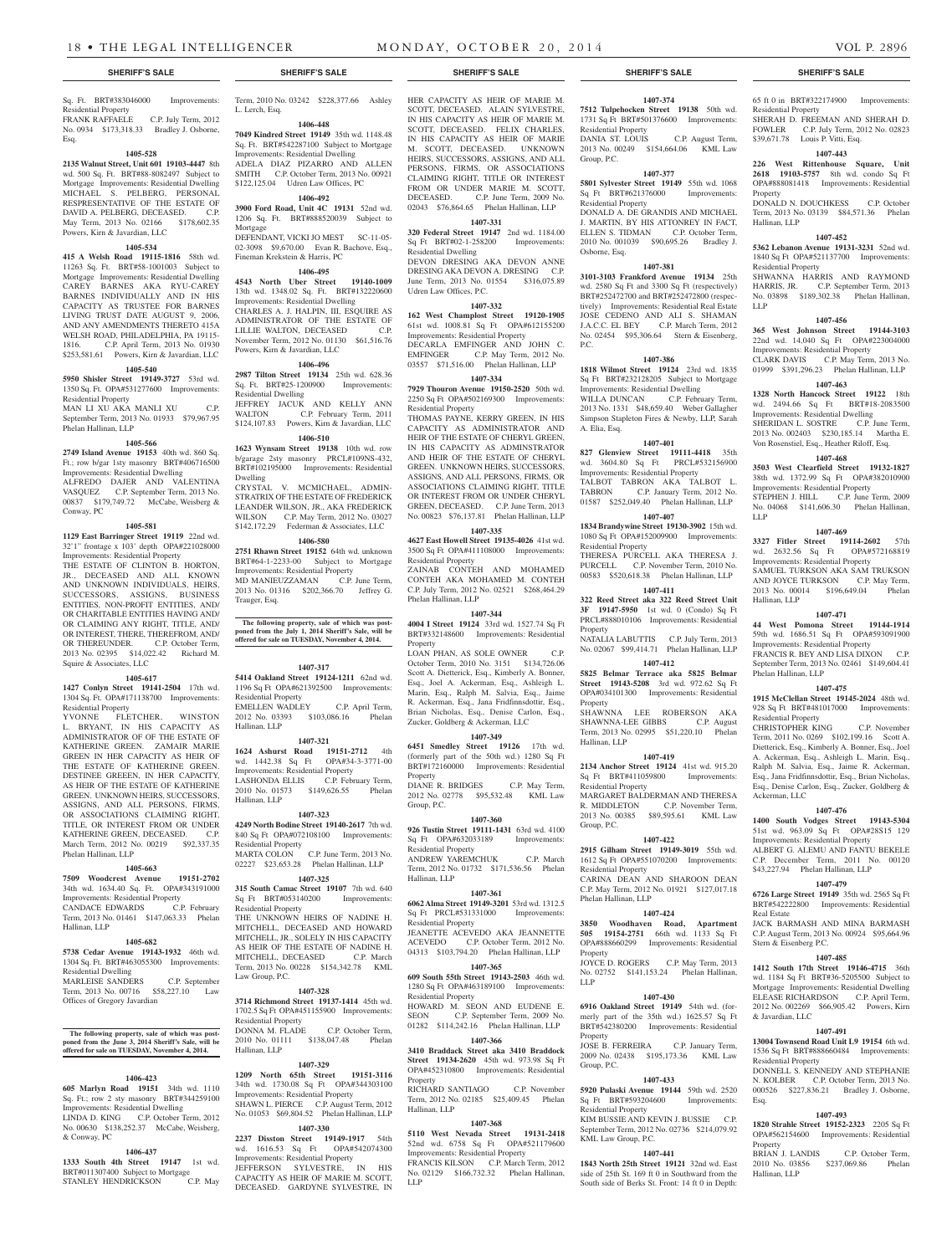& Conway, P.C.

Residential Dwelling

Residential Property

Phelan Hallinan, LLP

Udren Law Offices, P.C.

Residential Property

Sq Ft OPA#493172200 Residential Property

wd. 1288.60 Sq Ft Improvements: Residential Property RIFKA HERZ C.P. March Term, 2010 No. 02151 \$61,900.62 Phelan Hallinan, LLP **1407-696 1213 North 25th Street 19121-4822** 29th wd. 1072 Sq Ft BRT#291324200 Subject to Mortgage Improvements: Residential Dwelling JOSE L. REYES AND CASSANDRA LOVE C.P. November Term, 2013 No. 02094 \$96,921.74 Law Offices of Gregory Javardian **1407-702 706 Saint Andrews Road 19118** 9th wd. 2430 Sq Ft; Det w/det gar 2sty mas + o BRT#092182405 Subject to Mortgage Improvements: Residential Dwelling SARA C. WEDEMAN AND MICHAEL A. FEAGANS C.P. March Term, 2013 No. 03686 \$315,343.43 McCabe, Weisberg &

Hallinan, LLP

Conway, P.C.

Dwelling

Conway, P.C.

Dwelling

**1407-688 6713 Ditman Street 19135-2221** 41st wd. 1720 Sq Ft OPA#422358200 Improvements:

MIGUEL HERNANDEZ AND SONIA HERNANDEZ C.P. February Term, 2014 No. 00994 \$76,099.27 Phelan Hallinan, LLP **1407-691 6405 North Camac Street aka 6421 North Camac Street 19126-3644** 49th wd. 3192<br>
Sq Ft OPA#493172200 Improvements:

ANTHONY HUGHES C.P. October Term, 2013 No. 02679 \$191,725.50 Phelan

**1407-694 4645 North 13th Street 19140-1229** 49th

**1407-707 2532 South Claymont Street 19153** 40th wd. 1020 Sq Ft; row b/gar 2sty masonry BRT#404156254 Improvements: Residential

JARMAL ARTHUR AKA JAMAL D. ARTHUR C.P. September Term, 2009 No. 02721 \$117,944.57 McCabe, Weisberg &

**1407-709 1001 Livezey Lane and 1011 Livezey Lane aka Rear 1001 Livezey Lane 19119-3356**  9th wd. 3793 Sq Ft BRT#092122110 & BRT#092122120 Improvements: Residential

ANDREW J. COOLEY C.P. December Term, 2013 No. 01055 \$749,172.12 Law

**1407-712 135 Sparks Street 19120** 61st wd. 1128 Sq Ft; row b/gar 2sty masonry BRT#611268300 Improvements: Residential Dwelling

Offices of Gregory Javardian

Offices, P.C.

Dwelling

KEVIN T. SMITH C.P. February Term, 2013 No. 00344 \$185,094.34 McCabe, Weisberg

SYEETA MCFARLAND C.P. February Term, 2013 No. 01020 \$140,838.29 McCabe,

**1407-722 5645 Loretto Avenue 19124** 35th wd. 1276 Sq Ft; row b/gar 2sty masonry BRT#351401600 Improvements: Residential Dwelling ROBERT CAPERS C.P. April Term, 2012 No. 03002 \$79,090.64 McCabe, Weisberg

**1407-729 2327 Catherine Street 19146** 30th wd. 2678 Sq Ft; row conv/apt 3sty masonry BRT#302086100 Subject to Mortgage Improvements: Residential Dwelling JAMILLAH WASHINGTON AND JOHN WASHINGTON C.P. July Term, 2012 No. 00319 \$246,741.53 McCabe, Weisberg &

**1407-736 9675 Sandanne Road 19115** 63rd wd. 2157 Sq Ft; det w/bas gar 2sty frame BRT#632200521 Improvements: Residential Dwelling MARCELLA KASTANOS, GEORGIOS APOSTOLIDIS AND MARY APOSTOLIDIS C.P. June Term, 2013 No. 02753 \$279,028.76

JOSEPH RAWLINGS C.P. July Term, 2013 No. 01940 \$51,539.13 McCabe, Weisberg

**1407-769 3839 Ronnal Drive 19154** 66th wd. 3644.69 Sq Ft OPA#662440900 Improvements:

ROCHELLE GANGEMI C.P. September Term, 2013 No. 01930 \$104,680.65 Phelan

**1407-770 11924 Alberta Drive 19154** 66th wd. 2828.64 Sq Ft OPA#662173200 Improvements:

JOSHUA J. TRIESTMAN C.P. April Term, 2009 No. 02379 \$189,980.33 Phelan

**1407-773 9713 Berea Street 19114-1723** 66th wd. 10,250 Sq Ft OPA#661012616 Improvements:

LAWRENCE V. HERMAN C.P. December Term, 2011 No. 01545 \$174,610.50 Phelan

**1407-775 10301 Hoff Street 19116** 58th wd. 4011.67 Sq Ft BRT#582591800 Improvements:

VYACHESLAV MIGACHEV C.P. December Term, 2010 No. 1282 \$249,388.78 Scott A. Dietterick, Esq., Kimberly A. Bonner, Esq., Joel A. Ackerman, Esq., Ashleigh L. Marin, Esq., Ralph M. Salvia, Esq., Jaime R. Ackerman, Esq., Jana Fridfinnsdottir, Esq., Brian Nicholas, Esq., Denise Carlon, Esq., Zucker, Goldberg &

**1407-776 1327 South 29th Street 19146-3617** 36th wd. 1128 Sq Ft BRT#362169300 Improvements:

DARRYL GUNTHER AND JUANITA MOMENT C.P. January Term, 2013 No. 3627 \$81,256.02 Scott A. Dietterick, Esq., Kimberly A. Bonner, Esq., Joel A. Ackerman, Esq., Ashleigh L. Marin, Esq., Ralph M. Salvia, Esq., Jaime R. Ackerman, Esq., Jana Fridfinnsdottir, Esq., Brian Nicholas, Esq., Denise Carlon, Esq., Zucker, Goldberg &

**1407-778 3842 J Street 19124** 33rd wd. 1320 Sq Ft BRT#332225300 Improvements: Residential

SPARKLE L. PENDER C.P. September Term, 2011 No. 1687 \$78,322.61 Scott A. Dietterick, Esq., Kimberly A. Bonner, Esq., Joel A. Ackerman, Esq., Ashleigh L. Marin, Esq., Ralph M. Salvia, Esq., Jaime R. Ackerman, Esq., Jana Fridfinnsdottir, Esq., Brian Nicholas, Esq., Denise Carlon, Esq., Zucker, Goldberg &

**1407-786 103 North Gross Street 19139** 34th wd. 1178 Sq Ft; row b/gar 2sty masonry BRT#343051900 Improvements: Residential Dwelling FRANK HUEBER C.P. October Term, 2013 No. 01824 \$87,291.11 McCabe, Weisberg

**1407-787 8424 Pembrook Road 19128** 21st wd. 1680 Sq Ft; s/d w det gar 2.5s masonry BRT#212500200 Improvements: Residential Dwelling JENNIFER D. PARKER AND JOSEPH

McCabe, Weisberg & Conway, P.C. **1407-737 7346 Buist Avenue 19153** 40th wd. 1120 Sq Ft; \_row b/gar BRT#404294500 Improvements:

Residential Dwelling

Residential Property

Residential Property

Residential Property

Residential Property

Ackerman, LLC

Residential Property

Ackerman, LLC

Ackerman, LLC

& Conway, P.C.

Property

Hallinan, LLP

Hallinan, LLP

Hallinan, LLP

& Conway, P.C.

Weisberg & Conway, P.C.

& Conway, P.C.

Conway, P.C.

**1407-664 1033 East Rittenhouse Street 19138**  59th wd. 1609 Sq Ft; s/d w b/g 2s masonry BRT#591137000 Improvements: Residential

VERONICA NAOMI HARRIS C.P. September Term, 2012 No. 03445 \$74,114.93 McCabe, Weisberg & Conway, P.C. **1407-671 5121 Viola Street 19131-4718** 52nd wd. (formerly part of the 44th wd.) 1424.00 Sq Ft BRT#52-1-0886-00 Improvements:

MICHELLE COATES C.P. July Term, 2013 No. 00453 \$76,763.91 Udren Law

**1407-673 142 Wright Street Unit C 19127** 21st wd. 1440 Sq Ft OPA#211440620 Improvements:

CONSTANCE LINNET LAMBETH C.P. September Term, 2013 No. 01931 \$164,426.26

**1407-682 2001 South 65th Street 19142** 40th wd. 23 x 65 PRCL#40-1-2046-00; BRT#40-1204600 Improvements: Residential Property VICTOR AKINYEMI AND OLUSOLA AKINYELE BY DEED FROM MICHAEL SQUILLACIOTI, DATED NOVEMBER 13, 2007 AND RECORDED NOVEMBER 20, 2007 IN THE OFFICE OF THE RECORDER OF DEEDS IN AND FOR PHILADELPHIA COUNTY AS INSTRUMENT #51811680 C.P. September Term, 2013 No. 00536 \$84,132.86 Martin S. Weisberg, Esq. **1407-684 8370 Langdon Street 19152** 56th wd. (formery 35th ward wd.) 2833 Sq Ft BRT#56-2-331400 Improvements: Residential Dwelling BAKER JOSMA AND NADISE JOSMA C.P. June Term, 2013 No. 01720 \$177,496.45

#### **SHERIFF'S SALE SHERIFF'S SALE SHERIFF'S SALE SHERIFF'S SALE SHERIFF'S SALE**

#### **1407-500**

**853 Morefield Road 19115-1916** 58th wd. 6643.2 Sq Ft PRCL#581148600 Improvements: Residential Property CHANDY P. GEORGE AND SARAMMA MATHAI C.P. September Term, 2010 No. 02127 \$410,731.55 Phelan Hallinan, LLP

### **1407-502**

**2923 Cecil B Moore Avenue 19121-2750**  32nd wd. 1124.93 Sq Ft OPA#324053900 Improvements: Residential Property ROBERT E. FRENCH C.P. August Term, 2009 No. 04189 \$165,208.81 Phelan

### **1407-507**

Hallinan, LLP

**6611 North 13th Street 19126-3208** 61st wd. 6210 Sq Ft OPA#611193800 Improvements:

Residential Property ROBERT ROBERSON, JR. C.P. April Term, 2013 No. 00617 \$181,666.77 Phelan

### Hallinan, LLP **1407-510**

**6338 Revere Street 19149-3042** 62nd wd. 1365.52 Sq Ft OPA#621551900 Improvements: Residential Property KATHERINE SCOTT C.P. June Term, 2012 No. 03491 \$185,760.95 Phelan Hallinan, LLP

### **1407-512**

**1907 Conlyn Street 19141-1206** 17th wd. 1346.01 Sq Ft OPA#171147100 Improvements: Residential Property DEVELIA GRIMES C.P. May Term, 2013 No. 03046 \$82,407.38 Phelan Hallinan, LLP

#### **1407-518**

**1422 North 12th Street 19122-3302** 20th wd. 1602 Sq Ft BRT#202263800 Improvements: Row 2 Sty Masonry

VANESSA S. EDWARDS AKA VENESSA S. EDWARDS AND WILLIE SANDERS C.P. November Term, 2012 No. 02556 \$125,123.54 Milstead & Associates, LLC

#### **1407-520**

**6738 Lebanon Avenue 19151-3015** 34th wd. 1299 Sq Ft OPA#344054100 Improvements: Residential Property TERESA A. HARRELL C.P. August

Term, 2010 No. 02717 \$96,639.82 Phelan Hallinan, LLP

#### **1407-521**

**5542 North Lawrence Street 19120-2808**  42nd wd. 2134 Sq Ft OPA#422491900 Improvements: Residential Property GARNET C. MUSE C.P. February Term,

2012 No. 03604 \$49,843.85 Phelan Hallinan, LLP

#### **1407-527**

**117 West Hortter Street 19119-2707** 22nd wd. 6800 Sq Ft OPA#223062600 Improvements: Residential Property

SAMUEL P. WYCHE, JR.; PHYLLIS WYCHE-BROWN, IN HER CAPACITY AS DEVISEE OF THE ESTATE OF SAMUEL WYCHE, SR.; HERBERT P. WYCHE, IN HIS CAPACITY AS DEVISEE OF THE ESTATE OF SAMUEL WYCHE SR.; NANCY WYCHE-MORGAN, IN HER CAPACITY AS DEVISEE OF THE ESTATE OF SAMUEL WYCHE SR.; ADRIENNE WYCHE-THOMAS, IN HER CAPACITY AS DEVISEE OF THE ESTATE OF SAMUEL WYCHE, SR. C.P. April Term, 2012 No. 03074 \$285,425.63 Phelan Hallinan, LLP

### **1407-529**

**1747 South Chadwick Street 19145- 2224** 36th wd. 742 Sq Ft OPA#365175300

Improvements: Residential Property EMILIO PANDIKA AND ASTER SETIADI C.P. September Term, 2013 No. 03563 \$56,187.85 Phelan Hallinan, LLP

### **1407-535**

**1800 Sulis Street 19141-1021** 17th wd. 1730 Sq Ft BRT#171031400 Improvements:

Residential Property<br>JENNIFER HAND C.P. December Term, 2013 No. 00106 \$127,061.28 Scott A. Dietterick, Esq., Kimberly A. Bonner, Esq., Joel A. Ackerman, Esq., Ashleigh L. Marin, Esq., Ralph M. Salvia, Esq., Jaime R. Ackerman, Esq., Jana Fridfinnsdottir, Esq., Brian Nicholas, Esq., Denise Carlon, Esq., Zucker, Goldberg &

### **1407-543**

Ackerman, LLC

**607 East Hortter Place aka 607 Hortter Place 19119** 22nd wd. 6293 Sq Ft OPA#221185600 Improvements: Residential Property

THELMA BROOKS C.P. August Term, 2005 No. 03071 \$194,932.23 Phelan Hallinan, LLP

#### **1407-547**

**1318 North Marshall Street 19122** 14th wd. 2392.20 Sq Ft BRT#141031815 Improvements: Residential Property CARLISA MITCHELL AND DAVID W.

MITCHELL C.P. January Term, 2013 No. 00476 \$192,930.89 KML Law Group, P.C.

## **1407-557**

**11730 Denman Road 19154-3616** 58th wd. 3295.60 Sq Ft OPA#662241700 Improvements: Residential Property DOUGLAS J. CAMPBELL AND LINDA M. CAMPBELL C.P. October Term, 2013 No. 01595 \$92,957.18 Phelan Hallinan, LLP

### **1407-559**

**2914 Rorer Street 19134-3019** 37th wd. 901 Sq Ft OPA#071521100 Improvements: Residential Property MURAD PEYGUMBARI AKA M

### PEYGUMBARI C.P. December Term, 2012 No. 02486 \$33,877.36 Phelan Hallinan, LLP **1407-560**

**11933 Alberta Drive 19154-3414** 66th wd. 3395 Sq Ft OPA#662176700 Improvements: Residential Property JAMES L. WICKIZER AND KAREN NETTERVILLE C.P. March Term, 2010 No. 00569 \$241,843.62 Phelan Hallinan, LLP

#### **1407-561**

**6827 Souder Street 19149-2226** 54th wd. 1242.52 Sq Ft OPA#542319000 Mu. 1242.32 by T.C. Communisty BARRY CAPLAN C.P. August Term, 2013 No. 02484 \$58,305.79 Phelan Hallinan, LLP

#### **1407-568**

**5811 Springfield Avenue 19143** 3rd wd. 1640 Sq Ft BRT#034112500 Improvements: Residential Property<br>CLAUD JOHNSON C.P. April Term, 2011 No. 002146 \$124,738.78 Bradley J. Osborne, Esq.

#### **1407-570**

**4954 Walton Avenue 19143** 46th wd. 1698 Sq Ft BRT#462078000 Improvements: Residential Real Estate PAULA L. MOORE AKA PAULA MOORE-SMITH C.P. October Term, 2013 No. 00845 \$282,816.15 Stern & Eisenberg, P.C.

#### **1407-578**

**6425 Drexel Road 19151** 34th wd. 10,500 Sq Ft BRT#34-4-147300 Improvements: Residential Dwelling ALFRED J. SANFORD AND PAT ALEXANDER SANFORD C.P. November Term, 2011 No. 01646 \$200,055.40 Udren Law Offices, P.C.

#### **1407-597**

**4702 Tacony Street 19137-1124** 45th wd. 1168.41 Sq Ft OPA#453425700 Improvements: Residential Property RAMON RIOS AND MARY ALICE RIOS C.P. May Term, 2010 No. 01538 \$49,775.65 Phelan Hallinan, LLP

#### **1407-598**

**6353 Reedland Street 19142-2911** 40th wd. 975 Sq Ft OPA#402204500 Improvements: Residential Property AISHA M. NDALOMA C.P. October Term, 2013 No. 01149 \$61,408.15 Phelan Hallinan, LLP

**1407-604 2410 Ritner Street 19145-4116** 48th wd. 919.12 Sq Ft OPA#482119000 Improvements: Residential Property

JESSICA EASTWOOD C.P. October Term, 2010 No. 02250 \$80,888.33 Phelan Hallinan, LLP

### **1407-605**

Phelan Hallinan, LLP

**1717 West Ritner Street aka 1717 Ritner Street 19145-4333** 26th wd. 960 Sq Ft OPA#262264200 Improvements: Residential Property CMC INVESTMENTS GROUP, LLC C.P. December Term, 2012 No. 01683 \$311,955.16

#### **1407-610**

**2232 Green Street #G 19130-3147** 88th wd. Being and designated in such declaration as unit no. G, together with a proportionate undivided interest in the common elements, as defined in such declaration and any and all amendments thereto, as the same may change from time to time. OPA#888153830 Improvements: Condominium MICHAEL MCGOWAN C.P. July Term,

2013 No. 02720 \$109,460.06 Phelan Hallinan, LLP

#### **1407-611**

**417 East Rittenhouse Street 19144-5743**  59th wd. 1357.92 Sq Ft OPA#591126800 Improvements: Residential Property LEON STONE C.P. February Term, 2013 No. 03221 \$119,155.88 Phelan Hallinan, LLP

#### **1407-612**

**4822 Tibben Street aka 4816 Tibben Street 19128-4526** 21st wd. 2612.95 Sq Ft OPA#212463310 Improvements: Residential Property

DERRICK B. ROBERSON C.P. January Term, 2014 No. 02649 \$284,031.27 Phelan Hallinan, LLP

#### **1407-615**

**2614 South 6th Street 19148-4625** 39th wd. 714 Sq Ft OPA#392357700 Improvements: Residential Property SAMANTHA HO AKA SAMATHA HO C.P. July Term, 2012 No. 01846 \$111,604.20 Phelan Hallinan, LLP

#### **1407-617**

**7015 Crittenden Street 19119-1330** 22nd wd. 15,467.41 Sq Ft OPA#222269200 Improvements: Residential Property ALONZO PICKERON C.P. November Term, 2013 No. 00203 \$258,396.71 Phelan Hallinan, LLP

#### **1407-619**

**340 North Horton Street aka 340 Horton Street 19139-1120** OPA#341203200 Improvements: Residential Property<br>JOHNNY WADDELL C.P. September JOHNNY WADDELL Term, 2013 No. 02133 \$22,312.48 Phelan Hallinan, LLP

#### **1407-623**

**610 Allengrove Street 19120-2106**  OPA#351083800 Improvements: Residential Property ARNOLD N. SALUDEZ AKA ARNOLD

SALUDEZ C.P. December Term, 2011 No. 03648 \$39,355.56 Phelan Hallinan, LLP **1407-627 7128 Tulip Street 19135-1428** 65th wd. 3520

Sq Ft OPA#651295500 Improvements: Residential Property CHRISTOPHER J. NUGENT C.P. July Term, 2013 No. 03646 \$70,957.24 Phelan

## **1407-632**

Hallinan, LLP

**9186 Ellie Drive 19114-2857** 57th wd. 3116.66 Sq Ft BRT#572365726 Improvements: Residential Property

FREDERICK W. SIPMEIER, III C.P. March Term, 2012 No. 3516 \$130,890.18 Scott A. Dietterick, Esq., Kimberly A. Bonner, Esq., Joel A. Ackerman, Esq., Ashleigh L. Marin, Esq., Ralph M. Salvia, Esq., Jaime R. Ackerman, Esq., Jana Fridfinnsdottir, Esq., Brian Nicholas, Esq., Denise Carlon, Esq., Zucker, Goldberg & Ackerman, LLC

#### **1407-639**

**7455 Ruskin Road 19151-2925** 34th wd. 1494 Sq Ft OPA#343166900 Improvements: Residential Property CARETHA TARVER C.P. May Term, 2010 No. 04265 \$152,371.77 Phelan Hallinan, LLP

#### **1407-640**

**2861 Memphis Street 19134-4225** 25th wd. 926.70 Sq Ft OPA#251486800 Improvements: Residential Property JAMES BUSK AKA JIM BUSK C.P.

November Term, 2013 No. 01727 \$65,033.67 Phelan Hallinan, LLP

### **1407-641**

**1700 Reed Street 19146** 36th wd. 1044.00 Sq Ft BRT#36-5-355600 Improvements: Residential Dwelling DAMON K. ROBERTS AND ARLINE R. ROBERTS C.P. April Term, 2008 No. 004001 \$213,653.44 Mark J. Udren, Esq.

### **1407-643**

**3937 Elsinore Street 19124** 33rd wd. 938.97 Sq Ft BRT#332218100 Improvements: Residential Property RONYELL GINDRAW C.P. December

Term, 2007 No. 00334 \$168,408.39 Phelan Hallinan, LLP **1407-644**

## **2827 Norcross Lane 19114-3455** 57th

wd. 2195.60 Sq Ft OPA#572095553 Improvements: Residential Property FELIX T. HAMMOND AKA FELIX HAMMOND C.P. October Term, 2013 No. 03142 \$63,134.24 Phelan Hallinan, LLP

### **1407-648**

**5924 Pulaski Avenue 19144** 59th wd. 2520 Sq Ft BRT#593204800 Improvements: Residential Dwelling

KIMBERLY A. ROBINSON AND BRYAN E. GARNER C.P. October Term, 2006 No. 004642 \$286,369.83 Mark J. Udren, Esq.

### **1407-649**

**6032 North Broad Street 19141-1930** 17th wd. 2221 Sq Ft BRT#172009000 Improvements: Residential Property NICHOLSON PERICLES C.P. December

Term, 2013 No. 02111 \$91,338.69 Scott A. Dietterick, Esq., Kimberly A. Bonner, Esq., Joel A. Ackerman, Esq., Ashleigh L. Marin, Esq., Ralph M. Salvia, Esq., Jaime R. Ackerman, Esq., Jana Fridfinnsdottir, Esq., Brian Nicholas, Esq., Denise Carlon, Esq., Zucker, Goldberg &

**1407-662 301 East Vernon Road 19119** 22nd wd. 1350 Sq Ft; semi det 2sty masonry BRT#222032200 Improvements: Residential Dwelling

Ackerman, LLC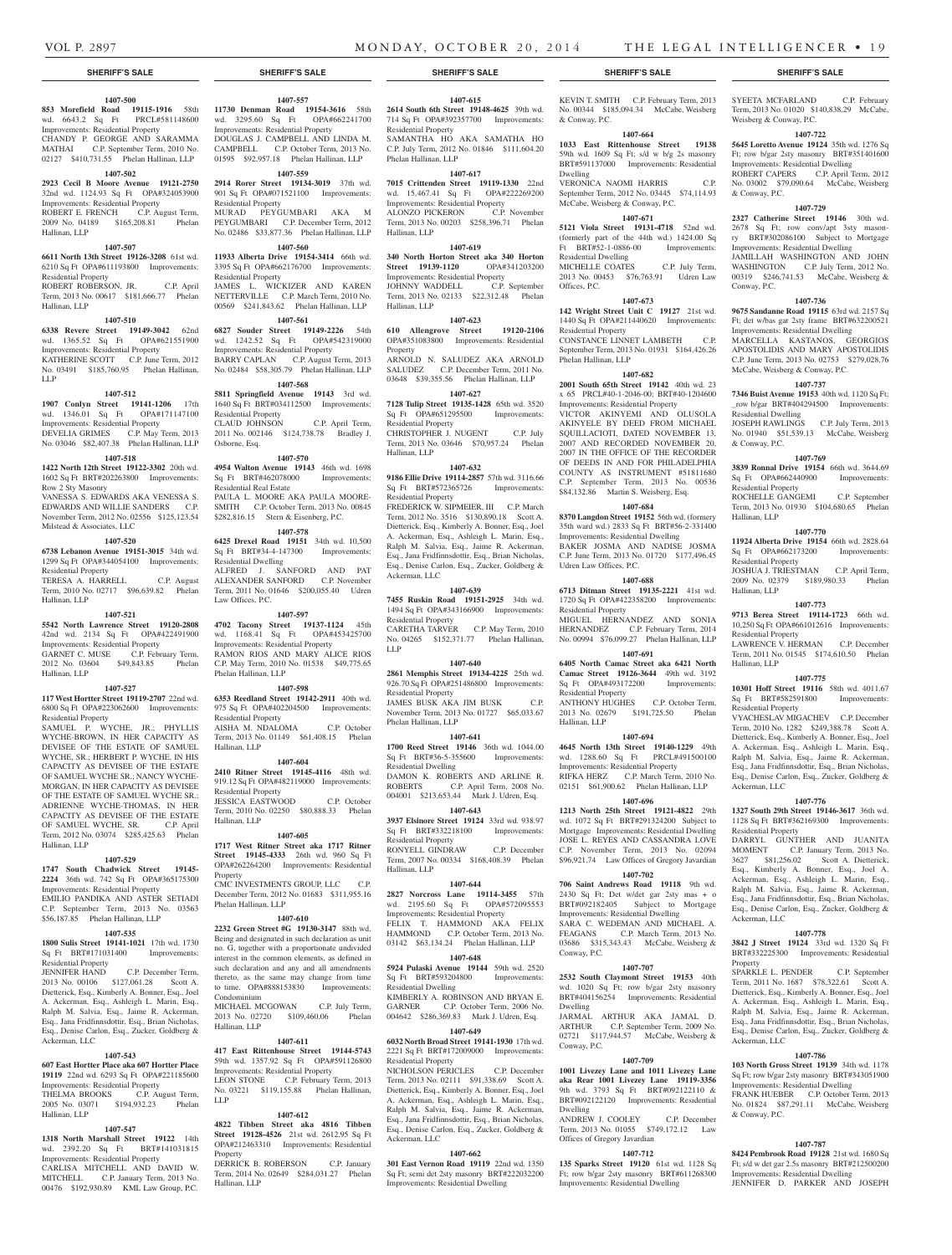PARKER, AKA JOSEPH PARKER, JR. C.P. April Term, 2013 No. 05014 \$315,537.46 McCabe, Weisberg & Conway, P.C.

#### **1407-793**

**1307 North Frazier Street 19131** 52nd wd. 1536 Sq Ft; semi det 2sty masonry BRT#043068300 Improvements: Residential Dwelling

UNKNOWN SURVIVING HEIRS OF LILEVE LINDSAY, DECEASED MORTGAGOR AND REAL OWNER AND SHIRLEY MILLER, ONLY KNOWN SURVIVING HEIR OF LILEVE LINDSAY, DECEASED MORTGAGOR AND REAL OWNER C.P. September Term, 2011 No. 03038 \$85,384.71 McCabe, Weisberg & Conway, P.C.

#### **1407-797**

**5321 Hadfield Street 19143** 51st wd. 1120 Sq Ft; row conv/apt 2sty masonry BRT#511103900 Improvements: Residential Dwelling LATANYA ROSE, KNOWN SURVIVING

HEIR OF JANICE ROSE, DECEASED MORTGAGOR AND REAL OWNER AND ALL UNKOWN SURVIVING HEIRS OF JANICE ROSE, DECEASED MORTGAGOR AND REAL OWNER C.P. October Term, 2012 No. 02953 \$54,649.19 McCabe. Weisberg & Conway, P.C.

#### **1407-798**

**8412 Ridge Avenue 19128** 21st wd. 1759 Sq Ft; det w/gar 2sty masonry BRT#212521100 Improvements: Residential Dwelling YEON SUN LIM AND SETH PRIMOSCH C.P. November Term, 2013 No. 02377 \$283,810.28 McCabe, Weisberg & Conway, P.C.

#### **1407-803**

**447 North 67th Street 19151-4008** 34th wd. 1843 Sq Ft OPA#343142800 Improvements: Residential Property LEWIS WATSON, III AND KESHO JACKSON

AKA KESHO WATSON C.P. July Term, 2013 No. 03425 \$71,860.14 Phelan Hallinan, LLP

#### **1407-804**

### **323 South 46th Street 19143-1892** 46th wd. 2100 Sq Ft OPA#461165900 Improvements: Residential Property<br>IAMES MARTIN

C.P. March Term, 2012 No. 01871 \$486,352.20 Phelan Hallinan, LLP

#### **1407-811**

**4647 North 5th Street 19140** 42nd wd. Land area 1402.69 Sq Ft; improvement area 1752 Sq Ft BRT#42-2-4964-00 Improvements: Residential Property

ALEX M. TRAM C.P. February Term, 2014 No. 2410 \$80,700.34 David Banks, Esq., Banks & Banks

#### **1407-812**

**639 Fitzgerald Street 19148** 39th wd. 944 Sq Ft BRT#393110200 Improvements: Residential Property

UNKNOWN HEIRS, SUCCESSORS, ASSIGNS, AND ALL PERSONS, FIRMS, OR ASSOCIATIONS CLAIMING RIGHT, TITLE OR INTEREST FROM OR UNDER ANTHONY J. RONGIONE, IV, DECEASED. C.P. January Term, 2014 No. 001933 \$95,264.51 Caitlin M. Donnelly, Esq.

#### **1407-818**

**2707 West Thompson Street 19121** 29th wd. 1143 Sq Ft BRT#292040400 Improvements: Residential Property

MARDELLA MARSHALL (MORTGAGOR AND REAL OWNER) AND MARVIN ATWELL (MORTGAGOR) C.P. April Term, 2013 No. 000376 \$92,229.38 Bradley J. Osborne, Esq.

#### **1407-826**

**5141 Spruce Street 19139-4104** 46th wd. 1721.25 Sq Ft OPA#602105000 Improvements: Residential Property

SABRINA THIGPEN AND JULIUS W. THIGPEN C.P. February Term, 2013 No. 01613 \$234,166.02 Phelan Hallinan, LLP

#### **1407-830**

**6119 Charles Street 19135-3413** 55th wd.  $2050.45$  Sq Ft Improvements: Residential Property VICENTE M. SOLORZANO AKA VINCENTE SOLORZANO AND VINNY ISAIAS SOLORZANO AKA VINNY SOLORZANO C.P. June Term, 2013 No. 00022 \$141,501.43 Phelan Hallinan, LLP

#### **1407-831**

**1929 West Westmoreland Street 19140- 4841** 11th wd. 1065 sq.ft. OPA#112031700 Improvements: Residential Property KRISTEN BINDE C.P. May Term, 2013 No. 03680 \$59,957.21 Phelan Hallinan, LLP

#### **1407-832**

**1013 South Frazier Street 19143-3903**  51st wd. 896 Sq Ft OPA#513030400 Improvements: Residential Property KATHLEEN ADAMS AKA KATHLEEN

VELASQUEZ AND ALBERT MENDEZ C.P. March Term, 2013 No. 02425 \$65,590.31 Phelan Hallinan, LLP

#### **1407-833**

**3324 Hartel Avenue 19136-3026** 64th wd. 1645 Sq Ft OPA#642258200 Improvements: Residential Property NIKKIA K. BROWN AKA NIKKIA MUFF AKA NIKKIA K. MUFF C.P. July Term, 2012 No. 03170 \$168,094.23 Phelan Hallinan, LLP

#### **1407-836**

**1513 Womrath Street 19124** 23rd wd. 1923.2<br>
Sq Ft OPA#232011400 Improvements: Sq Ft OPA#232011400 Residential Property JONATHAN L. MENLENDEZ C.P. June Term, 2012 No. 00759 \$152,753.13 Phelan Hallinan, LLP

#### **1407-839**

**6814 Yocum Street 19142-1228** 40th wd. 1237.2 Sq Ft OPA#403280400 Improvements: Residential Property ANDREA L. WHITMORE C.P. July Term, 2013 No. 04265 \$66,324.00 Phelan Hallinan, LLP

#### **1407-846**

**4844 North 8th Street 19120** 49th wd. 1390.04 Sq Ft OPA#491267000 Improvements: Residential Property CHRISTINE ADENEGAN C.P. January Term, 2008 No. 02234 \$72,625.46 Phelan Hallinan, LLP

### **1407-852**

**4319 Glendale Street 19124-4317** 33rd wd. 1300 Sq Ft OPA#332451200 Improvements: Residential Property JULIO CESAR RODRIGUEZ C.P. January Term, 2012 No. 00880 \$59,739.74 Phelan

Hallinan, LLP **1407-856**

**8030 Mars Place 19153-1112** 40th wd. 2711.7 Sq Ft OPA#405890055 Improvements: Residential Property DENISE HAWKINS C.P. September

Term, 2012 No. 00675 \$50,748.52 Phelan Hallinan, LLP **1407-865**

### **4113 Apple Street 19127-1702** 21st

wd. 1192.03 Sq Ft OPA#211251700 Improvements: Residential Property EDWARD D. BASSI AND EILEEN BASSI C.P. February Term, 2010 No. 00332 \$106,588.03 Phelan Hallinan, LLP

### **1407-868**

**1147 to 1153 North 5th Street 19123** 5th wd. Condominium units and one parking space; CYA-1397 Sq Ft, CYB-2538 Sq Ft, Rooftop Unit-2000 Sq Ft, Pl-183 Sq ft OPA#888035800,<br>OPA#888035802, OPA#888035804, OPA#888035802,<br>OPA#888035806 I Improvements: Yes -Condominium Units CIGAR FACTORY CONDO ASSOCIATION

C.P. August Term, 2013 No. 02073 \$62,484.25 Michael LiPuma, Esq.

## **The following property, sale of which was post-poned from the August 5, 2014 Sheriff's Sale, will be offered for sale on TUESDAY, November 4, 2014.**

#### **1408-317**

**5716 Walton Avenue a/k/a 5716 Walton Street 19143-2428** 46th wd. 915 Sq Ft OPA#463087700 Improvements: Residential Property CHRISTY L. BAKER A/K/A CHRISTY

BAKER C.P. December Term, 2013 No. 00167 \$107,689.86 Phelan Hallinan, LLP

### **1408-321**

**4307-09 Vankirk Street 19135-3927** 62nd wd. 5000 Sq Ft OPA#622171400 Improvements: Residential Property

MIKE WILLIAMS GRAYCE A. GALSON, IN HER CAPACITY AS ADMINISTRATRIX AND HEIR OF THE ESTATE OF LARRY GALSON LARRY GALSON, IN HIS CAPACITY AS HEIR OF THE ESTATE OF LARRY GALSON REBECCA GALSON, IN HER CAPACITY AS HEIR OF THE ESTATE OF LARRY GALSON MALLORY GALSON, IN HER CAPACITY AS HEIR OF THE ESTATE OF LARRY GALSON CINDY GALSON, IN HER CAPACITY AS HEIR OF THE ESTATE OF LARRY GALSON PATRICK GALSON, IN HIS CAPACITY AS HEIR OF THE ESTATE OF LARRY GALSON NICHOLAS GALSON, IN HIS CAPACITY AS HEIR OF THE ESTATE OF LARRY GALSON COLLEEN GALSON, IN HER CAPACITY AS HEIR OF THE ESTATE OF LARRY GALSON MARK GALSON, IN HIS CAPACITY AS HEIR OF THE ESTATE OF LARRY GALSON UNKNOWN HEIRS, SUCCESSORS, ASSIGNS, AND ALL PERSONS, FIRMS, OR ASSOCIATIONS CLAIMING RIGHT, TITLE OR INTEREST FROM OR UNDER LARRY<br>GALSON, DECEASED C.P. April Term. GALSON, DECEASED

2012 No. 02927 \$74,445.87 Phelan Hallinan, LLP **1408-322**

**425 West Rittenhouse Street 19144-3801**  59th wd. 2149.52 Sq Ft OPA#593033500 Improvements: Residential Property JENNIFER ROSE C.P. November Term,<br>2013 No. 01471 \$124,841.50 Phelan \$124,841.50 Phelan Hallinan, LLP

### **1408-328**

**1117 Plane Road 19115-3714** 63rd wd. 6523.50 Sq Ft OPA#632108300 Improvements: Residential Property THOMAS A. SUMMERS AND GAIL M.<br>SUMMERS C.P. August Term, 2008 No. C.P. August Term, 2008 No.

#### 03120 \$223,433.35 Phelan Hallinan, LLP **1408-350 5804 Malvern Avenue 19131-3003** 52nd wd. 1296 Sq Ft OPA#522112000 Improvements:

Residential Property CATHERN L. WASHINGTON A/K/A<br>CATHERN WASHINGTON C.P. October CATHERN WASHINGTON Term, 2013 No. 03532 \$110,287.97 Phelan Hallinan, LLP

#### **1408-352**

**2962 Gaul Street 19134-4337** 25th wd. 1134<br>
Sq Ft OPA#251390900 Improvements: Sq Ft OPA#251390900 Residential Property UNKNOWN HEIRS, SUCCESSORS, ASSIGNS, AND ALL PERSONS, FIRMS, OR ASSOCIATIONS CLAIMING RIGHT, TITLE OR INTEREST FROM OR UNDER JOHN MCLAIN, DECEASED C.P. June Term, 2013 No. 00831 \$38,985.34 Phelan

### **1408-355**

Hallinan, LLP

**4525 Ashburner Street 19136-2808** 65th wd. 2800 Sq Ft BRT#65-2040813 Subject to Mortgage Improvements: Residential Property EDWARD L. ADAMS AND JENNIFER L.<br>RENZI C.P. February Term. 2013 No. C.P. February Term, 2013 No. 01769 \$129,279.76 Scott A. Dietterick, Esq., Kimberly A. Bonner, Esq., Joel A. Ackerman, Esq., Ashleigh L. Marin, Esq., Ralph M. Salvia, Esq., Jaime R. Ackerman, Esq., Jana Fridfinnsdottir, Esq., Brian Nicholas, Esq., Denise Carlon, Esq., Zucker, Goldberg & Ackerman, LLC

#### **1408-356**

**1250 South 15th AKA 1250 15th Street South 19146** 47th wd. 2217 Sq Ft BRT#36-5-05- 32-00 Subject to Mortgage Improvements: Residential Property<br>JACKIEM WRIGHT

C.P. May Term, 2011 No. 3438 \$339,022.48 Scott A. Dietterick, Esq., Kimberly A. Bonner, Esq., Joel A. Ackerman, Esq., Ashleigh L. Marin, Esq., Ralph M. Salvia, Esq., Jaime R. Ackerman, Esq., Jana Fridfinnsdottir, Esq., Brian Nicholas, Esq., Denise Carlon, Esq., Zucker, Goldberg & Ackerman, LLC

### **1408-367**

**7905 Marsden Street 19136** 65th wd. 1212.78 Sq Ft BRT#651253000 Improvements: Residential Property ELIZABETH L. STRANGE C.P. August

Term, 2008 No. 03731 \$128,743.73 KML Law Group, P.C. **1408-376**

**818 Levick Street 19111** 35th wd. 2500 Sq Ft BRT#353039740 Improvements: Residential Property<br>ERIC WEBB  $C.P.$  June Term, 2013 No.

00567 \$142,380.75 KML Law Group, P.C. **1408-399**

#### **6438 Woodcrest Avenue 19151-2407**

34th wd. 1598.24 Sq Ft OPA#344110800 Improvements: Residential Property DWAN W. NILES AND OREALL C. NILES C.P. April Term, 2013 No. 05098 \$172,564.44 Phelan Hallinan, LLP

#### **1408-415**

**2015 East Firth Street 19125-1315** 31st wd. 820.95 Sq Ft OPA#314058100 Improvements: Residential Property<br>JON B. BATISTA JON B. BATISTA<br>
2013 No. 03079 \$130.031.33 Phelan

\$130,031.33 Phelan Hallinan, LLP

#### **1408-430 5814 Ashland Avenue 19143-3916** 3rd wd.

2310 Sq Ft OPA#034044200 Improvements: Residential Property

COLLEEN LUCAS C.P. October Term,<br>2012 No. 00132 \$77,158.25 Phelan \$77,158.25 Phelan Hallinan, LLP

#### **1408-435**

### **3900 Ford Road, Unit 7C 19131** 52nd wd.

1206 Sq Ft BRT#888520092 ESTATE OF FRANCES BROADWATER SC-13-12-20-5965 \$11,553.24 Evan R. Bachove, Esq., Fineman Krekstein & Harris, P.C.

#### **1408-443**

**3324 Jasper Street 19134-2536** 45th wd. 942.50 Sq Ft OPA#452379600 Improvements:

#### **SHERIFF'S SALE SHERIFF'S SALE SHERIFF'S SALE SHERIFF'S SALE SHERIFF'S SALE**

Residential Property HERIBERTO RIVERA C.P. October Term, 2012 No. 04049 \$38,850.66 Phelan Hallinan, LLP

ROBERT B. BELCHER, IN HIS CAPACITY AS HEIR OF LYNDA MAC DONALD, DECEASED MATTHEW S. BELCHER, IN HIS CAPACITY AS HEIR OF LYNDA MAC DONALD, DECEASED KALI MAC DONALD, IN HER CAPACITY AS HEIR OF LYNDA MAC DONALD, DECEASED CASEY A. MAC DONALD, IN HIS CAPACITY AS HEIR OF LYNDA MAC DONALD, DECEASED UNKNOWN HEIRS, SUCCESSORS, ASSIGNS, AND ALL PERSONS, FIRMS, OR ASSOCIATIONS CLAIMING RIGHT, TITLE OR INTEREST FROM OR UNDER LYNDA MAC DONALD, DECEASED C.P. September Term, 2012 No. 03367 \$44,963.00 Phelan Hallinan, LLP **1408-570 1233 West Hilton Street 19140** 43rd wd. 1563.91 Sq Ft BRT#431040200 Improvements: Residential Dwelling CAROL S. RUSSELL, PERSONAL REPRESENTATIVE OF THE ESTATE OF HARRISON HARPER, DECEASED C.P. November Term, 2013 No. 02728 \$64,759.50

Law Offices of Gregory Javardian

Residential Property

Single Family Residence

M. Hladik, Esq.

Residential Dwelling

MICHELLE THOMAS

Sq Ft BRT#343078500 Residential Property

Law Offices, P.C.

Group, P.C.

Real Estate

R. Loverdi, Esq.

**1408-612 4237 Barnett Street 19135-3107** 55th wd. 1328 Sq Ft BRT#552070400 Improvements:

GILBERT RODRIGUEZ, AS SOLE OWNER C.P. May Term, 2012 No. 0150 \$104,793.26 Zucker, Goldberg, & Ackerman, LLC **1408-613 341 Gerritt Street 19147** 1st wd. 906 Sq Ft; Row 2 Sty Masonry BRT#011239600 Improvements: Residential Dwelling ANN MARIE LINCOLN AND BRUCE LINCOLN A/K/A BRUCE A. LINCOLN C.P. September Term, 2013 No. 02162 \$114,839.40 McCabe, Weisberg, & Conway, P.C. **1408-630 8634 Pickering Avenue 19150** 50th wd. on the Southwesterly side of Pickering Avenue 303ft 4in Northwestwardly from the Northwesterly side of Roumfort Road. Front: 16ft 0in, Depth: 89ft 8in BRT#501232500 Improvements:

RANSFORD R. WELLINGTON AND DELORES A. WELLINGTON C.P. January Term, 2014 No. 00254 \$130,174.00 Stephen

**1408-631 16 North Dewey Street 19139-2306** 34th wd. on the West side of Dewey Street at a distance of 110 feet Northwest from the North side of Markey Street. Front: 15ft 0in, Depth: 62ft 0in BRT#341158200 Subject to Mortgage Improvements: Single Family Residence MARY PENN C.P. January Term, 2013 No. 02120 \$49,896.62 Stephen M. Hladik, Esq. **The following property, sale of which was postponed from the Sept. 9, 2014 Sheriff's Sale, will be offered for sale on TUESDAY, November 4, 2014.**

**1409-310 484 West Clapier Street 19144** 13th wd. 1416 Sq Ft BRT#13-3-058600 Improvements:

THE ESTATE OF MICHELLE THOMAS C/O DAVID A. WILLIAMS, SR., PERSONAL REPRESENTATIVE; UNKNOWN HEIRS, SUCCESSORS, ASSIGNS AND ALL PERSONS, FIRMS OR ASSOCIATIONS CLAIMING RIGHT, TITLE OR INTEREST FROM OR UNDER MICHELLE THOMAS; DAVID A. WILLIAMS, SRT., PERSONAL REPRESENTATIVE OF THE ESTATE OF MICHELLE THOMAS; ZACKARY WILLIAMS (MINOR), KNOWN HEIR OF MICHELLE THOMAS C.P. September

Term, 2012 No. 00411 \$94,325.37 Udren

**1409-311 266 North 64th Street 19139** 34th wd. 990

LORRAINE GAMBLE C.P. March Term, 2014 No. 02367 \$25,736.75 KML Law

**1409-312 1829 North Street 19121** 32nd wd. 779 Sq Ft  $DDTH222202100$  Improvements:  $Dogid$ 

CHARLES WELLS AND TANYA WELLS C.P. December Term 2011, No. 02109 \$90,924.46 Stern & Eisenberg, P.C. **1409-317 5413 Diamond Street 19131** 52nd wd. 1600 Sq Ft OPA#522093000 Subject to Mortgage Improvements: Residential Dwelling DOUGLAS W. ANDERSON AND HERMONDA L. ANDERSON C.P. March Term, 2013 No. 01928 \$88,227.58 Joseph

### **1408-457**

**946 East Tioga Street 19134** 33rd wd. 1160.23 Sq Ft BRT#331204300 Improvements: Residential Property<br>YOLANDA LOPEZ C.P. February Term,

2013 No. 01208 \$50,006.69 KML Law Group, P.C. **1408-488**

SAUL BRADLEY AND ROBIN BRADLEY C.P. August Term, 2012 No. 3592 \$171,586.57

**1408-497 5862 Chew Avenue a/k/a 5862 Chew Street 19138** 59th wd. 2386.50 Sq Ft BRT#59-1- 2047000 Improvements: Residential Dwelling CLAYTON J. HAYES TRACI W. HAYES C.P. May Term, 2007 No. 003381 \$64,325.03

**1408-506 510 Harvey Street 19144-3800** 59th wd. 4416.12 Sq Ft OPA#593051800 Improvements: Residential Property GAIL ROSS JANICE ROSS A/K/A JANICE SYKES ROSS ROBERT L. ROSS C.P. April Term, 2013 No. 02083 \$299,758.17 Phelan

**1408-509 3524 East Crown Avenue 19114-1917**  66th wd. 1716.8 Sq Ft BRT#661224100 Improvements: Residential Property<br>STEPHANIE A. MASSEY C.P. December

Term, 2011 No. 03098 \$174,898.00 Scott A. Dietterick, Esq., Kimberly A. Bonner, Esq., Joel A. Ackerman, Esq., Ashleigh L. Marin, Esq., Ralph M. Salvia, Esq., Jaime R. Ackerman, Esq., Jana Fridfinnsdottir, Esq., Brian Nicholas, Esq., Denise Carlon, Esq., Zucker, Goldberg &

**1408-520 2436 South Darien Street 19148-3718** 39th wd. 756 Sq Ft OPA#393403000 Improvements:

MARK LENTO C.P. August Term, 2010 No. 02098 \$150,279.36 Phelan Hallinan, LLP **1408-524 2244 South 66th Street 19142** 40th wd. 1110 Sq Ft; Row B/GAR 2 Sty Masonry BRT#403034100 Subject to Rent Improvements: Residential Dwelling JACOB HASIS C.P. February Term, 2012 No. 00410 \$99,594.88 McCabe, Weisberg,

**1408-533 5825 Akron Street 19149 19149** 62nd wd. 1244 Sq Ft; Row B/GAR 2 Sty Masonry BRT#621441000 Improvements: Residential

ALBERT JONES AND ROCHELLE JONES C.P. December Term, 2013 No. 00552 \$151,335.38 McCabe, Weisberg, & Conway,

**1408-535 7018 Forrest Avenue 19138** 10th wd. 1310 Sq Ft; Row B/GAR 2 Sty Masonry BRT#102520400 Improvements: Residential

SHANEENA JACKSON AND STEVEN WHITE C.P. January Term, 2013 No. 01639 \$133,119.66 McCabe, Weisberg, &

**1408-537 5315 Large Street 19124** 62nd wd. 1368 Sq Ft; Row B/GAR 2 Sty Masonry BRT#621336900 Improvements: Residential Dwelling MICHAEL PORTNOY C.P. June Term, 2013 No. 01294 \$79,373.97 McCabe, Weisberg,

**1408-544 3107 Clifford a/k/a 3107 West Clifford Street 19121-2516** 32nd wd. 1880 Sq Ft BRT#324067200 Improvements: Residential

2012 No. 2523 \$38,800.91 Zucker,

**1408-545 4837 Walton Avenue 19143** 46th wd. 2018.75 Sq Ft BRT#461081600 Improvements:

KENRICK C. TALBOT AND ALLYSON L. HUNTER-TALBOT C.P. October Term, 2011 No. 04637 \$176,513.43 Law Offices

**1408-555 4905 North Penn Street a/k/a 4905 Penn Street 19124-2613** 23rd wd. 2032.32 Sq Ft OPA#232423900 Improvements: Residential

C.P. February Term,

#### **43 West Upsal Street 19119** 22nd wd. 5829.62 Sq Ft BRT#223020600 Improvements:

Residential Property

Mark J. Udren, Esq.

Hallinan, LLP

Ackerman, LLC

Residential Property

& Conway, P.C.

Dwelling

P.C.

Dwelling

Conway, P.C.

& Conway, P.C.

Property<br>ROBERT MARTIN

Residential Dwelling

of Gregory Javardian

Property

Goldberg & Ackerman, LLC

STEPHANIE A. MASSEY

Bradley J. Osborne. Esq.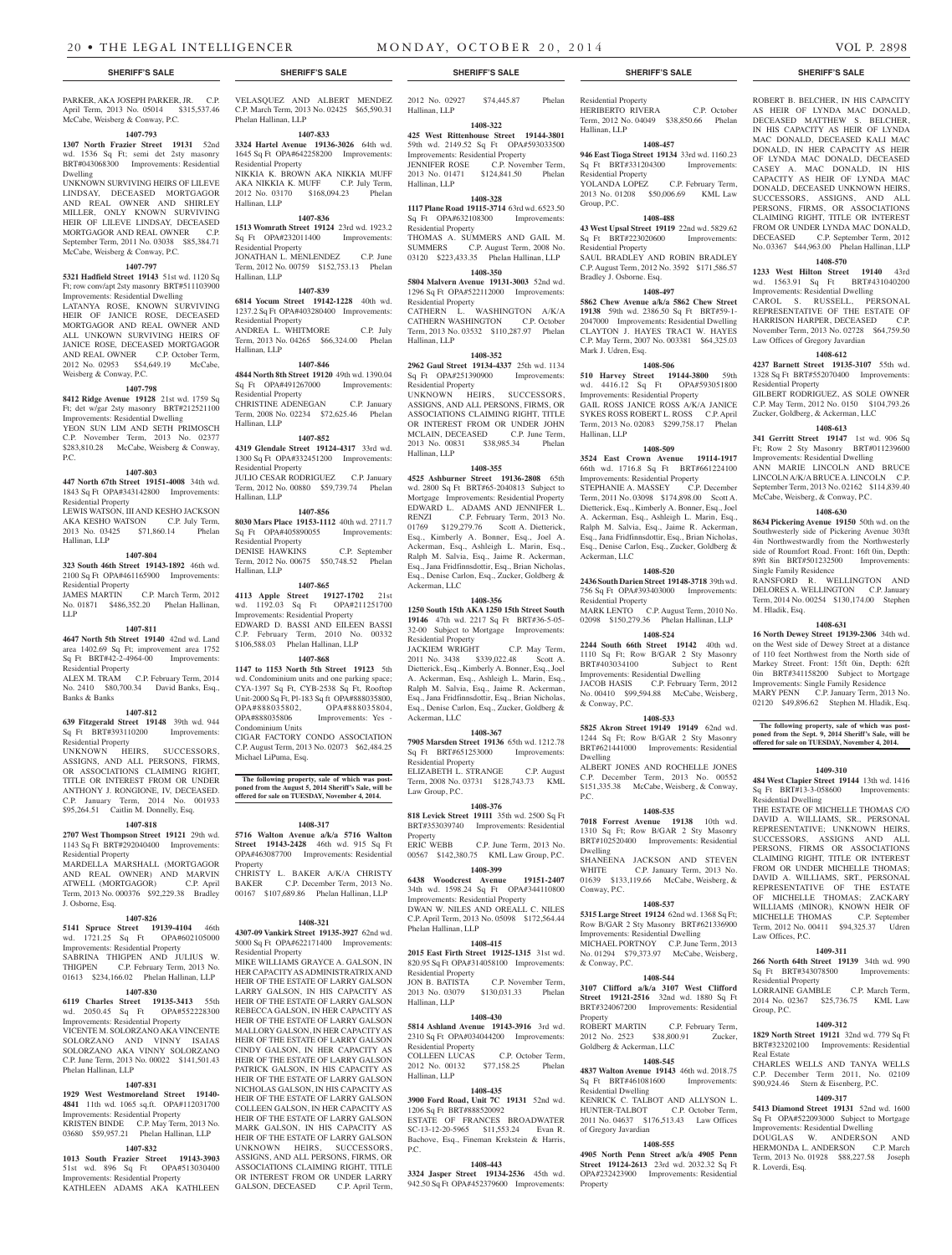### **1409-324A-B**

**4717-19 James Street – Premises A – 19137**  45th wd. on Southeasterly Side of James St. 150 ft. 0 in. Northeast of Margaret St.; Front: 30 ft. 0 in. Depth: 100 ft. 7-1/4 in. OPA#453418500 **4721-23 James Street – Premises B – 19137**  45th wd. on Southeasterly Side of James St. 180 ft. 0in. Northeast of Margaret St.; Front: 30 ft. 0 in. Depth: 100 ft. 0 in. OPA#453418600 GREG GROOKETT A/K/A GREGORY GROOKETT A/K/A GREGORY M. GROOKETT C.P. July Term 2013, No. 01085 \$100,083.19 Joseph A. Hirsch, Esq.

#### **1409-328**

**6446 Chelwynde Avenue 19142** 40th wd. 1120 Sq Ft BRT#406275700 Improvements: Residential Property

THE UNKNOWN HEIRS OF JOHN A. WILLIAMS, DECEASED AND NORMAN WILLIAMS, SOLELY IN HIS CAPACITY AS HEIR OF JOHN A. WILLIAMS, DECEASED C.P. January Term, 2013 No. 01462 \$83,582.27 KML Law Group, P.C.

### **1409-337**

**6634 Cornelius Street 19138** 10th wd. 1400 Sq Ft BRT#102371800 Subject to Mortgage Improvements: Residential Property

PAULETTE GRIFFIN C.P. November Term, 2010 No. 2113 \$81,699.33 Scott A. Dietterick, Esq., Kimberly A. Bonner, Esq., Joel A. Ackerman, Esq., Ashleigh L. Marin, Esq., Ralph M. Salvia, Esq., Jaime R. Ackerman, Esq., Jana Fridfinnsdottir, Esq., Brian Nicholas, Esq., Denise Carlon, Esq., Zucker, Goldberg & Ackerman, LLC

#### **1409-345**

**5033 North 9th Street 19144** 49th wd. 1500 Sq Ft BRT#491287300 Subject to Mortgage Improvements: Residential Property FREDERICK REID AND PAULA SYLVESTER-REID C.P. October Term, 2008 No. 2888 \$45,932.97 Scott A.

Dietterick, Esq., Kimberly A. Bonner, Esq., Joel A. Ackerman, Esq., Ashleigh Levy Marin, Esq., Ralph M. Salvia, Esq., Jaime R. Ackerman, Esq., Jana Fridfinnsdottir, Esq., Brian Nicholas, Esq., Denise Carlon, Esq., Zucker, Goldberg & Ackerman, LLC

#### **1409-348**

**1207 Foulkrod Street 19124-2930** 23rd wd. 2535 Sq Ft OPA#234101400 Improvements: Residential Property

JAIME RIVERA AND MELISSA CRUZ-RIVERA C.P. April Term, 2012 No. 01673 \$168,393.40 Phelan Hallinan, LLP

### **1409-352**

**1317 Carey Street a/k/a 1317 East Carey Street 19124-5523** 33rd wd. 868 Sq Ft OPA#331246400 Improvements: Residential Property TIFFANY J. COLLINS C.P. June Term,

2012 No. 03432 \$51,338.38 Phelan Hallinan, LLP

#### **1409-354**

**4126 Farmdale Road 19154** 66th wd. 3355.96 Sq Ft BRT#662602800 Subject to Mortgage Improvements: Residential Property GERARD M. SHAFFER C.P. March Term, 2010 No. 2508 \$117,504.26 Scott A. Dietterick, Esq., Kimberly A. Bonner, Esq., Joel A. Ackerman, Esq., Ashleigh Levy Marin, Esq., Ralph M. Salvia, Esq., Jaime R. Ackerman, Esq., Jana Fridfinnsdottir, Esq., Brian Nicholas, Esq., Denise Carlon, Esq., Zucker, Goldberg & Ackerman, LLC

#### **1409-355**

**3009 South Sydenham Street 19145- 4911** 26th wd. 780 Sq Ft OPA#261236100 Improvements: Residential Property GREGORY J. LAZER A/K/A GREGORY LAZER C.P. May Term, 2010 No. 02144 \$258,015.77 Phelan Hallinan, LLP

### **1409-357**

**301 Race Street, Unit 307 19106-1846** 88th wd. 590 Sq Ft OPA#888056270 Improvements: Condominium DEIDRE L. ROUNTREE C.P. May Term, 2012 No. 00419 \$265,542.55 Phelan

### **1409-359**

Hallinan, LLP

**5053 Pennway Street 19124** 23rd wd. 1478.88 Sq Ft BRT#233113100 Improvements: tial Property

LANETTE JENKINS C.P. December Term, 2012 No. 02218 \$39,479.00 KML Law Group, P.C.

#### **1409-362**

**4334 1/2 Boone Street 19128-4901** 21st wd. 6179.05 Sq Ft Improvements: Residential Property FRANCIS PILLER C.P. March Term, 2012 No. 02897 \$306,189.77 Phelan Hallinan,

### LLP **1409-363**

**8112 Thouron Avenue 19150** 50th wd. 2398.52 Sq Ft BRT#502152500 Improvements:

Residential Property BEVERLY MCCALLA, SOLELY IN HER CAPACITY AS HEIR OF IC HYDRICK, DECEASED; JALONDA SHARP, AS CO-ADMINISTRATOR OF THE ESTATE OF VALERIE SHARP DECEASED AND LAWRENCE SHARP, AS CO-ADMINISTRATOR OF THE ESTATE OF VALERIE SHARP, DECEASED C.P. April Term, 2013 No. 04854 \$111,055.02 KML Law Group, P.C.

### **1409-367**

**7857 Michener Avenue 19150-1316** 50th wd. 1409.4 Sq Ft BRT#501148000 Improvements: Row B/gar 2 Sty Masonry FRANCES RICHARDSON C.P. August

Term, 2012 No. 00386 \$151,196.48 Milstead

### & Associates, LLC **1409-372**

**6315 Lawndale Avenue 19111** 35th wd. 1758.34 Sq Ft BRT#353281600 Improvements: Residential Dwelling ROSEMARY E. BROOKS, IN HER CAPACITY AS CO-EXECUTRIX OF THE ESTATE OF FRANK A. MILLER; DOROTHEA F. BALL, IN HER CAPACITY AS CO-EXECUTRIX AND DEVISEE OF THE ESTATE OF FRANK A. MILLER; ESTATE OF FRANK A. MILLER C/O ROSEMARY E. BROOKS, CO-EXECUTRIX; ESTATE OF FRANK A. MILLER C/O DOROTHEA F. BALL, CO-EXECUTRIX AND KNOWN HEIR; UNKNOWN HEIRS, SUCCESSORS,

ASSIGNS AND ALL PERSONS, FIRMS OR ASSOCIATIONS CLAIMING RIGHT, TITLE OR INTEREST FROM OR UNDER FRANK A. MILLER, DECEASED C.P. September Term, 2010 No. 01142 \$119,301.84 Udren Law Offices, P.C.

#### **1409-379**

**2024 South Frazier Street 19143-5618**  51st wd. 930 Sq Ft OPA#514236900 Improvements: Residential Property BERNARD DOWNING C.P. July Term, 2013 No. 00622 \$58,034.04 Phelan Hallinan, LLP

#### **1409-385**

**167 West Chew Avenue 19120-2454** 61st wd. 1392 Sq Ft OPA#612051400 Improvements: Residential Property CALVIN PAYNE AND CLAUDETTE PAYNE A/K/A CLAUDETTE KELLY PAYNE C.P. June Term, 2013 No. 00751 \$10,358.66 Phelan Hallinan, LLP

#### **1409-396**

**2140 South 20th Street 19145-3501** 48th wd. 1444 Sq Ft BRT#481328900 Subject to Rent Improvements: Residential Property VICTORIA SENGNGEUNE NGUYEN AND DON V. NGUYEN, AS TENANTS BY THE ENTIRETY C.P. February Term, 2012 No. 02858 \$76,412.21 Scott A. Dietterick, Esq., Kimberly A. Bonner, Esq., Joel A. Ackerman, Esq., Ashleigh L. Marin, Esq., Ralph M. Salvia, Esq., Jaime R. Ackerman, Esq., Jana Fridfinnsdottir, Esq., Brian Nicholas, Esq., Denise Carlon, Esq., Zucker, Goldberg & Ackerman, LLC

#### **1409-398**

**5938 North 19th Street 19141** 17th wd. 1480 Sq Ft BRT#17-2348900 Subject to Mortgage Improvements: Residential Property ROZITA J. BOLTON C.P. December Term, 2012 No. 1511 \$133,929.55 Scott A. Dietterick, Esq., Kimberly A. Bonner, Esq., Joel A. Ackerman, Esq., Ashleigh Levy Marin, Esq., Ralph M. Salvia, Esq., Jaime R. Ackerman, Esq., Jana Fridfinnsdottir, Esq., Brian Nicholas, Esq., Denise Carlon, Esq., Zucker, Goldberg & Ackerman, LLC

#### **1409-413**

**2122 South Woodstock Street 19145** 48th wd. 783.75 Sq Ft BRT#481340600 Improvements: Residential Property JIMMY S. TJOENG C.P. October Term,

2011 No. 003166 \$91,100.66 Bradley J. Osborne, Esq. **1409-419**

#### **6127 Chancellor Street 19139** 46th wd. 964.35 Sq Ft BRT#031075900 Improvements: Residential Dwelling ELYADAGAHAH WALTON A/K/A ELYADAGAHAH E. WALTON A/K/A ELYADAGAH WALTON A/K/A ELYADAGHAH WALTON C.P. February Term, 2014 No. 01548 \$96,929.27 Udren Law Offices, P.C.

#### **1409-421**

**5439 North 12th Street 19141-3007**  49th wd. 1557.70 Sq Ft BRT#493118900 Improvements: Residential Dwelling MARK EARLY, PERSONAL REPRESENTATIVE OF THE ESTATE OF FAY EARLY A/K/A FAY D. EARLY A/K/A FAY DELORES EARLY; KEISHA K. HAINES, KNOWN HEIR OF FAY EARLY A/K/A FAY D. EARLY A/K/A FAY DELORES EARLY;

#### **SHERIFF'S SALE SHERIFF'S SALE SHERIFF'S SALE SHERIFF'S SALE SHERIFF'S SALE**

BRANDON EARLY, KNOWN HEIR OF FAY EARLY A/K/A FAY D. EARLY A/K/A FAY DELORES EARLY; ESTATE OF FAY EARLY A/K/A FAY D. EARLY A/K/A FAY DELORES EARLY, C/O MARK EARLY, PERSONAL REPRESENTATIVE; ELLISHA EARLY, INDIVIDUALLY AND AS A KNOWN HEIR OF FAY EARLY A/K/A FAY D. EARLY A/K/A FAY DELORES EARLY C.P. April Term, 2014 No. 01164 \$60,794.71 Udren Law Offices, P.C.

#### **1409-422A-B**

**2541 North 9th Street – Premises A – 19133- 1908** 37th wd. Parcel #1 - Situate on the Easterly side of Ninth Street at the distance of One Hundred and Fifty Six feet Eleven inches Southwardly from the Southerly side of Huntington Street. Parcel #3 - Situate on the East side of the 9th Street at the distance of 113 feet 10 inches Southwardly from the South side of Huntington Street. BRT#371123800 Improvements: Row 2 Sty Masonry (both Properties)

**2547 North 9th Street – Premises B –19133- 1908** 37th wd. Percel #1 - Situate on the Easterly side of Ninth Street at the distance of One Hundred and Fifty Six feet Eleven inches Southwardly from the Southerly side of Huntington Street. Parcel #3 - Situate on the East side of 9th Street at the distance of 113 feet 10 inches Southwardly from the South side of Huntington Street. BRT#371124200 Improvements: Row 2 Sty Masonry (both Properties) AMERICAN DREAM GROUP<br>INVESTMENTS, LLC C.P. April Term,

INVESTMENTS, LLC 2012 No. 03429 \$69,787.37 Richard J. Nalbandian, III, Esq.

#### **1409-428**

**6226 Gillespie Street 19135-3215** 55th wd. 1447.20 Sq Ft OPA#552426000 Improvements: Residential Property MARCUS SALAS C.P. February Term, 2014 No. 00747 \$64,823.24 Phelan Hallinan, LLP

### **1409-429**

**6017 Roosevelt Boulevard 19149** 62nd wd. 1170.11 Sq Ft BRT#621323800 Improvements: Residential Property VALARIE LEWIS C.P. March Term, 2014 No. 03721 \$135,464.65 KML Law Group, P.C.

#### **1409-431**

**818 South Alden Street 19143** 46th wd. 900 Sq Ft BRT#463262500 Improvements: Residential Property TAMARA D. WILLIAMS C.P. January

Term, 2014 No. 00467 \$65,919.41 KML Law Group, P.C. **1409-434**

**2628 Welsh Road, Unit 220 19152-1433**  57th wd. 803 Sq Ft OPA#888570107 Improvements: Residential Property THOMAS MCGRATH, IN HIS CAPACITY AS ADMINISTRATOR AND HEIR OF ESTATE OF KAREN F. KAHMAR; UNKNOWN HEIRS, SUCCESSORS, ASSIGNS, AND ALL PERSONS, FIRMS, OR ASSOCIATIONS CLAIMING RIGHT, TITLE OR INTEREST FROM OR UNDER KAREN F. KAHMAR, DECEASED C.P. August Term, 2013 No. 03243 \$100,110.90 Phelan Hallinan, LLP

#### **1409-435**

**6021 Clifford Terrace 19151-3505** 34th wd. 1280 Sq Ft OPA#342121300 Improvements: Residential Property

SHADIA JOHNSON C.P. January Term,<br>2014 No. 02658 \$107.411.75 Phelan 2014 No. 02658 \$107,411.75 Hallinan, LLP

#### **1409-439**

**7526 Forrest Avenue 19150-2202** 50th wd. 2000 Sq Ft OPA#502188850 Improvements: Residential Property ISAAC POLLARD, JR. AND VALERIE R.

POLLARD C.P. July Term, 2012 No. 03848 \$184,960.98 Phelan Hallinan, LLP **1409-440**

#### **613 South Clarion Street 19147-1813** 2nd wd. 779 Sq Ft OPA#023288335 Improvements: Residential Property RYAN FORMAN C.P. July Term, 2010 No.

03440 \$167,354.19 Phelan Hallinan, LLP **1409-443**

**922 Clinton Street 19107** 5th wd. 1176 Sq F BRT#883708100 Improvements: Residential Property

MARK J. CUSHING, EXECUTOR TO THE ESTATE OF KATHLEEN A. CUSHING, DECEASED C.P. November Term, 2009 No. 01601 \$579,567.94 KML Law Group, P.C.

### **1409-455**

**842 Foulkrod Street 19124-2302** 35th wd. 1410.50 Sq Ft OPA#351076800 Improvements: Residential Property EDITH WALTERS A/K/A EDITH WALTERS-WILSON AND TIMOTHY WILSON C.P. January Term, 2014 No. 01727 \$105,754.37

Phelan Hallinan, LLP

# **1409-458**

**4218 Penn Street a/k/a 4218 North Penn Street 19124** 23rd wd. 864 Sq Ft BRT#234278100 Improvements: Residential Property JOHN PRIOR AND DOROTHY PRIOR C.P. November Term, 2013 No. 002088 \$41,045.29 Bradley J. Osborne, Esq.

HAI MIN WU C.P. June Term, 2013 No. 02557 \$106,611.05 Powers, Kirn, &

**1409-500 1929 West Spencer Street 19141-1305** 49th wd. 1230 Sq Ft BRT#171260500 Subject to Mortgage Improvements: Residential Dwelling PETER F. JACKSON, AS EXECUTOR OF THE ESTATE OF DORIS RICE, DECEASED C.P. September Term, 2012 No. 03240 \$93,021.16 Powers, Kirn, & Associates, LLC **1409-505 6635 Lansdowne Avenue 19151-3026** 34th wd. 1510 Sq Ft BRT#344027600 Improvements:

JOEL LEON C.P. August Term, 2013 No. 00872 \$68,794.01 Powers, Kirn, &

**1409-513 3621 Spring Garden Street 19104** 24th wd. 1758.75 Sq Ft BRT#242006200 Improvements: Residential Real Estate RALPH H. DEBERRY C.P. March Term 2014, No. 03585 \$48,491.61 Stern &

**1409-517 7406 10 Large Street 19152** 56th wd. 3458.27 Sq Ft BRT#561214200 Improvements:

ABRASH ARONBAYEV AND IOSIF GAVRIELOV C.P. February Term, 2013 No. 002056 \$326,887.33 Bradley J. Osborne,

**1409-519 24 West Sharpnack Street 19119** 22nd wd. 930.56 Sq Ft BRT#223032800 Improvements:

JOSEPH PACINI AND KIMBERLY PACINI C.P. June Term, 2013 No. 000933 \$141,248.62

**1409-520 2724 North Bonsall Street 19132-3222**  11th wd. 652.5 Sq Ft OPA#111396600 Improvements: Residential Property ELSIE WAY-RIDDICK, IN HER CAPACITY AS ADMINISTRATRIX OF THE ESTATE OF MARIE WAY; ROBERT WAY IN HIS CAPACITY AS DEVISEE OF THE ESTATE OF MARIE WAY; WILLIAM WAY, IN HIS CAPACITY AS DEVISEE OF THE ESTATE OF MARIE WAY; JAMES WAY, IN HIS CAPACITY OF DEVISEE OF THE ESTATE OF MARIE WAY; CLIFFORD WAY, IN HIS CAPACITY AS DEVISEE OF THE ESTATE OF MARIE WAY; UNKNOWN HEIRS, SUCCESSORS, ASSIGNS, AND ALL PERSONS, FIRMS, OR ASSOCIATIONS CLAIMING RIGHT, TITLE, OR INTEREST FROM OR UNDER MARIE WAY, DECEASED C.P. December Term, 2012 No. 01190 \$9,654.44 Phelan Hallinan,

**1409-521 5134 Parkside Avenue 19131-4715** 52nd wd. 1312 Sq Ft OPA#521093900 Improvements:

ELLA DEANS-FRANCIS C.P. September<br>Term. 2012 No. 00033 \$149.896.51 Phelan Term, 2012 No. 00033 \$149,896.51

**1409-523 3550 Grant Avenue 19114** 57th wd. S/D W B/G 2S Masonry; 1484 Sq Ft BRT#572181400

ANNA FITZGERALD, KNOWN SURVIVING HEIR OF MARY T. BURNS, DECEASED MORTGAGOR AND REAL OWNER AND UNKNOWN SURVIVING HEIRS OF MARY T. BURNS, DECEASED MORTGAGOR AND REAL OWNER C.P. April Term, 2013 No. 03364 \$136,165.96 McCabe, Weisberg, &

**1409-524 2542 South 6th Street 19148** 39th wd. Row 2 Sty Masonry; 1100 Sq Ft BRT#392356400 Improvements: Residential Dwelling KONER KARETH AND VIVIAN KARETH C.P. October Term, 2011 No. 00166 \$134,953.62 McCabe, Weisberg, & Conway,

**1409-526 2426 South Bancroft Street 19145** 26th wd. Row 2 Sty Masonry; 914 Sq Ft BRT#261304700 Improvements: Residential Dwelling EUGENE MASCI AND STEPHANIE<br>MASCI C.P. October Term, 2013 No.

01073 \$168,243.63 McCabe, Weisberg, &

**1409-527 4991 Sheldon Street 19144** 12th wd. Semi/Det 3 Sty Masonry; 1336 Sq Ft BRT#121186100 Improvements: Residential Dwelling ANANIY BURSHTEYN C.P. March Term, 2014 No. 05081 \$130,495.10 McCabe,

**1409-528 2100 South Lambert Street 19145** 48th wd. Row W-Off/Str 2 Sty Masonry; 1536 Sq Ft

C.P. October Term, 2013 No.

Associates, LLC

Residential Dwelling

Associates, LLC

Eisenberg, P.C.

Residential Property

Residential Property

Bradley J. Osborne, Esq.

Esq.

LLP

Residential Property

Improvements: Mobile Home

Hallinan, LLP

Conway, P.C.

P.C.

Conway, P.C.

Weisberg, & Conway, P.C.

### **1409-476**

**419-421 North Simpson Street 19151** 34th wd. 5000 Sq Ft BRT#343097600 Improvements: Residential Property JOHN CHARLES POINTON C.P. July Term, 2012 No. 03535 \$206,470.32 KML

Law Group, P.C. **1409-478**

**509 Thelma Street 19120-4507** 42nd wd. 1027.42 Sq Ft OPA#421033400 Improvements: Residential Property MARIA Y . RIVERA C.P. April Term, 2009 No. 01965 \$89,612.23 Phelan Hallinan, LLP

**1409-480 2170 Cumberland Street 19125** Row 3 Story Masonry BRT#314011500; PRCL#19N1136

Improvements: Residential Dwelling MICHAEL BRINSON AND KAREN BRINSON C.P. May Term, 2012 No. 01244 \$143,938.53 Federman & Associates, LLC

### **1409-482**

**307 Levick Street 19111** 35th wd. 2128.63 Sq Ft BRT#353041000 Improvements: Residential Property

EVELYN ALEXANDER, AS ADMINISTRATOR OF THE ESTATE OF HERBERT ALEXANDER, DECEASED C.P. December Term, 2013 No. 001578 \$182,207.74 Bradley J. Osborne, Esq.

### **1409-483**

**1814 Farrington Road 19151-2011** 34th wd. 1530.56 Sq Ft OPA#343350800 Improvements: Residential Property RICARDO ROSA A/K/A RICARDO A. ROSA C.P. October Term, 2012 No. 00218 \$165,380.60 Phelan Hallinan, LLP

#### **1409-484**

**2001 Hamilton Street, Unit 1006 19130** 8th wd. 1331 Sq Ft BRT#888091936 Subject to Mortgage Improvements: None MICHAEL MASTERS, MICHELLE MASTERS AND STEPHANOS HAVIARAS C.P. September Term, 2012 No. 00213 \$742,043.48 Thomas D Kenny, Esq.

### **1409-485**

**2552 North Gratz Street 19132** 16th wd. 672 Sq Ft BRT#162068600 Improvements: Residential Property LASHANDA FIELDS C.P. August Term,<br>2013 No. 02673 \$30,611.48 KML Law 2013 No. 02673 \$30,611.48 Group, P.C.

#### **1409-486**

**217 Pierce Street 19148** 1st wd. 700 Sq Ft BRT#011129400 Improvements: Residential Property MARA MCDADE C.P. July Term, 2013 No.

01046 \$69,805.54 KML Law Group, P.C. **1409-487 1310 Bigler Street 19145** 39th wd. 1275 Sq Ft BRT#395055000 Improvements: Residential

GREGORY H. OUIGLEY C.P. June Term, 2009 No. 03883 \$280,555.61 KML Law

**1409-491 3451 Bowman Street 19129-1508** 38th wd. 994 Sq Ft OPA#382099200 Improvements:

JAMES WASKO, JR. A/K/A JAMES JR. WASKO C.P. January Term, 2014 No. 02303 \$22,589.13 Phelan Hallinan, LLP **1409-494 7022 Saybrook Avenue 19142-1124** 40th wd. 1253.75 Sq Ft BRT#40-3-307500 Improvements: Row 2 Story Masonry<br>VERONICA L. JENKINS C.P. October

Term, 2012 No. 01947 \$22,929.81 Milstead

**1409-496 900 West Fisher Avenue 19141-4016** 49th wd. on Southwest side of Fisher Avenue and Northwest side of 9th Street; Front: 16 ft. 4 in., Depth 94 ft. 0 in. Subject to Mortgage Improvements: Single Family Residence MARQUETTA BENTLEY C.P. November Term, 2013 No. 01866 \$84,240.14 Stephen

**1409-497 5716 Colgate Street 19120-1717** 35th wd. 1087.5 Sq Ft BRT#351317600 Improvements:

ANGIE MCKNIGHT C.P. April Term, 2012 No. 02241 \$127,485.63 Powers, Kirn, &

**1409-499 6613 Large Street 19149-2101** 35th wd. 1406.02 Sq Ft BRT#541195900 Subject to Mortgage Improvements: Residential Dwelling

Property

Group, P.C.

Residential Property

VERONICA L. JENKINS

& Associates, LLC

M. Hladik, Esq.

Residential Dwelling

Associates, LLC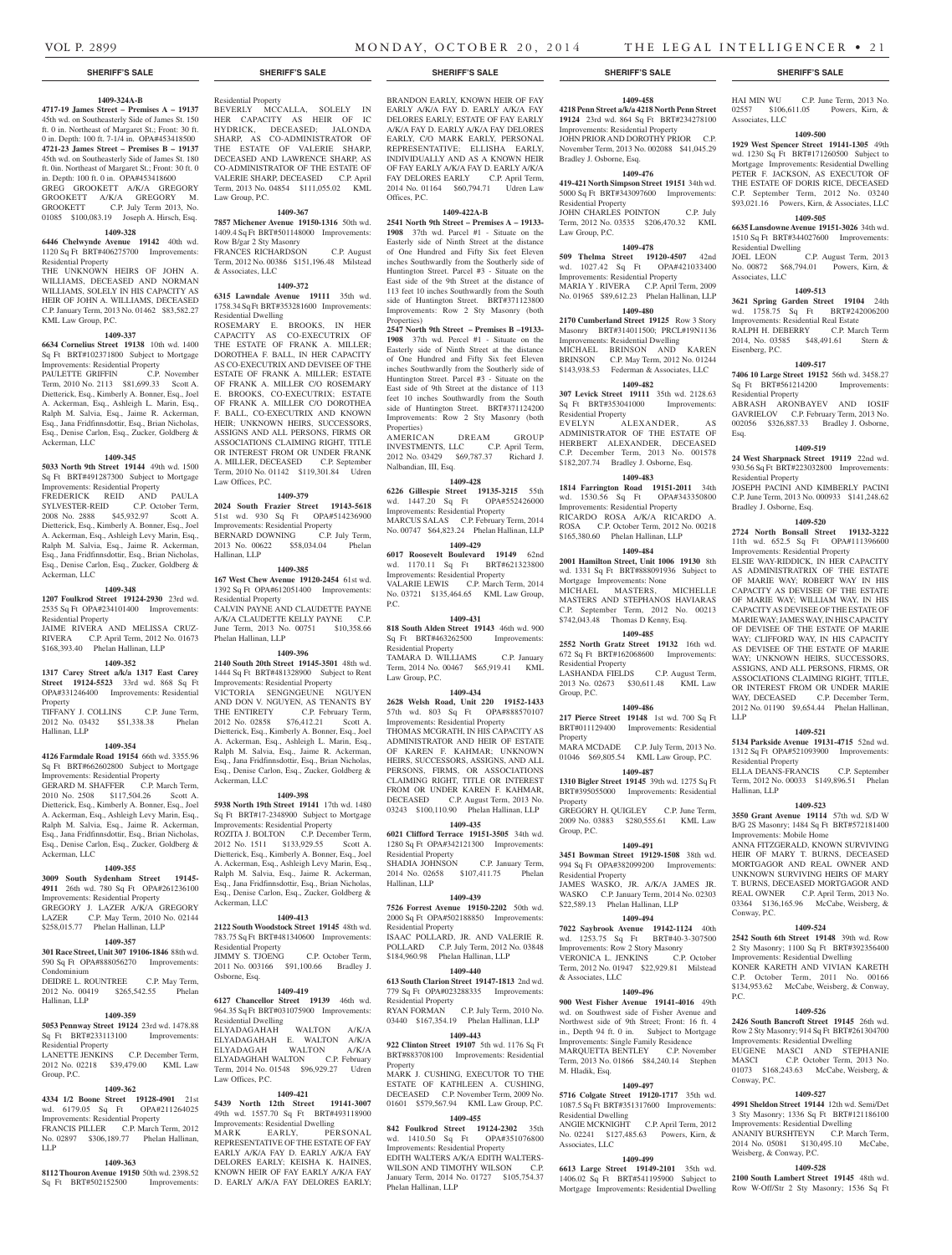### BRT#871574370 Improvements: Residential Dwelling CONSTANCE REED-FORD C.P. August

Term, 2013 No. 03090 \$201,223.03 McCabe, Weisberg, & Conway, P.C. **1409-530**

**6016 Pine Street 19143** 3rd wd. Row 2 Sty Masonry; 1162 Sq Ft BRT#032045600 Improvements: Residential Dwelling LLOYD C. DARBY, SR. AND JEANNETTA L. DARBY A/K/A JEANNETTA DARBY C.P. February Term, 2014 No. 00853 \$74,717.12 McCabe, Weisberg, & Conway, P.C.

### **1409-532**

**11740 Colman Road 19154** 66th wd. Row B/ Gar 2 Sty Masonry; 1380 Sq Ft BRT#662003100 Improvements: Residential Dwelling JOAN SEARLES, EXECUTRIX THE ESTATE OF DONALD J. BROPHY, DECEASED MORTGAGOR AND REAL OWNER C.P. February Term, 2014 No. 02049 \$149,562.43 McCabe, Weisberg, & Conway, P.C.

### **1409-537**

**1154 East Stafford Street 19138** 59th wd. Row 2 Sty Masonry; 1080 Sq Ft BRT#591037700 Improvements: Residential Dwelling JEFFREY GREEN C.P. July Term, 2013 No. 02172 \$115,965.26 McCabe, Weisberg, & Conway, P.C.

#### **1409-541**

**2102 East Lippincott Street 19134** Row 2 Sty Masonry; 852 Sq Ft BRT#252275700 Improvements: Residential Dwelling COLIN HILL C.P. September Term, 2013 No. 00147 \$58,935.17 McCabe, Weisberg, & Conway, P.C.

### **1409-545**

**2111 Shallcross Street 19124** Row B/Gar 2 Sty Masonry; 902 Sq Ft BRT#411031200 Improvements: Residential Dwelling JOHN PRIOR AND DOROTHY PRIOR C.P. July Term, 2013 No. 02218 \$70,331.60 McCabe, Weisberg, & Conway, P.C.

#### **1409-547**

**5206 Burton Street 19124** Row 2 Sty Masonry; 875 Sq Ft BRT#622426400 Improvements: Residential Dwelling<br>AMY COLON C.P. June Term, C.P. June Term, 2013 No. 01661 \$96,887.36 McCabe, Weisberg, & Conway, P.C.

#### **1409-550**

**6730 North 18th Street 19126** 15th wd. Row B/Gar 2 Sty Masonry; 1308 Sq Ft BRT#101095900 Improvements: Residential Dwelling

UNKNOWN SURVIVING HEIRS OF SPENCER C. BARBEE, JR., DECEASED MORTGAGOR AND REAL OWNER C.P. August Term, 2013 No. 02685 \$83,637.69 McCabe, Weisberg, & Conway, P.C.

#### **1409-558**

**2315 South 11th Street 19148** 39th wd. Row 2 Sty Masonry; 1296 Sq Ft BRT#394177700 Improvements: Residential Dwelling ANTHONY GRANATO, III AND ELIZABETH GRANATO C.P. April Term, 2011 No.

01053 \$47,772.98 McCabe, Weisberg, & Conway, P.C.

### **1409-560**

**5938 North 11th Street 19141-3211** 49th wd. 6720 Sq Ft BRT#493076300 Subject to Mortgage Improvements: Residential Property MARQUITA MCCARTER, SINGLE<br>WOMAN C.P. January Term, 2012 No. C.P. January Term, 2012 No. 00714 \$160,806.59 Scott A. Dietterick, Esq., Kimberly A. Bonner, Esq., Joel A. Ackerman, Esq., Ashleigh Levy Marin, Esq., Ralph M. Salvia, Esq., Jaime R. Ackerman, Esq., Jana Fridfinnsdottir, Esq., Brian Nicholas, Esq., Denise Carlon, Esq., Zucker, Goldberg & Ackerman, LLC

### **1409-561**

**148 Rosemar Street a/k/a 148 West Rosemar Street 19120** 61st wd. 1050 Sq Ft BRT#61- 1233800 Subject to Mortgage Improvements: Residential Property

ANDRE BRYAN AND PHILBERT<br>THOMAS C.P. January Term. 2014 No. C.P. January Term, 2014 No. 00265 \$101,236.64 Scott A. Dietterick, Esq., Kimberly A. Bonner, Esq., Joel A. Ackerman, Esq., Ashleigh Levy Marin, Esq., Ralph M. Salvia, Esq., Jaime R. Ackerman, Esq., Jana Fridfinnsdottir, Esq., Brian Nicholas, Esq., Denise Carlon, Esq., Zucker, Goldberg & Ackerman, LLC

#### **1409-562**

**1927 Poplar Street, Unit B a/k/a 1927 Poplar Street 19130** 29th wd. 1314 Sq Ft BRT#888290557 Subject to Mortgage Improvements: Residential Property ELLA REPIK C.P. March Term, 2012 No. 2336 \$306,657.12 Scott A. Dietterick, Esq.,

Kimberly A. Bonner, Esq., Joel A. Ackerman, Esq., Ashleigh Levy Marin, Esq., Ralph M. Salvia, Esq., Jaime R. Ackerman, Esq., Jana

Fridfinnsdottir, Esq., Brian Nicholas, Esq., Denise Carlon, Esq., Zucker, Goldberg & Ackerman, LLC

#### **1409-567 422 North 62nd Street 19151-4101** 34th

wd. 1910.52 Sq Ft OPA#341230600 Improvements: Residential Property CLIFTON OFFICER C.P. January Term, 2013 No. 03876 \$63,835.91 Phelan Hallinan, LLP

### **1409-570**

**2724 East Thompson Street 19134-4735**  31st wd. 1156 Sq Ft OPA#312128700 Improvements: Residential Property SEAN MCCORMICK C.P. January Term, 2014 No. 02454 \$224,926.24 Phelan Hallinan, LLP

#### **1409-574**

**1632 North Felton Street 19151-3438**  34th wd. 1496.37 Sq Ft OPA#342350300 Improvements: Residential Property BEATRICE TAYLOR; DEYOSEAH DOE AND BARAKAT DOE C.P. June Term, 2013 No. 00747 \$40,985.62 Phelan Hallinan, LLP

### **1409-579**

**1450 Stirling Street 19149** 54th wd. 1893 Sq Ft BRT#54-1-0907-00 Improvements: Residential Property JACQUES PAUL AND SCIENCIA PAUL C.P. April Term, 2013 No. 05037 \$134,186.22 Kristine M. Anthou, Esq.

#### **1409-587**

**2824 Agate Street 19134-4202** 25th wd. 700 Sq Ft OPA#252339700 Improvements: Residential Property JASON M. COLOMBO C.P. January Term, 2014 No. 01733 \$38,059.28 Phelan Hallinan, LLP

#### **1409-588**

**1601 Spring Garden Street, Unit 205 19130- 3942** 88th wd. Together with all right, title and interest, being an undivided interest of, in and to the common elements, as set forth in the aforesaid declaration of condominium OPA#888086186 Improvements: Condominium COLLEEN GAVAGHAN A/K/A COLLEEN

M. GAVAGHAN C.P. April Term, 2013 No. 02996 \$259,739.06 Phelan Hallinan, LLP **1409-592**

**5136 Bingham Street 19120-3606** 42nd wd. 2181.6 Sq Ft OPA#421494400 Improvements: Residential Property LEE SCHAIBLE AND ELEANOR

WASYLCZAK C.P. August Term, 2012 No. 01722 \$95,792.69 Phelan Hallinan, LLP **1409-594**

**5210 Sansom Street 19139-3420** 60th wd. 1474.98 Sq Ft Improvements: Residential Property SAMUEL SHEPHERD & JANIS WILLIAMS-SHEPHERD C.P. December Term, 2011 No. 02949 \$121,011.07 Phelan Hallinan, LLP

#### **1409-596**

**1013 Magee Avenue 19111-4815** 53rd wd. 2975 Sq Ft OPA#532002900 Improvements: Residential Property NAVEEN A. SHAHEEN A/K/A NAVEED A.

SHAHEEN A/K/A NAVEED C.P. March Term, 2014 No. 03583 \$158,724.30 Phelan Hallinan, LLP

#### **1409-597**

**2064 Anchor Street 19124-1633** 41st wd. 915.2 Sq Ft OPA#411056800 Improvements: Residential Property STEVE FRIEDMAN C.P. June Term, 2012 No. 00064 \$61,930.50 Phelan Hallinan, LLP

#### **1409-598**

**1938 Penfield Street 19138-2715** 10th wd. 1096.20 Sq Ft OPA#101375200 Improvements: Residential Property UNKNOWN HEIRS, SUCCESSORS, ASSIGNS, AND ALL PERSONS, FIRMS, OR ASSOCIATIONS CLAIMING RIGHT TITLE OR INTEREST FROM OR UNDER PRIMA DONNA DAVIS, DECEASED; UNKNOWN HEIRS, SUCCESSORS, ASSISGNS, AND ALL PERSONS, FIRMS, OR ASSOCIATIONS CLAIMING RIGHT, TITLE OR INTEREST FROM OR UNDER JOHN SMITH, DECEASED; UNKNOWN HEIRS, SUCCESSORS, ASSIGNS, AND ALL PERSONS, FIRMS, OR ASSOCIATIONS CLAIMING RIGHT, TITLE OR INTEREST FROM OR UNDER WILLIAM G. SMITH, DECEASED; UNKNOWN SUCCESSOR ADMINISTRATOR OF THE ESTATE OF GLORIA SMITH; JUGGY MCBRIDE, IN HIS CAPACITY AS DEVISEE OF THE ESTATE OF GLORIA SMITH C.P. July Term, 2013 No. 04261 \$91,002.84 Phelan Hallinan, LLP

#### **1409-600**

**5211 Chester Avenue 19143-4312** 51st wd. 1966.67 Sq Ft BRT#511272500 Improvements: Residential Dwelling ROBBIE MAHALLATI C.P. February Term 2014, No. 02812 \$164,054.18 Law Offices of Gregory Javardian **1409-607**

**359 Shedaker Street 19144** 12th wd. 2457 Sq Ft BRT#121020100 Improvements: Residential Dwelling<br>VIVIAN DANKYI

C.P. April Term, 2014 No. 03223 \$53,816.28 Udren Law Offices,  $PC$ .

**1409-611 6248 Limekiln Pike 19141-1406** 17th wd. 1350 Sq Ft OPA#172315000 Improvements: Residential Property<br>MAYRA NEGRON C.P. March Term, 2014

No. 04333 \$60,609.36 Phelan Hallinan, LLP **1409-614**

#### **5800 Stockton Road 19138-1902** 59th wd. 1360 Sq Ft OPA#591218400 Improvements:

Residential Property NORMA A. GREER C.P. August Term, 2013 No. 01627 \$153,013.63 Phelan Hallinan, LLP

### **1409-615**

**3048 Longshore Avenue 19149-1905**  55th wd. 2016.30 Sq Ft OPA#551259200 Improvements: Residential Property MATTHEW CAREY C.P. May Term, 2012 No. 02948 \$160,257.66 Phelan Hallinan, LLP

#### **1409-616**

**805 Red Lion Road a/k/a 805 Red Lion Road Unit: A1 19115-1470** 88th wd. Being and designated on Declaration plan as Unit No. A-1, as more fully described to such Declaration Plan and Declaration, together with a proportionate undivided interest in the Common Elements (as defined in such Declaration) of 0.1423%. OPA#888580001 Improvements: Condominium

GRIGORIY AVSHALUMOV C.P. July Term, 2010 No. 02810 \$166,087.06 Phelan Hallinan, LLP

#### **1409-618**

**2701 Lardner Street 19149-3515** 62nd wd. 1541.25 Sq Ft OPA#621185700 Improvements: Residential Property KEVIN M. MCNULTY C.P. January Term, 2014 No. 01297 \$92,859.47 Phelan Hallinan, LLP

**1409-619**

**2249 Brill Street 19137** 23rd wd. 928 Sq Ft BRT#453383500 Improvements: Residential Real Estate MICHAEL J. SABATO C.P. April Term

2014, No. 03639 \$61,462.25 Stern & Eisenberg, P.C.

### **1409-623**

**300 East Queen Lane 19144** 22nd wd. Row B/GAR 2STY Masonry; 1106 Sq Ft BRT#121126200 Improvements: Residential Dwelling<br>ANTHONY ANTHONY HAIRSTON, KNOWN SURVIVING HEIR OF MILDRED HAIRSTON, DECEASED MORTGAGOR AND REAL OWNER; LISA WEAVER, KNOWN SURVIVING HEIR OF MILDRED HAIRSTON, DECEASED MORTGAGOR AND REAL OWNER AND UNKNOWN SURVIVING HEIR OF MILDRED HAIRSTON, DECEASED MORTGAGOR AND REAL OWNER C.P. May Term, 2013 No. 00877 \$71,894.59 McCabe, Weisberg, & Conway, P.C.

### **1409-625**

**126 Chestnut Street 19106-3009** TPRCL#88-8500200;TPRCL#88- 8500202;TPRCL#88-8500204;TPRCL#88- 8500206;TPRCL#88-8500208;TPRCL#88- 8500210;TPRCL#88-8500212 Improvements: 5-Story Mixed Use Building 126 CHESTNUT STREET LP Christine R. O'Neil, Ballard Spahr LLP

**The following property, sale of which was post-poned from the October 7, 2014 Sheriff's Sale, will be offered for sale on TUESDAY, November 4, 2014.**

#### **1410-301**

**3097 Weikel Street 19134** 25th wd. 870 Sq Ft BRT#252387800 Improvements: Residential Real Estate

ISOLAV STARIKOV AND SVETLANA<br>STARIKOVA C.P. April Term. 2014 No C.P. April Term, 2014 No. 01085 \$57,132.46 Stern & Eisenberg P.C. **1410-302**

### **411 West Ritner Street 19148** 39th wd. 996.45

Sq Ft BRT#39-2-191100 Improvements: Residential Dwelling LEAH SCHILERO AND LEONARD SEAS, IV C.P. October Term, 2013 No. 03613 \$131,782.00 Udren Law Offices, P.C.

#### **1410-308**

**1726 Latona Street 19146-3028** 36th wd. 896 Sq Ft OPA#365325000 Improvements: Residential Property

#### **SHERIFF'S SALE SHERIFF'S SALE SHERIFF'S SALE SHERIFF'S SALE SHERIFF'S SALE**

merly the 35th wd.) Land Area 1253.18 Sq Ft; BRT#531264700 Improvements: Row B/gar

2014 No. 01966 \$216,886.32 Milstead &

**1410-453 2240 Fitzwater Street 19146** 30th wd. 1088 Sq Ft BRT#302053900 Improvements:

LEON V. HAWES A/K/A LEON HAWES AND VALERIE HAWES C.P. November Term, 2013 No. 00140 \$244,102.30 Powers, Kirn

**1410-457 6720 Torresdale Avenue 19135** 41st wd. 2425 Sq Ft BRT#412394800 Improvements:

BEATRICE MARIGLIANO AND MARIO MARIGLIANO C.P. April Term, 2014 No. 01541 \$120,636.14 KML Law Group, P.C. **1410-464 3453 Braddock Street 19134** 45th wd. 700.98 Sq Ft BRT#452306100 Improvements:

ANDREW CLARK A/K/A ANDREW J. CLARK C.P. April Term, 2014 No. 01850 \$53,999.18 KML Law Group, P.C. **1410-468 6807 Guyer Avenue 19142** 40th wd. 1088 Sq Ft BRT#406314700 Improvements:

JOANNA Q. DUWANA C.P. December Term, 2013 No. 01364 \$64,939.74 KML

**1410-469 5464 North Marvine Street 19141** 49th wd. 1260 Sq Ft BRT#493102400 Improvements:

GENNIE W. CARTER C.P. September Term, 2012 No. 02872 \$19,627.04 KML

**1410-484 2951 Disston Street 19149** 55th wd. 2624.06 Sq Ft BRT#55-1-3072-00 Improvements:

JEFFREY F. DEGNAN A/K/A JEFFREY P. DEGNAN C.P. January Term, 2013 No. 03552 \$84,544.71 Martha E. Von Rosenstiel

**1410-492 235 N. Ruby Street 19139** 44th wd. 1140 Sq Ft OPA#441197800 Improvements:

NICHOLSON HOLDINGS, INC. A/K/A NICHOLSON HOLDINGS, LLC C.P. April Term, 2014 No. 3946 \$60,270.71 Weber Gallagher Simpson Stapleton Fires & Newby,

**1410-497 314 East Upsal Street 19119** 22nd wd. 2400 Sq Ft BRT#22-1-079500 Improvements:

ESTATE OF VERA HAWTHORNE C/O MARIAN GRIMES, PERSONAL REPRESENTATIVE; MARIAN GRIMES, PERSONAL REPRESENTATIVE OF THE ESTATE OF VERA HAWTHORNE; UNKNOWN HEIRS, SUCCESSORS, ASSIGNS AND ALL PERSONS, FIRMS OR ASSOCIATIONS CLAIMING RIGHT. TITLE OR INTEREST FROM OR UNDER VERA HAWTHORNE, ESTATE OF VERA HAWTHORNE C.P. October Term, 2013 No. 02200 \$80,434.95 Udren Law Offices,

**1410-503 5443 Thomas Avenue 19143** 51st wd. Beginning Point: Situate on the Northwest side of Thomas Avenue at the distance of Two Hundred Nine Feet Eleven and Seveneighths inches Northeastward from the East<br>side of Fifty-fifth Street BRT#513082900 side of Fifty-fifth Street BRT#513082900 Improvements: Row 2 Sty Masonry LOUIS BURT (DECEASED) C.P. May Term, 2012 No. 02405 \$117,510.43 Richard

**1410-506 7337 Garman Street 19153-2208** 40th wd. 1096 Sq Ft BRT#40-4-3053-00 Improvements:

2014 No. 01500 \$89,813.30 BARBARA

**1410-511 225 Catherine Street 19147** 3rd wd. 1600 Sq Ft BRT#02-2-0320-00 Subject to Mortgage Improvements: Residential Dwelling FRANK REYNOLDS AND JESSICA REYNOLDS A/K/A JESSICA LITTLE C.P. January Term, 2009 No. 01746 \$738,031.94

**1410-520 3600 Conshohocken Avenue, Unit 705 19131- 5313** 88th wd. 1470 Sq Ft OPA#888520456

Powers, Kirn & Associates, LLC

C.P. February Term,

C.P. January Term,

2 Story Masonry

Residential Dwelling

& Associates, LLC

Residential Property

Residential Property

Residential Property

Residential Property

Law Group, P.C.

Residential Dwelling

Residential Dwelling

LLP, Sarah A. Elia, Esq.

Residential Dwelling

J. Nalbandian, III, Esq.

Residential Dwelling<br>FMMA NGUYEN

A. FEIN, Esq.

P.C.

Esq., Heather Riloff, Esq.

Law Group, P.C.

Associates, LLC

CHRISTINE MULLER, IN HER CAPACITY AS HEIR OF FLORREL MULLER, DECEASED; UNKNOWN HEIRS, SUCCESSORS, ASSIGNS, AND ALL PERSONS, FIRMS, OR ASSOCIATIONS CLAIMING RIGHT, TITLE, OR INTEREST FROM OR UNDER FLORREL MULLER, DECEASED C.P. January Term, 2014 No. 00882 \$57,204.11 Phelan Hallinan, LLP

#### **1410-323 2601 Pennsylvania Avenue, Unit 749 19130**

District 9 724 Sq Ft BRT#888072990 Subject to Mortgage Improvements: Res. Condo.5+ Sty Masonry<br>KEITH F. BURNS C.P. January Term, 2012 No. 00454 \$39,685.45 Samantha D. Cissne, Esq.

**1410-327**

**2404 North 54th Street 19131** 52nd wd. 6359.92 Sq Ft Improvements: Residential Property DEBORAH MOORE C.P. August Term 2004 No. 00600 \$134,299.00 KML Law Group, P.C.

#### **1410-335**

**1828 East Wensley Street 19134** 45th wd. 1015.84 Sq Ft BRT#452052700 Improvements: Residential Property

DAVID ALVERIO C.P. December Term, 2012 No. 03267 \$67,417.59 KML Law Group, P.C.**1410-398**

**2628 South 73rd Street 19153** 40th wd. 1262.85 Sq Ft BRT#40-4-0766-00 Subject to Mortgage Improvements: Residential Property OMAR BAKER AND JAMILAH MORRIS, AS JOINT TENANTS WITH THE RIGHT OF SURVIVORSHIP C.P. February Term, 2011 No. 0575 \$142,456.65 Scott A. Dietterick, Esq., Kimberly A. Bonner, Esq., Joel A. Ackerman, Esq., Ashleigh Levy Marin, Esq., Ralph M. Salvia, Esq., Jaime R. Ackerman, Esq., Jana Fridfinnsdottir, Esq., Brian Nicholas, Esq., Denise Carlon, Esq., Zucker, Goldberg & Ackerman, LLC

#### **1410-399B**

**25th wd.** (**2064 East Rush Street – Premises B – 19134)** 678 Sq Ft BRT#25-2-0339-00 Improvements: 2 Story Masonry Row **1410-399C**

**33rd wd.** (**725 East Clearfield Street – Premises C – 19134)** 775.26 Sq Ft BRT#33- 1-0093-00 Improvements: 2 Story Masonry Row

#### **1410-399F 25th wd**. (**2081 East Cambria Street – Premises F – 19134)** 910 Sq Ft BRT#25-2-

1054-00 Improvements: 2 Story Masonry

**1410-405 231 Chelten Avenue 19120** 61st wd. 1760 Sq Ft BRT#611316200 Improvements:

CHIEN LE AND CHANTHA KHEM C.P. September Term, 2013 No. 02692 \$114,877.63

**1410-410 1345 North Mascher Street 19122** 18th wd. 1234 Sq Ft BRT#182067005 Improvements:

ROBERT L. PFLAUMER, ADMINISTRATOR OF THE ESTATE OF WILLIAM H. PFLAUMER, DECEASED C.P. April Term, 2012 No. 01842 \$164,898.91 Powers, Kirn

**1410-415 3121 Chatham Street 19134** 25th wd. Land Area: 1134.49 Sq Ft BRT#25-1407600 Improvements: Row 2 Story Masonry JOANNE C. MCMULLIN C.P. March Term, 2013 No. 00793 \$62,889.17 Milstead &

**1410-418 59 East Church Lane 19138** 12th wd. (formerly part of the 22nd wd.) Land Area: 1977.64 Sq Ft; BRT#12-20390-0-0 Improvements:

MICHAEL JOYNES A/K/A MICHAEL G. JOYNES C.P. June Term, 2013 No. 03313 \$166,832.50 Milstead & Associates, LLC **1410-426 559 East Tabor Road 19120** 42nd wd. Land Area: 1820 Sq Ft BRT#42-1-2060-00 Improvements: Apt 2-4 Units 2 Story Masonry IMRAN CHAUDHARY C.P. August Term, 2012 No. 02690 \$104,784.64 Milstead &

**1410-429 6124 Vandike Street 19135** 41st wd. 1056 Sq Ft BRT#411331000 Improvements:

IOSLAV STARIKOV AND SVETLANA STARIKOV C.P. April Term, 2014 No. 00595 \$69,280.40 Stern & Eisenberg P.C. **1410-438 6026 Frontenac Street 19149** 53 wd. (for-

Row

Residential Dwelling

Residential Dwelling

& Associates, LLC

Associates, LLC

Semi/det 3 Story Stone

Associates, LLC

Residential Real Estate

Powers, Kirn & Associates, LLC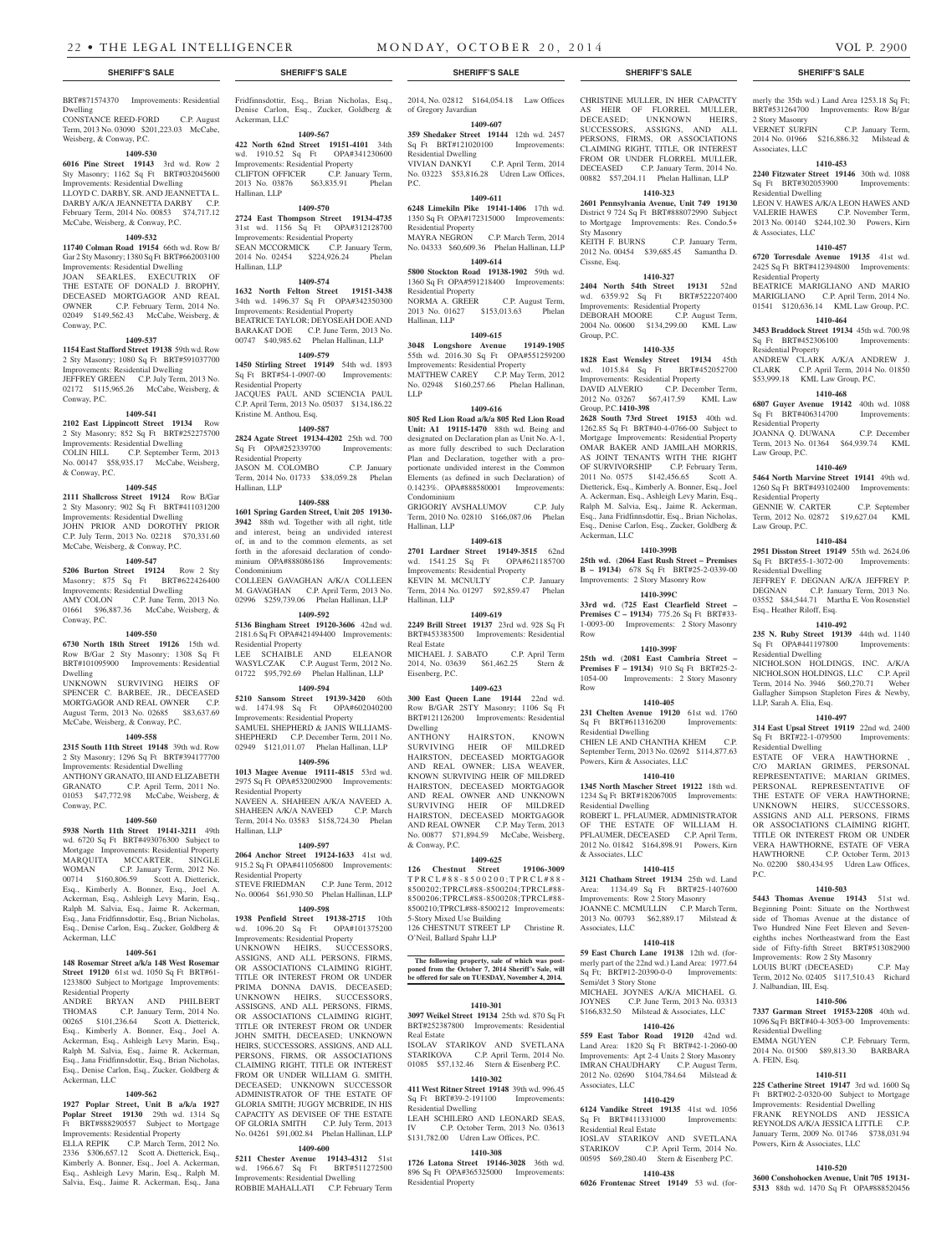DEBORAH CAIN A/K/A DEBORAH A. CAIN C.P. February Term, 2014 No. 01311 \$53,008.74 Udren Law Offices, P.C. **1410-543 2704 Elbridge Street 19149** 62nd wd. 1879.95 Sq Ft BRT#62-1-297600 Subject to Mortgage Improvements: Residential Dwelling MARGARET DEPEW A/K/A MARGARET F. DEPEW AND MICHAEL W. SMITH C.P. February Term, 2014 No. 01694 \$142,929.72

**1410-546 316 W. Ashdale Street 19120** 42nd wd. 1120 Sq Ft BRT#422176500 Improvements:

ANGELITA THOMAS AND JONATHAN THOMAS C.P. September Term, 2010 No. 00558 \$75,788.71 Udren Law Offices, P.C. **1410-551 1337 North 29th Street 19121** 29th wd. 1024 Sq Ft BRT#292154100 Improvements:

ROBERT W. COSTIGAN, ESQ, AS ADMINISTRATOR OF THE ESTATE OF BETTY A. NORWOOD, DECEASED C.P. December Term, 2013 No. 01816 \$79,898.21

**1410-553 4504 Pearce Street 19124** 23rd wd. 1440 Sq Ft BRT#231060600 Improvements: Residential

THE UNKNOWN HEIRS OF ELIAS GARRIDO, DECEASED AND MARIELA ESPIRITUSANTO, SOLELY IN HER CAPACITY AS HEIR OF ELIAS GARRIDO, DECEASED C.P. March Term, 2013 No. 02488 \$129,514.76 KML Law Group, P.C. **1410-559 5332 Sylvester Street 19124** 62nd wd. 1787.50 Sq Ft BRT#621366200 Improvements:

2013 No. 03754 \$83,935.54 KML Law

**1410-561 237 Benner Street 19111** 35th wd. 2808 Sq Ft BRT#352163600 Improvements: Residential

GILBERTO L. OQUENDO C.P. March Term, 2014 No. 00305 \$121,532.31 KML

**1410-562 3844 North Gratz Street 19140** 13th wd. 1242.45 Sq Ft BRT#131268100 Improvements: Residential Property THERESA CAMPBELL AND FREDDIE CAMPBELL, SOLELY IN HIS CAPACITY AS ADMINISTRATOR OF THE ESTATE OF ANNIE CAMPBELL, DECEASED C.P. May Term, 2014 No. 03649 \$32,168.76

**1410-564 132 Manton Street 19147** 2nd wd. 498.75 Sq Ft BRT#021288800 Improvements:

BARBARA L. MONTGOMERY A/K/A BARBARA MONTGOMERY C.P. May Term, 2014 No. 02486 \$331,369.39 Stern

**1410-566 5523 Kingsessing Avenue 19143** 51st wd. 1200.00 Sq Ft BRT#514151100 Improvements: Residential Dwelling DOMINIQUE DAVIDSON C.P. July Term, 2012 No. 04519 \$56,211.83 Powers, Kirn

**1410-579 2034 South 21st Street 19145-2722** 48th wd.

00486 \$111,427.67 Phelan Hallinan, LLP **1410-583 1014 North Lawrence Street 19123-1418**  5th wd. 846.38 Sq Ft OPA#057128100 Improvements: Residential Property CARMEN ROMAN C.P. April Term, 2014 No. 01601 \$159,135.10 Phelan Hallinan,

**1410-585 4034 Meridian Street 19136-3120** 65th wd. 3258.74 Sq Ft OPA#651151000 Improvements: Residential Property HOANG V. NGO AND JENNY NGUYEN C.P. April Term, 2013 No. 02035 \$105,682.42

**1410-596 4902 Pulaski Avenue 19144-4131** 13th wd. 1660 Sq Ft OPA#133120200 Improvements:

No. 00781 \$53,780.80 Phelan Hallinan, LLP **1410-600**

C.P. May Term, 2014

C.P. May Term, 2013 No.

C.P. October Term,

Udren Law Offices, P.C.

Residential Dwelling

Residential Property

KML Law Group, P.C.

Residential Property<br>NICOLE HARVEY

Group, P.C.

Property

Law Group, P.C.

KML Law Group, P.C.

Residential Real Estate

& Eisenberg P.C.

& Associates, LLC

LLP

Phelan Hallinan, LLP

Residential Property<br>LESLIE PINKNEY

Property

### Improvements: Condominium Unit

LAWRENCE ANTHONY BROWN, III A/K/A ANTHONY BROWN A/K/A L. ANTHONY BROWN, III, IN HIS CAPACITY AS EXECUTOR AND DEVISEE OF THE ESTATE OF MARGIE BROWN-BOYNES A/K/A MARGARET ELIZABETH BROWN-BOYNES; KIRK DOUGLAS BROWN, IN HIS CAPACITY AS DEVISEE OF THE ESTATE OF MARGIE BROWN-BOYNES A/K/A MARGARET ELIZABETH BROWN-BOYNES; THERESA BROWN, IN HER CAPACITY AS DEVISEE OF THE ESTATE OF MARGIE BROWN-BOYNES A/K/A MARGARET ELIZABETH BROWN-BOYNES; KIRKUS DOWNING, IN HIS CAPACITY AS DEVISEE OF THE ESTATE OF MARGIE BROWN-BOYNES A/K/A MARGARET ELIZABETH BROWN-BOYNES; REBA DOWNING A/K/A SHEKIA DOWNING, IN HER CAPACITY AS DEVISEE OF THE ESTATE OF MARGIE BROWN-BOYNES A/K/A MARGARET ELIZABETH BROWN-BOYNES; ROCHELLE DOWNING, IN HER CAPACITY AS DEVISEE OF THE ESTATE OF MARGIE BROWN-BOYNES A/K/A MARGARET ELIZABETH BROWN-BOYNES; ANTHONY BROWN, IN HIS CAPACITY AS DEVISEE OF THE ESTATE OF MARGIE BROWN-BOYNES A/K/A MARGARET ELIZABETH BROWN-BOYNES; YOLANDA BROWN, IN HER CAPACITY AS DEVISEE OF THE ESTATE OF MARGIE BROWN-BOYNES A/K/A MARGARET ELIZABETH BROWN-BOYNES C.P. October Term, 2010 No. 01911 \$158,697.90 Phelan Hallinan, LLP

### **1410-523**

**2514 South 12th Street 19148** 39th wd. 870 Sq Ft BRT#394249400 Improvements: Residential Dwelling

KENNETH G. CARCHIDI A/K/A KENNETH CARCHIDI AND THERESA M. CARCHIDI A/K/A THERESA CARCHIDI C.P. June Term, 2013 No. 00450 \$221,008.07 Powers, Kirn & Associates, LLC

#### **1410-524**

**956 Bridge St. 19124** 35th wd. 930 Sq Ft BRT#351149900 Improvements: Residential Dwelling

LINDA G. HOFFMAN C.P. September Term, 2013 No. 00964 \$44,121.65 Powers, Kirn & Associates, LLC

#### **1410-525**

**4628 Richmond St 19137** 45th wd. 1787.40 Sq Ft BRT#453310200 Improvements: Residential Dwelling

NICHOLAS KRAYGER C.P. November Term, 2013 No. 02346 \$155,151.72 Powers,

### Kirn & Associates, LLC **1410-527**

**15073 London Road 19116** 58th wd. 3069 Sq Ft BRT#583169000 Improvements:

Residential Dwelling KENNETH E. MEISNER C.P. September Term, 2012 No. 03465 \$220,989.53 Powers, Kirn & Associates, LLC

## **1410-530**

**3012 Windish Street 19152** 64th wd. 2687.5 Sq Ft BRT#641192500 Improvements: Residential Dwelling SAMANTHA DICKERSON C.P. September

Term, 2013 No. 04084 \$144,059.33 Powers, Kirn & Associates, LLC

### **1410-531**

**2939 North 26th Street 19132** 38th wd. 961.28 Sq Ft BRT#381142000 Improvements: Residential Dwelling

#### MARY E. LIGHTFORD C.P. January Term, 2014 No. 03337 \$74,596.96 Powers, Kirn & Associates, LLC

**1410-532 5160 F Street 19124** 35th wd. 1425 Sq Ft 953.25 Sq Ft OPA#482140200 Improvements: Residential Property STELLA L. WILLIAMS AND BILL<br>WILLIAMS C.P. May Term 2013 No.

#### BRT#351335900 Improvements: Residential Dwelling

FESTINA DAVIES C.P. June Term, 2013 No. 00476 \$47,762.63 Powers, Kirn & Associates, LLC

#### **1410-533**

**1112 Tabor Lane 19111** 56th wd. 2574 Sq Ft BRT#561467116 Improvements: Residential Dwelling OLGA KABOURIDOU C.P. December

## Term, 2013 No. 01520 \$186,740.32 Powers, Kirn & Associates, LLC

### **1410-538**

**112 Linton Street 19120** 61st wd. (Formerly Part of the 42nd wd.) 1037.4 Sq Ft BRT#61-2- 137300 Improvements: Residential Dwelling JEAN SCUTT C.P. May Term, 2014 No. 01724 \$78,012.34 Udren Law Offices, P.C.

#### **1410-542**

**5348 Magnolia Street 19144** 12th wd. 10955.25 Sq Ft BRT#53N22-163 Improvements: Residential Dwelling

**2821 Newberry Road 19154-1611** 35th wd.

#### **SHERIFF'S SALE SHERIFF'S SALE SHERIFF'S SALE SHERIFF'S SALE SHERIFF'S SALE**

6000 Sq Ft OPA#662527100 Improvements: Residential Property NEAL B. DAVIS AND TERESA M. DAVIS C.P. December Term, 2009 No. 02611 \$171,908.57 Phelan Hallinan, LLP

#### **1410-608**

**1134 East Mount Airy Avenue 19150** 50th wd. 1474 Sq Ft BRT#502482600 Improvements: Residential Property ANTHONY GONZALEZ C.P. September Term, 2008 No. 02268 \$181,842.02 KML Law Group, P.C.

#### **1410-615**

**320 Durfor Street 19148-3902** 39th wd. 812 Sq Ft OPA#392171500 Improvements: Residential Property THERESA A. PAYLOR C.P. August Term, 2012 No. 00612 \$169,647.12 Phelan Hallinan, LLP

#### **1410-622**

**1008 Bingham Street 19115** 63rd wd. 1008 Sq Ft BRT#632119500 Residential Property ROBERT G. VACCARINO AND MARIA R. VACCARINO C.P. July Term, 2013 No. 02124 \$126,779.24 KML Law Group, P.C.

#### **1410-627**

**54 West Haines Street 19144** 59th wd. 1260 Sq Ft BRT#593036100 Improvements: Residential Dwelling B.F. HUGHES A/K/A BRENDA HUGHES A/K/A BRENDA F. HUGHES C.P. October Term, 2013 No. 03276 \$116,199.52 Udren Law Offices, P.C.

#### **1410-628**

**12645 Biscayne Drive 19154** 66th wd. 1368 Sq Ft BRT#663410100 Improvements: Residential Property BRIAN MCNALLY AND CHERYL MCNALLY C.P. June Term, 2013 No. 02733

\$134,942.73 KML Law Group, P.C. **1410-632**

**1212 North Wilton Street 19131-4329**  44th wd. 1200 Sq Ft OPA#442310300 Improvements: Residential Property LISA M. LITTLE C.P. March Term, 2014 No. 03581 \$65,553.45 Phelan Hallinan, LLP

### **1410-636**

**7000 North 12th Street 19126** 61st wd. 4000 Sq Ft BRT#611192500 Improvements: Residential Property CLAUDIA A. NESMITH C.P. May Term,

2011 No. 1482 \$155,353.75 Scott A. Dietterick, Esq., Kimberly A. Bonner, Esq., Joel A. Ackerman, Esq., Ashleigh L. Marin, Esq., Ralph M. Salvia, Esq., Jaime R. Ackerman, Esq., Jana Fridfinnsdottir, Esq., Brian Nicholas, Esq., Denise Carlon, Esq., Zucker, Goldberg & Ackerman, LLC

#### **1410-642**

**1830 Rittenhouse Square, Unit 17B 19103**  8th wd. 1610 Sq Ft BRT#888081782 Subject to Mortgage

JAMES W. GREENLEE AND ELLEN T. GREENLEE AS TENANTS BY THE ENTIRETY C.P. March Term, 2014 No. 00368 \$50,989.61 Evan R. Bachove, Esq., Fineman Krekstein & Harris, P.C.

#### **1410-644**

**6011 Montague Street 19135** 55th wd. 924 Sq Ft BRT#552293900 Improvements: Residential Property RHONESIA BROOKS C.P. February Term, 2014 No. 02734 \$44,538.07 KML Law Group, P.C.

### **1410-657**

**6411 North 12th Street a/k/a 6441 North 12th Street 19126-3639** 49th wd. 3068 Sq Ft OPA#493132300 Improvements: Residential Property

WILLIAM GROOMES AND DEBORAH GROOMES C.P. October Term, 2013 No. 00377 \$196,643.21 Phelan Hallinan, LLP

#### **1410-659**

**7223 Grays Avenue 19142** 40th wd. 784 Sq Ft BRT#404206200 Improvements: Residential Property TROY A. JAMES, JR. C.P. June Term, 2013 No. 00119 \$55,846.88 KML Law Group, P.C.

### **1410-669**

**5704 North 6th Street 19120** 61st wd. 1268 Sq Ft BRT#612271600 Improvements: Residential Property LEE DYCHES AND JENNIFER L. DYCHES C.P. February Term, 2013 No. 03095 \$116,357.44 KML Law Group, P.C.

#### **1410-670**

**7664 Woodcrest Avenue 19151** 34th wd. 1120 Sq Ft BRT#343189900 Improvements: Residential Property WILFRED A. RANKINE A/K/A WILFRED A.

RANKIN AND REBECCA SMITH C.P. May Term, 2014 No. 03276 \$119,871.76 KML Law Group, P.C.

## **1410-671**

**6824 Souder Street 19149** 54th wd. 1132 Sq Ft BRT#542300200 Improvements: Residential Property GERALD T. COLE C.P. July Term, 2013 No. 00271 \$25,784.94 KML Law Group, P.C.

#### **1410-672**

**2752 Plum Street 19137** 45th wd. 996 Sq Ft BRT#453078600 Improvements: Residential Property ROBERT J. MITCHELL, JR. C.P. February

Term, 2014 No. 01620 \$111,154.99 KML Law Group, P.C. **1410-673 539 Unruh Avenue 19111** 35th wd. 935 Sq Ft

BRT#353129700 Improvements: Residential Property DANIEL JOSHUA NIEVES C.P. March Term, 2014 No. 05265 \$158,864.03 KML

#### **1410-674 2839 Stevens Street 19149** 62nd wd. 1068

Law Group, P.C.

Sq Ft BRT#621210800 Improvements: Residential Property KATIRIA GARCIA C.P. May Term, 2012 No. 00126 \$89,494.29 KML Law Group, P.C.

#### **1410-683**

**11805 Millbrook Road 19154-3710** 66th wd. 1296 Sq Ft OPA#662235500 Improvements: Residential Property RAYMOND MARASHESKI C.P. June Term, 2012 No. 02227 \$199,489.78 Phelan

## Hallinan, LLP **1410-685**

**5326 Roosevelt Boulevard 19124** 35th wd. Row Basement Garage 2 Story Masonry; 1476 Sq Ft PRCL#351033500 Improvements: Residential Dwelling MARIA GONZALEZ C.P. February Term, 2012 No. 000502 \$130,610.07 Federman &

Associates, LLC **1410-687**

### **5711 Whitby Avenue 19143** 51st wd. Row 2

Story Masonry; 1662 Sq Ft PRCL#513123900 Improvements: Residential Dwelling JANET COLLINS RIDLEY, SOLELY IN HER CAPACITY AS SURVIVING HEIR OF HARRISON A. RIDLEY, JR. A/K/A HARRISON RIDLEY, JR., DECEASED; JADE WIDEMAN-RIDLEY, SOLELY IN HER CAPACITY AS SURVIVING HEIR OF HARRISON A. RIDLEY, JR. A/K/A HARRISON RIDLEY, JR., DECEASED; UNKNOWN HEIRS OF HARRISON A. RIDLEY, JR. A/K/A HARRISON RIDLEY, JR., DECEASED C.P. December Term, 2012 No. 01547 \$34,525.71 Federman & Associates, LLC

#### **1410-702**

**1814 Addison Street 19146** 8th wd. Row 3 Sty Masonry; 1350 Sq Ft BRT#081125800 Improvements: Residential Dwelling RACHAEL TEACHER C.P. April Term, 2014 No. 01107 \$186,423.88 McCabe, Weisberg, & Conway, P.C.

#### **1410-703**

**4043 North 12th Street 19141** 43rd wd. Row 2 Sty Masonry; 1440 Sq Ft BRT#433162600 Improvements: Residential Dwelling AZALEE MCDONALD C.P. January Term, 2011 No. 03619 \$31,149.79 McCabe, Weisberg, & Conway, P.C.

#### **1410-708 500 Southampton Road 19116** 58th wd. 1634

Sq Ft OPA#583058100 Subject to Mortgage Improvements: Residential Property<br>MARIE C. GALLAGHER C.P. August MARIE C. GALLAGHER Term, 2011 No. 03050 \$43,492.07 Donna M. Donaher, Esq.; Michael C. Mazack, Esq.

#### **1410-727**

**1934 W Spencer St 19141** 17th wd. 1218 Sq Ft BRT#17-1-252800 Improvements: Residential Dwelling C.P. November Term, 2010 No. 03104 \$114,680.33 Udren Law Offices, P.C.

#### **1410-731**

**1431-39 N. 52nd Street 19131** 44th wd. 7182 Sq Ft BRT#882931970 Subject to Mortgage Improvements: Mixed Use<br>MALAIKA REID C.P. C.P. August Term, 2009 No. 995 \$689,000.00 Weber Gallagher Simpson Stapleton Fires & Newby, LLP, Sarah A. Elia, Esq.

#### **1410-738**

**2104 Ellsworth Street 19146** 36th wd. 1452 Sq Ft OPA#36-1-0187-00 KBKE HOLDINGS, LLC C.P. August Term,

2013 No. 00521 \$282335.59 plus continuing interest at the rate of Fred W. Hoensch, Esq., Richard A. Barkasy, Esq., Schnader Harrison Segal & Lewis LLP

**1410-739 1608 West Susquehanna Avenue 19121** 32nd

wd. 2235 Sq Ft OPA#32-1-0645-00 Subject to Mortgage

BENJAMIN BLOCKER, II, INDIVIDUALLY AND AS TRUSTEE FOR PHAEDRA D. BLOCKER C.P. April Term, 2013 No. 00988 \$196865.99 plus continuing interest at the rate of Fred W. Hoensch, Esq., Richard A. Barkasy, Esq., Schnader Harrison Segal & Lewis LLP

#### **1410-740**

**6545 North Smedley Street 19126** 17th wd. 1260 Sq Ft OPA#172162900 Subject to Mortgage

KT DEVELOPMENT, LLC C.P. July Term, 2013 No. 03061 \$129033.30 plus continuing interest at the rate of Fred W. Hoensch, Esq., Richard A. Barkasy, Esq., Schnader Harrison Segal & Lewis LLP

**1410-748 1382 Westbury Drive 19151** 34th wd. Row B/Gar 2 Sty Masonry; 1120 Sq Ft BRT#343290600 Subject to Mortgage Improvements: Residential Dwelling MORTON ANSKY, KNOWN SURVIVING HEIR OF TOBY M. ANSKY, DECEASED MORTGAGOR AND REAL OWNER; UNKNOWN SURVIVING HEIRS OF TOBY M. ANSKY, DECEASED MORTGAGOR AND REAL OWNER AND ROBERT LITMAN, KNOWN SURVIVING HEIR OF TOBY M. ANSKY, DECEASED MORTGAGOR AND REAL OWNER C.P. August Term, 2013 No. 02394 \$112,460.73 McCabe, Weisberg,

**1410-755 140 West Abbottsford Avenue 19144** 12th wd. Semi Det 2 Sty Masonry; 1818 Sq Ft BRT#123014610 Improvements: Residential

DAVID BOYD, JR. ADMINISTRATOR OF DIANA BOYD A/K/A DIANE BOYD, DECEASED MORTGAGOR AND REAL OWNER C.P. November Term, 2013 No. 00638 \$91,065.55 McCabe, Weisberg, &

**SHERIFF'S SALE OF TUESDAY, November 4, 2014**

**1409-312 1829 North 28th Street 19121** 32nd wd. 779 Sq Ft BRT#323202100 Improvements:

CHARLES WELLS AND TANYA WELLS C.P. December Term, 2011 No. 02109 \$90,924.46 Stern & Eisenberg P.C. **1410-622 1008 Bingham Street 19115** 63rd wd. 1008 Sq Ft BRT#632119500 Improvements: Residential

ROBERT G. VACCARINO AND MARIA R. VACCARINO C.P. July Term, 2013 No. 02124 \$126,779.24 KML Law Group, P.C. **1411-301 6325 Ditman Street 19135-3201** 41st wd. 1084 Sq Ft OPA#411233400 Improvements:

GADJIMOURAD AIGOUNOV; RUKIZHAT AIGOUNOV C.P. October Term, 2013 No. 02853 \$122,286.03 Phelan Hallinan, LLP **1411-302 636 East Wensley Street 19134-1828** 33rd wd. 756 Sq Ft OPA#331129400 Improvements:

THOMAS P. MARION C.P. June Term, 2014 No. 00869 \$40,066.46 Phelan

**1411-303 5411 Pine Street 19143-1416** 60th wd. 1600 Sq Ft PRCL# 603086900 Improvements:

JACOB HASIS C.P. August Term, 2012 No. 02214 \$100,017.43 Phelan Hallinan, LLP **1411-304 6276 Large Street 19149-2704** 54th wd. 1222 Sq Ft OPA#541178600 Improvements:

RICHARD CAVANAGH C.P. May Term 2014 No. 00932 \$119,770.46 Phelan

**1411-305 4242 Griscom Street 19124-4544** 23rd wd. 986 Sq Ft OPA#232426900 Improvements:

KIM TAI NGUYEN A/K/A TAI KIM NGUYEN C.P. April Term, 2014 No. 01966 \$29,736.00

**1411-306 6036 North Water Street 19120-2015** 61st wd. 1224 Sq Ft OPA#612485900 Improvements:

& Conway, P.C.

Dwelling

Conway, P.C.

Residential Real Estate

Residential Property

Residential Property

Residential Property

Residential Property

Residential Property

Phelan Hallinan, LLP

Residential Property

Hallinan, LLP

Hallinan, LLP

Property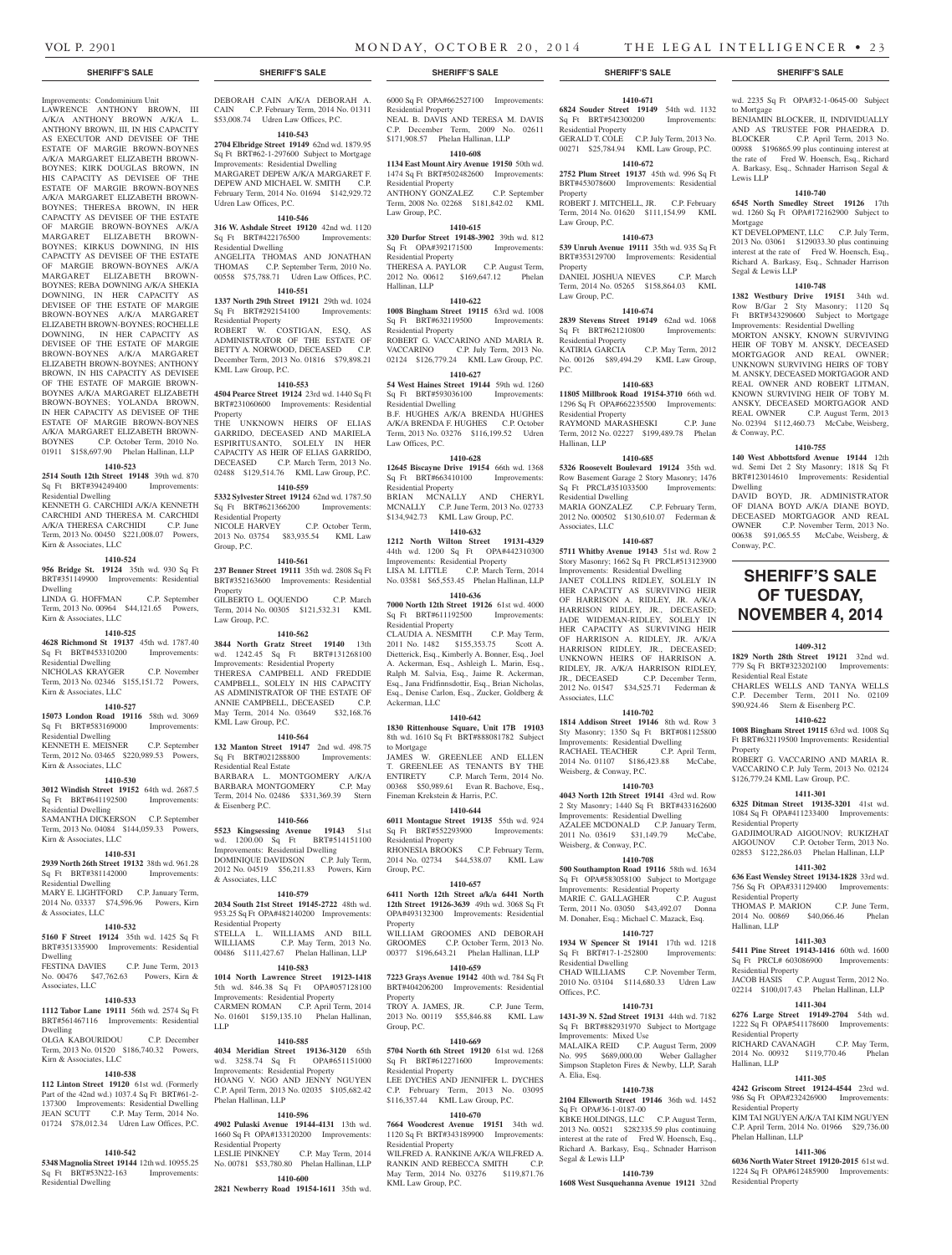REGINA MEARS CORBIN C.P. May Term, 2014 No. 03622 \$108,278.62 Phelan Hallinan, LLP

### **1411-307**

LLP

**1603 West Sparks Street 19141-1917** 17th wd. 1337 Sq Ft OPA#171278100 Improvements:

### Residential Property

DANYELL BATTLE; DONNELL LEWIS C.P. February Term, 2013 No. 02630 \$61,642.17 Phelan Hallinan, LLP

#### **1411-308 2600 West Cheltenham Avenue 19150-**

**1311** 50th wd. 1800 Sq Ft OPA#501271600 Improvements: Residential Property BARRY BROWN C.P. January Term, 2012 No. 00555 \$145,050.62 Phelan Hallinan,

### **1411-309**

**122 Daly Street 19148** 39th wd. 816 Sq Ft OPA#391096700 Improvements: Residential Dwelling JUSTIN W. SULLIVAN C.P. February Term,

2014 No. 01052 \$216,322.51 Joseph R. Loverdi, Esq.

### **1411-310**

**7168 North Uber Street 19138** 10th wd. 1194 Sq Ft OPA#101149900 Improvements: Residential Dwelling MICHAEL A. MYLES C.P. October Term,

2013 No. 02019 \$81,352.13 Joseph R. Loverdi, Esq.

## **1411-311**

**230 Tree Street 19148** 39th wd. 928 Sq Ft OPA#391089500 Improvements: Residential Dwelling ALBERT HOWLETT C.P. January Term,

2014 No. 00790 \$165,229.55 Joseph R. Loverdi, Esq.

### **1411-312**

**3224 North 5th Street 19140** 19th wd. 1959 Sq Ft; Beginning Point: Situate on the West Side of Fifth Street at the distance of one hundred ninety-six feet nine inches Northward from the North Side of Allegheny Avenue OPA#193134500 Improvements: Row 3 Sty Masonry TERRANCE COHEN C.P. March Term,

2014 No. 01716 \$75,625.79 Richard J. Nalbandian, III

### **1411-313**

**2601 Pennsylvania Avenue, Unit 929 19130**  District 9 725 Sq Ft BRT#888073134 Subject to Mortgage Improvements: Res. Condo. 5+sty Masonry

Masoliry<br>JOYCE ANDERSON, DECEASED C.P. January Term, 2014 No. 02777 \$58,757.75 Samantha D. Cissne, Esq.

### **1411-314**

**1634 South Newkirk Street 19145** 36th wd. 910 Sq Ft BRT#364372100 Improvements: Residential Property ALISON REHMAN, SOLELY IN HER CAPACITY AS HEIR OF BARBARA REHMAN, DECEASED AND DANIEL REHMAN, SOLELY IN HIS CAPACITY AS HEIR OF BARBARA REHMAN, DECEASED C.P. September Term, 2013 No. 03959 \$73,829.58 KML Law Group, P.C.

#### **1411-315**

**4607 Princeton Avenue 19135** 41st wd. 1470 Sq Ft BRT#412060100 Improvements: Residential Property

PAUL OVERWISE, AS ADMINISTRATOR OF THE ESTATE OF MAUREEN P. OVERWISE, DECEASED C.P. January Term, 2013 No. 00717 \$144,184.75 KML Law Group, P.C.

### **1411-316**

**534 East Mayland Street 19144** 59th wd. 960 Sq Ft BRT#592128000 Improvements: Residential Property

KEITH PHILLIPS, SOLELY IN HIS CAPACITY AS HEIR OF RUBY J. PHILLIPS, DECEASED AND THE UNKNOWN HEIRS OF RUBY J. PHILLIPS, DECEASED C.P. January Term, 2014 No. 02004 \$36,097.33 KML Law Group, P.C.

#### **1411-317**

**1026 East Sydney Street 19150-3423** 50th wd. 1518 Sq Ft OPA#502467100 Improvements: Residential Property

#### DJEFFLY DINVIL A/K/A DJEFFY DINVIL C.P. March Term, 2013 No. 02422 \$233,373.26 Phelan Hallinan, LLP

#### **1411-318**

**8232 Bayard Street 19150-1702** 50th wd. 1578 Sq Ft OPA#501204300 Improvements: Residential Property

SANDRA L. MITCHELL C.P. April Term,<br>2013 No. 03279 \$358,060.60 Phelan \$358,060.60 Phelan Hallinan, LLP

#### **1411-319**

**916 Brighton Street 19111-4129** 53rd wd. 1220 Sq Ft OPA#532248100 Improvements: Residential Property SUFIA AKHTER C.P. July Term, 2013 No. 02886 \$125,429.02 Phelan Hallinan, LLP **1411-320**

**3414 Emerald Street 19134-2011** 45th wd. 903 Sq Ft OPA#452337400 Improvements: Residential Property DAVE LITCHFIELD A/K/A DAVID LITCHFIELD C.P. April Term, 2014 No. 03224 \$76,557.62 Phelan Hallinan, LLP

**1411-321 5011 North Franklin Street 19120-3111**  49th wd. 1240 Sq Ft OPA#491231400 Improvements: Residential Property KIMBERLY SPADY C.P. July Term, 2012 No. 04450 \$88,160.00 Phelan Hallinan, LLP

**1411-322 249 North Creighton Street 19139** 44th wd. 1114 Sq Ft BRT#441122300 Improvements: Residential Property JEFFERY DULDULAO AND JOSEPH

KLIMCZAK C.P. May Term, 2014 No. 01995 \$61,092.11 KML Law Group, P.C. **1411-323 8603 Alicia Street 19115-4101** 63rd wd.

1498 Sq Ft OPA#632229600 Improvements: Residential Property DANIEL P. CASHMAN; LYNN A. CASHMAN A/K/A LYNN ANN CASHMAN A/K/A LYNN E. CASHMAN C.P. May Term, 2014 No. 00548 \$163,156.67 Phelan Hallinan, LLP

#### **1411-324**

**233 North Simpson Street 19139** 34th wd. 1140 Sq Ft BRT#343093600 Improvements: Residential Property ROBIN WATSON C.P. June Term, 2014 No. 00615 \$45,200.66 KML Law Group, P.C.

#### **1411-325**

**2040 Bonaffon Street a/k/a 2040 Bonnafon Street 19142-1606** 40th wd. 960 Sq Ft OPA#403058300 Improvements: Residential Property TYRA MCFARLAND C.P. September

Term, 2013 No. 00696 \$79,099.90 Phelan Hallinan, LLP **1411-326**

#### **1668 East Walnut Lane 19138-1609** 10th wd.

1164 Sq Ft OPA#102154500 Improvements: Residential Property AARON GIBSON, JR. C.P. March Term, 2014 No. 04334 \$121,803.15 Phelan Hallinan, LLP

#### **1411-327**

**717 South Chris Columbus #703 a/k/a 717 S. Chris Columbus Blv Unit 703 19147** 2nd wd. 1251 Sq Ft; Together with a proportionate undivided interest in Common Elements (as defined in the Declaration) of 0.2246% and any Limited Common Elements (as defined in the Declaration) designated for the use of or allocated to the Leasehold Unit OPA#888064622 Improvements: Condominium Unit

WILLIAM COOK C.P. December Term, 2013 No. 03084 \$393,855.00 Phelan Hallinan, LLP

#### **1411-328**

**1718 West Moyamensing Avenue 19145**  26th wd. 2240 Sq Ft BRT#871535840 Improvements: Residential Dwelling DONALD C. MADDOX C.P. April Term, 2013 No. 00757 \$198,338.30 Udren Law

### **1411-329**

Offices, P.C.

**3054 Goul Street a/k/a 3054 Gaul Street 19134-4310** 25th wd. 1216 Sq Ft OPA#251394100 Improvements: Residential Property MICHAEL SHEPHARD A/K/A MICHAEL J. SHEPHARD, SR. C.P. May Term, 2014 No.

02165 \$26,732.63 Phelan Hallinan, LLP **1411-330 1417 South 53rd Street 19143-4903** 51st wd.

1132 Sq Ft OPA#511227300 Improvements: Residential Property DAISY D. POWELL F/K/A DAISY D. NEAL C.P. March Term, 2014 No. 04628 \$37,725.64 Phelan Hallinan, LLP

#### **1411-331**

**4849 North 15th Street 19141-2103** 13th wd. 1294 Sq Ft OPA#132050400 Improvements: Residential Property SHANISE T. BUTLER C.P. February Term, 2014 No. 00022 \$43,612.95 Phelan Hallinan, LLP

#### **1411-332**

**6333 Vandike Street 19135-3305** 41st wd. 992 Sq Ft OPA#411346000 Improvements: Residential Property<br>FRANK MCCLAIN FRANK MCCLAIN C.P. December Term,<br>2011 No. 02908 \$77,525.45 Phelan \$77,525.45 Phelan

## **1411-333**

Hallinan, LLP

**2421 South Percy Street 19148-3729** 39th wd. 940 Sq Ft OPA#393444500 Improvements: Residential Property

KEITH T. MCATEER AND PIYAPORN<br>CHUNMUANG C.P. October Term, 2013 C.P. October Term, 2013

### **SHERIFF'S SALE SHERIFF'S SALE SHERIFF'S SALE SHERIFF'S SALE SHERIFF'S SALE**

No. 02854 \$72,771.40 Phelan Hallinan, LLP **1411-334**

Sq Ft BRT#25-1-4884-00 Subject to Mortgage Improvements: Residential Property MELISSA COOKE C.P. July Term, 2012 No. 2141 \$80,440.21 Zucker, Goldberg &  $P C$ 

Dwelling

Esq.

LLP

Property

Residential Property

Loverdi, Esq.

Residential Property

B/gar 2 Story Masonry

Residential Property

Story Masonry

Associates, LLC

2 Story Masonry

& Associates, LLC

Residential Dwelling

LLC

Residential Property

Hallinan, LLP

**1411-363 3471 Eden Street 19114** 57th wd. 1224 Sq Ft BRT#572163143 Improvements: Residential

WILLIAM B. JENKINS A/K/A WILLIAM JENKINS AND JUNE M. JENKINS C.P. May Term, 2014 No. 03164 \$55,880.38 Martha E. Von Rosenstiel Esq., Heather Riloff,

**1411-364 7242 Algon Avenue 19111-4115** 53rd wd. 1286 Sq Ft OPA#532434300 Improvements:

LEE ANN SCHILLER C.P. May Term, 2010 No. 02140 \$163,627.52 Phelan

**1411-365 1238 Patrick Henry Place 19122-4011**  14th wd. 1224 Sq Ft OPA#141177100 Improvements: Residential Property STANLEY INGRAM C.P. June Term, 2012 No. 01655 \$108,098.66 Phelan Hallinan,

**1411-366 3600 Conshohocken Avenue Unit 701 19131**  52nd wd. 1251 Sq Ft; Together with all right, title and interst to a 0.747% undivided interest of, in and to the Common Elements, as more particularly set forth in the Declaration OPA#888520452 Improvements: Residential

NAJEEB SHEIKH C.P. July Term, 2013 No. 01010 \$160,569.69 Phelan Hallinan, LLP **1411-367 8128 Moro Street 19136-2620** 64th wd. 914 Sq Ft OPA#642053600 Improvements:

WALTER JOSEPH DIEM; SHELLE GRANT DIEM C.P. November Term, 2013 No. 01936 \$121,128.55 Phelan Hallinan, LLP **1411-368 4145 Whiting Place 19154** 66th wd. 1296 Sq Ft OPA#662596600 Subject to Mortgage Improvements: Residential Dwelling RICHARD JAROSKI C.P. January Term, 2013 No. 03631 \$12,837.98 Joseph R.

**1411-369 1928 South 21st Street 19145-2721** 48th wd. 1220 Sq Ft OPA#482137200 Improvements:

CHARLAYNE COPES C.P. July Term, 2010 No. 03141 \$57,283.23 Phelan Hallinan, LLP **1411-370 338 E. Albanus Street 19120** 42nd wd. 1200 So Ft BRT#421148900 Improvements: Row

WILLIAM HARRIS, JR. A/K/A WILLIAM HARRIS C.P. September Term, 2012 No. 02739 \$126,159.41 Milstead & Associates,

**1411-371 1424 Lardner Street 19149-3223** 54th wd. 970 Sq Ft OPA#541027700 Improvements:

DEBORAH DEWAR C.P. May Term, 2014 No. 01098 \$62,732.60 Phelan Hallinan, LLP **1411-372 5848 Montrose Street 19143** 3rd wd. 1028 Sq Ft BRT#033077100 Improvements: Row 2

JOSIE JOHNSON AND GLORIA HAWKS C.P. February Term, 2008 No. 03922 \$51,319.15 Milstead & Associates, LLC **1411-373 3314 Cottman Avenue 19149** 55th wd. (formerly the 35th wd.) 1548 Sq Ft; BRT#551514400 Improvements: Row B/gar 2 Story Masonry KIMBERLEY A. RICE C.P. April Term, 2012 No. 03975 \$137,049.06 Milstead &

**1411-374 1828 South 12th Street 19148** 39th wd. 1038.5 Sq Ft BRT#394597100 Improvements: Row

PATRICIA ANN PINTO C.P. September Term, 2013 No. 00383 \$180,494.69 Milstead

**1411-375 15043 Liberty Lane 19116** 58th wd. 2449 Sq Ft BRT#583085059 Subject to Mortgage Improvements: Residential Dwelling CHRIS DRUDING A/K/A CHRIS C. DRUDING A/K/A CHRISTOPHER DRUDING A/K/A CHRISTOPHER C. DRUDING; DONNA DRUDING A/K/A DONNA M. DRUDING C.P. May Term, 2013 No. 00145 \$159,171.08 Udren Law Offices, P.C. **1411-376 6051 Agusta Street 19149** 53rd wd. 1138 Sq Ft BRT#53-1-260100 Improvements:

AMON ISAKOV AND LYUBOV ISAKOVA C.P. April Term, 2014 No. 03217 \$125,678.60

**1411-349 3997 Stevenson Lane a/ka/ 3997 Stevenson Street 19114-2015** 66th wd. 1386 Sq Ft OPA#661288063 Improvements: Residential

YUET-YING CHAN C.P. October Term, 2011 No. 04279 \$149,961.10 Phelan

**1411-350 6224 Jefferson Street 19151-3444** 34th wd. 1760 Sq Ft OPA#342063400 Improvements:

SHERRI RAZAQ-THIERS C.P. May Term, 2014 No. 03212 \$145,548.04 Phelan

**1411-351 1431 Hellerman Street 19149-2742** 54th wd. 1620 Sq Ft OPA#541125000 Improvements:

SHARMAINE MICKENS C.P. December Term, 2010 No. 01767 \$121,564.82 Phelan

**1411-352 902 Emily Street 19148-2304** 39th wd. 896 Sq Ft OPA#393288700 Improvements:

AZHAR JAMAL C.P. March Term, 2012 No. 02606 \$91,710.65 Phelan Hallinan, LLP **1411-353 2320 South Bancroft Street 19145-4314**  26th wd. 1100 Sq Ft OPA#261302300 Improvements: Residential Property ROBERT L. MOYTA; PATRICIA L. MOYTA C.P. April Term, 2014 No. 00982 \$143,166.43

**1411-354 126 North Robinson Street 19139- 2312** 34th wd. 832 Sq Ft OPA#341182300 Improvements: Residential Property BERNARD SAVAGE A/K/A BERNARD H. SAVAGE C.P. August Term, 2013 No. 03393 \$57,136.65 Phelan Hallinan, LLP **1411-355 9956 Woodfern Road 19115** 58th wd. 1107 Sq Ft BRT#581269200 Subject to Mortgage Improvements: Residential Dwelling MIRIAM A. COOK C.P. September Term, 2013 No. 01397 \$163,402.68 Law Offices

**1411-356 3517 East Crown Avenue 19114-1916** 66th wd. 1260 Sq Ft OPA#661230300 Improvements:

DANIEL J. ROSARIO, JR. AND LINDA J. ROSARIO C.P. August Term, 2009 No. 03976 \$84,796.39 Phelan Hallinan, LLP **1411-357 1719 Reed Street 19146** 36th wd. 1184 Sq Ft BRT#365351800 Improvements: Residential

CHERYL ALI A/K/A CHERYL A. JAMISON C.P. March Term, 2014 No. 02545 \$108,282.40

**1411-358 7947 Woolston Avenue 19150** 50th wd. 1164 Sq Ft BRT#502070700 Improvements:

MICHELLE N. LYDE C.P. August Term, 2013 No. 000244 \$170,124.99 Bradley J.

**1411-359 7134 Akron Street 19149** 54th wd. 896 Sq Ft BRT#542429200 Improvements: Residential

WILLIAM SALAZAR AND JULIETH A. SALAZAR C.P. June Term, 2014 No. 001177 \$138,303.98 Bradley J. Osborne,

**1411-360 2142 North 58th Street 19131** 52nd wd. 1704 Sq Ft BRT#522224800 Improvements:

2010 No. 000667 \$77,102.61 Bradley J.

**1411-361 8030 Ditman St Unit 71-L a/k/a 8030 Ditman St. Unit 71 19136** 65th wd. 708 Sq Ft BRT#888650971 Improvements: Residential

No. 03576 \$55,853.43 Powers, Kirn &

**1411-362 333 East Van Kirk Street 19120** 35th wd. 1196 Sq Ft BRT#352108100 Improvements:

MBENDA FALL C.P. January Term, 2014 No. 03341 \$120,560.27 Stern & Eisenberg

C.P. January Term,

C.P. July Term, 2013

Law Offices of Gregory Javardian

Ackerman, LLC

**Property** 

Hallinan, LLP

Residential Property

Residential Property

Residential Property

Phelan Hallinan, LLP

of Gregory Javardian

Residential Property

Residential Property

Residential Property<br>ANNIS HOLMES

Osborne, Esq.

Dwelling<br>ERIK CAPLAN

Associates, LLC

Residential Real Estate

Osborne, Esq.

Property

Esq.

Dwelling

Hallinan, LLP

Hallinan, LLP

**4704 Hartel Avenue 19136-3307** 65th wd. 1046 Sq Ft OPA#651188000 Improvements: Residential Property

CRISTI A. BOOTHMAN C.P. July Term, 2012 No. 01173 \$185,529.27 Phelan Hallinan, LLP

### **1411-335**

**1517 Page Street a/k/a 1517 West Page Street 19121-2317** 32nd wd. 1122 Sq Ft OPA#321022100 Improvements: Residential Property DEVON C. BURT C.P. March Term, 2014

No. 00399 \$108,565.53 Phelan Hallinan, LLP

### **1411-336**

**4818 East Alcott Street 19135-4102** 41st wd. 750 Sq Ft OPA#411089100 Improvements: Residential Property MELODI MARI ARROYO; MICHAEL<br>RIVERA C.P. January Term, 2014 No.

C.P. January Term, 2014 No. 00409 \$89,351.24 Phelan Hallinan, LLP **1411-337**

## **7039 Buist Avenue 19142-1720** 40th wd. 1472

Sq Ft PRCL# 406254000 Improvements: Residential Property NATASHA N. DAVIS C.P. May Term, 2012 No. 03779 \$135,490.54 Phelan Hallinan, LLP

### **1411-338**

**1354 Unruh Avenue 19111-4920** 53rd wd. 1212 Sq Ft OPA#532065100 Improvements: Residential Property ANA BURGOS AND MARTA L. DIAZ C.P. March Term, 2013 No. 01970 \$104,954.92 Phelan Hallinan, LLP

#### **1411-339**

**7602 Sherwood Road 19151** 34th wd. 1120 Sq Ft BRT#34-3-2388-00 Improvements: Residential Dwelling EBONI BOYD AND JAMAHAL BOYD A/K/A JAMAHAL C. BOYD C.P. May Term, 2014 No. 01284 \$127,847.49 Udren Law Offices, P.C.

#### **1411-340**

**309-313 Arch Street Unit 209 19106- 1810** 5th wd. 1037 Sq Ft OPA#888058716 Improvements: Condominium Unit ANDI PESACOV A/K/A ANDREA M. PESACOV C.P. April Term, 2014 No. 04237 \$372,490.69 Phelan Hallinan, LLP

### **1411-341 1732 South 65th Street 19142-1321** 40th wd. 1410 Sq Ft OPA#403000700 Improvements: Residential Property JEROME T. CLEMENTS C.P. January

Term, 2008 No. 00725 \$53,892.64 Phelan Hallinan, LLP **1411-342**

### **6331 Edmund Street 19135-3311** 41st wd. 1152 Sq Ft OPA#411407200 Improvements:

Residential Property LAURA FERRELL C.P. April Term, 2014 No. 04236 \$87,351.77 Phelan Hallinan, LLP

#### **1411-343 5008-5010 Ditman Street Premises "A"**

**19124** 62nd wd. 624 Sq Ft BRT#622436000 Improvements: Residential Dwelling JOHN T. COOPER, III A/K/A JOHN COOPER, III C.P. March Term, 2014 No. 04153 \$79,107.30 Martha E. Von Rosenstiel Esq., Heather Riloff, Esq.

#### **1411-344**

**4545 Milnor Street 19124** 23rd wd. 1204 Sq Ft BRT#231046700 Residential Dwelling PAUL TRACY AND SUSAN GERNER-

TRACY C.P. October Term, 2013 No. 00554 \$91,388.46 Law Offices of Gregory Javardian **1411-345**

## **5426 North 11th Street (a/k/a Eleventh**

**Street) 19141-3005** 49th wd. 1320 Sq Ft OPA#493070500, BRT# 129N2-259 Subject to Mortgage Improvements: Residential Property ROSALYN B. BEARD C.P. May Term, 2012 No. 2182 \$65,900.31 Zucker, Goldberg & Ackerman, LLC

#### **1411-346**

**7531 Wheeler Street 19153-1323** 40th wd. 1080 Sq Ft OPA#404214320 Improvements: Residential Property WAYNE J. WILSON, SR. AND CHARMAINE MCPHATTER C.P. July Term, 2013 No.

00242 \$94,601.70 Phelan Hallinan, LLP **1411-347 1933 East Cambria Street 19134-3519**  25th wd. 1192 Sq Ft OPA#252100800 Improvements: Residential Property WILLIAM J. MATCZAK AND ARLENE A. WOLF C.P. January Term, 2014 No. 00940 \$40,401.18 Phelan Hallinan, LLP **1411-348 2915 Memphis Street 19134** 25th wd. 1152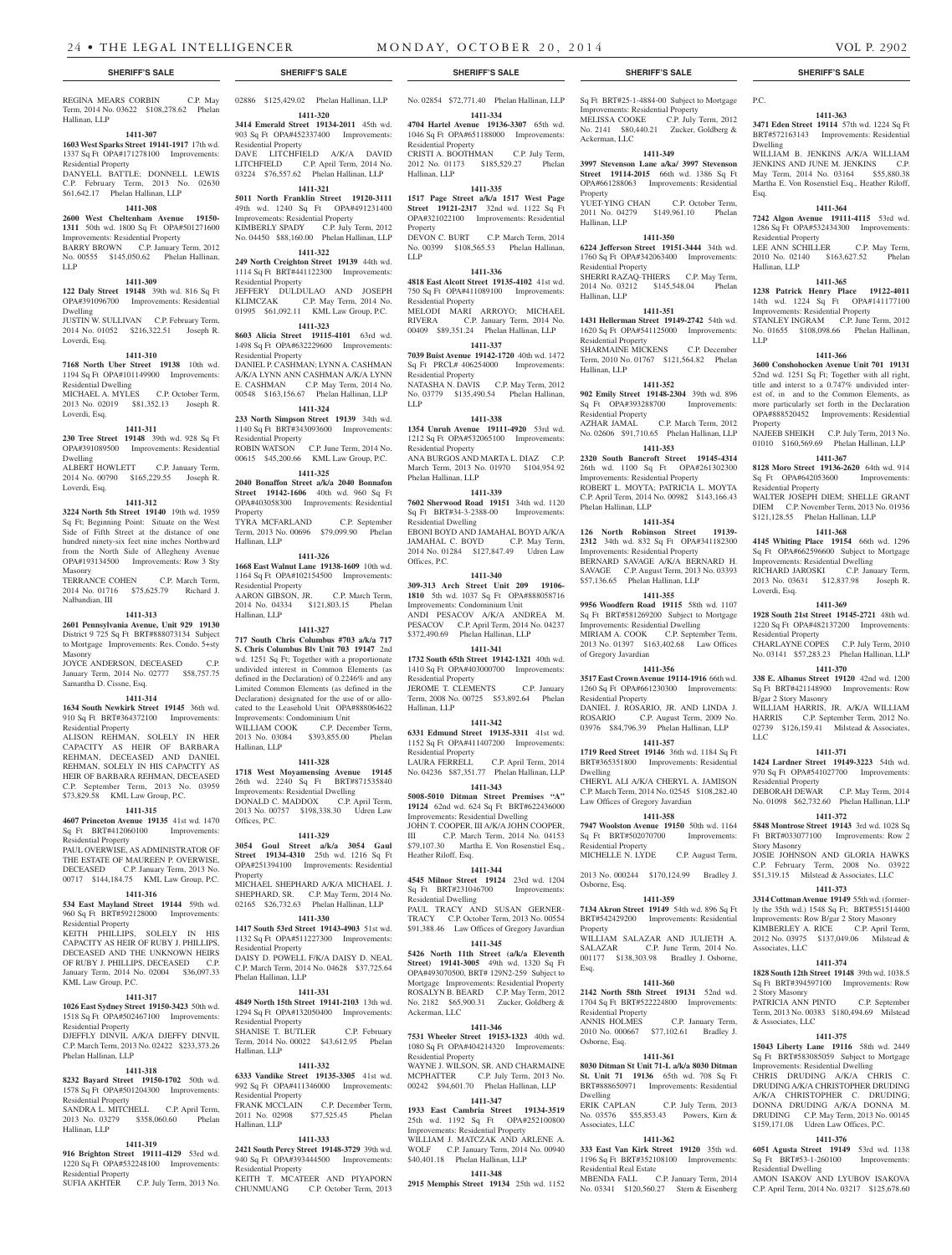**1411-390 2015 Gerritt Street 19146** 26th wd. 672 Sq Ft BRT#363014500 Improvements: Row 2

BRIAN SPENCER C.P. March Term, 2014 No. 01664 \$81,433.77 Milstead &

**1411-391 1719 North Edgewood Street 19151** 34th wd. 1246.5 Sq Ft BRT#342226900 Improvements:

VENDETTA TOLLIVER C.P. December Term, 2013 No. 03599 \$66,132.06 Milstead

**1411-392 2122 Wallace Street 19130** 15th wd. 1432.25 Sq Ft BRT#152080000 Improvements: Row

GREGORY L. DEVANEY C.P. April Term, 2013 No. 03507 \$469,719.26 Milstead &

**1411-393 509 East Godfrey Avenue 19120-2123**  35th wd. 2351.82 Sq Ft OPA#351102900 Improvements: Residential Property GEORGE HENDERSON AND DARLENE HENDERSON C.P. July Term, 2012 No. 03563 \$150,300.73 Phelan Hallinan, LLP **1411-394 5549 Larchwood Avenue 19143-1313**  60th wd. 1177.5 Sq Ft OPA#604138300 Improvements: Residential Property KELLY J. BROOKS AND CONSTANCE D. BROOKS C.P. May Term, 2013 No. 02451 \$50,180.04 Phelan Hallinan, LLP **1411-395 7104 Woolston Avenue 19138-2034** 10th wd. 1721.35 Sq Ft OPA#102409300 Improvements: Residential Property HAYAT SAYED AND TYRELL AUSTIN C.P. December Term, 2011 No. 01124 \$86,662.43 Phelan Hallinan, LLP **1411-396 7927 Temple Road 19150-2115** 50th wd. 1642.50 Sq Ft BRT#501093600 Improvements: Residential Property WILLIAM MANGUM C.P. December Term, 2012 No. 1530 \$42,660.12 Zucker,

Story Masonry

Associates, LLC

Row 2 Story Masonry

& Associates, LLC

3 Story Masonry

Associates, LLC

Goldberg & Ackerman, LLC

& Associates, LLC

& Associates, LLC

Residential Dwelling

Residential Real Estate

KML Law Group, P.C.

Residential Property

Residential Property

Group, P.C.

Property

& Associates, LLC

Dwelling

**1411-397 35 South Ashmead Place 19144** 12th wd. 1246.56 Sq Ft BRT#123085100 Improvements: Residential Dwelling LISA M. CARTER AND THE UNITED STATES OF AMERICA C.P. June Term, 2013 No. 01216 \$36,045.42 Powers, Kirn

**1411-398 937 Watkins Street 19148** 1st wd. 65100 Sq Ft BRT#012331200 Improvements: Residential

NICOLE CAPPARELLA C.P. July Term, 2013 No. 04816 \$189,447.00 Powers, Kirn

**1411-399 575 Van Kirk Street 19120** 35th wd. 120000 Sq Ft BRT#352117000 Improvements:

ANITRA MEREDITH C.P. November Term, 2013 No. 00308 \$75,653.93 Powers, Kirn

**1411-400 1036 West York Street 19133** 37th wd. 82857 Sq Ft BRT#371360400 Improvements:

CARMEN SANTIAGO F/K/A CARMEN GONZALEZ C.P. June Term, 2013 No. 003727 \$64,131.06 Stern & Eisenberg P.C. **1411-401 4044 K Street 19124** 33rd wd. 112500 Sq Ft BRT#332313000 Improvements: Residential

MYRYAN A. MORENO A/K/A MYRYAN E. AVILA A/K/A MYRANY A. LIZAMA C.P. February Term, 2014 No. 02096 \$55,168.62

**1411-402 2621 South 13th Street 19148** 39th wd. 92800 Sq Ft BRT#394430500 Improvements:

JOHN ALBERTO AND DEBORAH A. JERDON-VARALLO C.P. March Term, 2014 No. 01831 \$258,952.04 KML Law

**1411-403 723 Daly Street 19148-3247** 39th wd. 707 Sq Ft OPA#393097300 Improvements:

JESSE HAYES C.P. March Term, 2014 No. 05400 \$127,431.28 Phelan Hallinan, LLP **1411-404 5210 Cedar Avenue 19143** 46th wd. 1696 Sq Ft BRT#462056100 Improvements:

## Udren Law Offices, P.C.

**1411-377 7026 Walker Street 19135** 55th wd. 2250 Sq Ft BRT#55-2-319700 Improvements: Residential Dwelling

DANA STEVENSON A/K/A DANA M. STEVENSON A/K/A DANA MARY STEVENSON; ROBERT STEVENSON A/K/A ROBERT M. STEVENSON C.P. June Term, 2014 No. 01281 \$50,808.34 Udren Law Offices, P.C.

#### **1411-378**

**1101 Hortter St n/k/a 1101 East Hortter St 19119** 50th wd. 4083 Sq Ft BRT#502345100 Improvements: Residential Dwelling DERRICK ADDISON AND MARIA ADDISON C.P. December Term, 2013 No. 01098 \$111,622.76 Udren Law Offices, P.C.

#### **1411-379**

**3218 Holly Road 19154** 66th wd. 3750 Sq Ft BRT#663016500 Improvements: Residential Dwelling BRENDAN FLANNERY AND ELEANOR M. FLANNERY C.P. February Term, 2013

No. 02385 \$130,454.19 Martha E. Von Rosenstiel, Esq., Heather Riloff, Esq. **1411-380**

**5377 Hazelhurst Street 19131** 52nd wd. (formerly part of 34th wd.) 1120 Sq Ft BRT#521064700 Improvements: Row B/gar 2 Story Masonry KAREN BATTLE, MICHAEL BATTLE AND KAREN BATTLE C.P. February Term, 2014 No. 02471 \$71,878.03 Milstead & Associates, LLC

#### **1411-381**

**1408 Kerper Street 19111** 53rd wd. 1774.3 Sq Ft BRT#532095400 Improvements: Row B/ gar 2 Story Masonry CHICO VELASCO AND JOAN VELASCO

C.P. September Term, 2013 No. 03560 \$155,492.90 Milstead & Associates, LLC

#### **1411-382**

**154 Ridgefield Road 19154** 66th wd. 2904 Sq Ft BRT#66-2-3184-00 Improvements: Single Family Dwelling LORETTA LONGMORE C.P. March Term,

2014 No. 5261 \$31,723.56 Robert H. Dickman, Esq.

### **1411-383**

**6425 Eastwood Street 19149** 35th wd. 1140.3 Sq Ft BRT#541275100 Improvements: Row B/gar 2 Story Masonry

#### JEFFREY VARGAS C.P. February Term, 2014 No. 00953 \$85,483.58 Milstead & Associates, LLC

#### **1411-384**

**1435 Ellsworth Street 19146** 36th wd. 149660 Sq Ft BRT#365263000 ROCHELLE SPROUEL A/K/A ROCHELLEE SPROUEL C.P. January Term, 2010 No. 00915 \$166,653.39 Milstead & Associates, LLC

#### **1411-385**

Associates, LLC

**1527 Robbins Avenue 19149** 35th wd. 1795 Sq Ft BRT#54-1-087000 Improvements: Row

B/gar 2 Story Masonry LATONIA OWENS C.P. March Term, 2014 No. 04697 \$135,053.43 Milstead &

### **1411-386**

**6360 West Montgomery Avenue 19151**  34th wd. 1700.00 Sq Ft BRT#344071700 Improvements: Row B/gar 2 Story Mas. + Other ELSIE POLAND C.P. November Term, 2012 No. 01810 \$160,578.49 Milstead & Associates, LLC

#### **1411-387**

**2101 East Chelten Avenue 19138** 17th wd. (formerly part of the 50th wd.) 2137.5 Sq Ft BRT#17-1-3407-00 Improvements: Row B/ off-str 2 Story Masonry

CHANTE CLARKE, ADMINISTRATRIX OF THE ESTATE OF WELTON CLARKE, DECEASED MORTGAGOR AND REAL OWNER C.P. April Term, 2014 No. 00746 \$68,220.17 Milstead & Associates, LLC

#### **1411-388**

**871 North 20th Street 19130** 15th wd. 1321.45 Sq Ft BRT#151082100 Improvements: Semi/

det 3 Story Masonry DONALD WATKINS, JR., REAL OWNER AND ORIGINAL MORTGAGOR, DONALD WATKINS, SR., REAL OWNER AND ORIGINAL MORTGAGOR AND DELENA WATKINS, ORIGINAL MORTGAGOR C.P. March Term, 2014 No. 01491 \$409,558.56 Milstead & Associates, LLC

#### **1411-389**

**1629 Elaine Street 19150** 50th wd. 2341.65 Sq Ft BRT#501496200 Improvements: Apt 2-4 Units 2 Story Masonry

KIMBERLY HALL C.P. February Term, 2014 No. 01958 \$171,154.74 Milstead & Associates, LLC

### **SHERIFF'S SALE SHERIFF'S SALE SHERIFF'S SALE SHERIFF'S SALE SHERIFF'S SALE**

Residential Property GREGG L. SAVAGE C.P. May Term, 2014 No. 00202 \$96,882.39 KML Law Group, P.C.

#### **1411-405**

**4211 North Reese Street 19140-2530**  43rd wd. 845.47 Sq Ft OPA#433229000 Improvements: Residential Property VICTOR RESTO C.P. May Term, 2014 No. 00031 \$41,944.74 Phelan Hallinan, LLP

#### **1411-406**

**2303 South Front Street 19148** 39th wd. 886.82 Sq Ft BRT#391224500 Improvements: Residential Property GINA GAUTIERI C.P. March Term, 2014 No. 04092 \$119,526.67 KML Law Group, P.C.

#### **1411-407**

**2649 South 67th Street 19142-2705** 14th wd. 1600 Sq Ft OPA#406040100 Improvements: Residential Property SYLVESTINE M. FREEMAN C.P. January Term, 2013 No. 01083 \$115,297.55 Phelan Hallinan, LLP

#### **1411-408**

**7464 Rhoads Street 19151-2922** 34th wd. 1626.9 Sq Ft OPA#343156200 Improvements: Residential Property CARLA WATTS C.P. January Term, 2011 No. 02976 \$147,558.29 Phelan Hallinan, LLP

### **1411-409**

**1720 South Chadwick Street 19145- 2225** 36th wd. 742 Sq Ft OPA#365185100 Improvements: Residential Property EMILIO PANDIKA AND ASTER SETIADI C.P. January Term, 2014 No. 02492 \$74,035.62 Phelan Hallinan, LLP

#### **1411-410**

**3429 Brighton Street 19149-2007** 55th wd. 1630.49 Sq Ft OPA#551376700 Improvements: Residential Property CARLOS SERRANO-GENOVA C.P. March Term, 2014 No. 02200 \$64,081.91 Phelan Hallinan, LLP

### **1411-411**

**5251 Oakland Street 19124-1813** 62nd wd. 1784.52 Sq Ft OPA#621403100 Improvements: Residential Property LEONARD GLASGOW C.P. January Term, 2014 No. 00936 \$120,510.64 Phelan Hallinan, LLP

### **1411-412**

**1327 Unruh Avenue 19111** 53rd wd. 1788.9 Sq Ft BRT#532076900 Improvements: Residential Property JOHN M. OFORI C.P. May Term, 2014 No. 02162 \$127,795.59 KML Law Group, P.C. **1411-413**

**5023 North 8th Street 19120-3105** 49th wd. 950.55 Sq Ft PRCL# 491257700 Improvements: Residential Property KIM S. MALONE C.P. April Term, 2012 No. 03600 \$77,131.24 Phelan Hallinan, LLP **1411-414**

## **4408 Teesdale Street 19136** 41st wd. 1523.2

Sq Ft BRT#412091100 Improvements: Residential Property GEORGE R. ECKERT C.P. May Term, 2014 No. 03739 \$135,191.12 KML Law Group, P.C.

#### **1411-415**

**6300 Chester Avenue 19142-2016** 40th wd. 520.96 Sq Ft OPA#401227500 Improvements: Residential Property HAO HUU NGUYEN AND HANH THI HUYNH C.P. May Term, 2014 No. 01477 \$84,220.92 Phelan Hallinan, LLP

#### **1411-416**

**117 North 53rd Street 19139** 44th wd. 1596 Sq Ft BRT#441164200 Improvements: Residential Property LEAH M. LEWIS C.P. March Term, 2014 No. 03870 \$143,151.92 KML Law Group, P.C.

#### **1411-417**

**2614 South 65th Street 19142-2813**  40th wd. 1462.50 Sq Ft OPA#406002500 Improvements: Residential Property FANTA S. DARBO C.P. February Term,<br>2013 No. 03222 \$89.318.35 Phelan 2013 No. 03222 Hallinan, LLP

#### **1411-418**

**2043 South Redfield Street 19143-5902**  40th wd. 1077.78 Sq Ft OPA#401065600 Improvements: Residential Property TYNESHIA BETHEA A/K/A TYNEISHA BETHEA C.P. January Term, 2014 No. 02652 \$104,680.22 Phelan Hallinan, LLP

### **1411-419**

**1365 Dyre Street 19124-1930** 62nd wd. 1465.49 Sq Ft OPA#621008700 Improvements: Residential Property

JOSE L. PEREZ C.P. November Term, 2013

No. 00211 \$103,957.38 Phelan Hallinan, LLP

## **1411-420**

**1155 Elbridge Street 19111-5519** 53rd wd. 1624 Sq Ft OPA#531095500 Improvements: Residential Property TAYIBATOU ACHABL BRYM AND TOMALONA AKAKPO AYEWANOU C.P. April Term, 2013 No. 01197 \$149,961.73 Phelan Hallinan, LLP

## **1411-421**

**435 Martin Street 19128-3423** 21st wd. 6417.48 Sq Ft OPA#212090400 Improvements: Residential Property MATTHEW W. REECE AND PATRICIA A. SANTUCCI C.P. June Term, 2013 No. 01218 \$111,599.44 Phelan Hallinan, LLP

#### **1411-422**

**6507 Belfield Avenue 19119** 22nd wd. 4032 Sq Ft BRT#221250400 Improvements: Residential Property ELLA FLEMING, SOLELY IN HER CAPACITY AS HEIR OF MAVIS M. WADE, DECEASED; LINDA FLEMING, SOLELY IN HER CAPACITY AS HEIR OF MAVIS M. WADE, DECEASED; JOAN WADE AND UNKNOWN HEIRS OF MAVIS M. WADE, DECEASED C.P. July Term, 2013 No. 04709 \$28,640.06 KML Law Group, P.C.

#### **1411-423 1802 South 15th Street 19145-2201** 48th wd.

976 Sq Ft OPA#481164000 Improvements: Residential Property NICOLE D. MCEWAN C.P. August Term, 2013 No. 02884 \$137,334.39 Phelan Hallinan, LLP

### **1411-424**

**1324 Kings Place 19122** 20th wd. 1620 Sq Ft BRT#141145300 Improvements: Residential Real Estate SCOTT A. MITCHELL AND ADRIENNE MITCHELL C.P. March Term, 2012 No.

02372 \$134,677.73 Stern & Eisenberg P.C. **1411-425 1129 Bingham Street 19115** 63rd wd. 5064.60 Sq Ft BRT#632126800 Improvements: Residential Property JOAN B. RYAN AND JEFFREY M.

RYAN C.P. October Term, 2013 No. 01791 \$265,574.61 KML Law Group, P.C. **1411-426**

**2926 West Thompson Street 19121** 29th wd. Land Area: 990 Sq Ft; Improvement Area: 1650 Sq Ft OPA#292205910 Improvements: Residential Real Estate - Single Family Dwelling ALDESHAWN ATKINS AND ROSHEEN JONES C.P. January Term, 2014 No. 03140 \$36,322.20 Robert J. Wilson, Esq., Wilson Law Firm

### **1411-427**

**1146 South Clifton Street 19147** 2nd wd. 547.20 Sq Ft BRT#021569200 Improvements: Residential Property XU RI ZHENG C.P. May Term, 2014 No. 03557 \$95,771.75 KML Law Group, P.C.

### **1411-428**

**726 Kendrick Street 19111** 63rd wd. 2919.40 Sq Ft BRT#632018600 Improvements: Residential Property HERMAN L. FRANKEL A/K/A HERMAN FRANKEL C.P. October Term, 2013 No. 02055 \$173,811.60 KML Law Group, P.C.

#### **1411-429 8113 Crispin Street 19136** 64th wd. 1950

Sq Ft BRT#642023700 Improvements: Residential Property CHRISTOPHER RODRIGUEZ C.P. August Term, 2013 No. 01846 \$166,046.62 KML Law Group, P.C.

#### **1411-430 1142 Rosalie Street 19149** 35th wd. On

Southwesterly Side of Rosalie Street; 62 ft 0 in Northwestward from the Northwesterly side of Frontenac Street; Front: 15'4" Depth: 59'0" OPA#352034600 EUGENE G. WOODS C.P. December Term, 2013 No. 00525 \$107,457.76 Louis P. Vitti, Esq.

### **1411-431**

**4118 North 7th Street 19140-2512** 43rd wd. 1050 Sq Ft OPA#433311100 Improvements: Residential Property

### FREDDIE GABRIEL C.P. September Term, 2013 No. 02469 \$14,577.01 Phelan Hallinan, LLP

## **1411-432**

**4715 Melrose Street 19137** 45th wd. 1212 Sq Ft BRT#453448300 Improvements: Residential Property JAMES DUFFY AND STEPHEN SCIALDONE, SOLELY IN HIS CAPACITY AS ADMINISTRATOR OF THE ESTATE OF CECILIA SCIALDONE A/K/A CECELIA SCIALDONE, DECEASED C.P. January

Term, 2014 No. 01758 \$48,898.66 KML

**1411-433 3610 Emerald Street 19134** 45th wd. 1229.1 Sq Ft BRT#452344600 Improvements:

ABNEESHA JENNINGS C.P. April Term, 2014 No. 04082 \$46,361.53 KML Law

**1411-434 5113 Wayne Avenue 19144** 12th wd. 4004.00 Sq Ft; On Northeasterly Side of Wayne Avenue; Northwestwardly from the Northwesterly side of Manheim Street; Front: 25'11-1/4" Depth:

LEON D. CHAMBERS C.P. June Term, 2010 No. 01040 \$181,684.07 Louis P.

**1411-435 6313 North 18th Street 19141** 17th wd. 1360 Sq Ft BRT#172270500 Improvements:

SAMANTHA N. YOUNG C.P. July Term, 2013 No. 00504 \$155,806.45 KML Law

**1411-436 907 Kenmore Road 19151-3313** 34th wd. 1280 Sq Ft OPA#344343800 Improvements:

TYREE STRICKLAND C.P. July Term, 2012 No. 03169 \$113,071.94 Phelan

**1411-437 1310 Wagner Avenue 19141** 49th wd. 2000 Sq Ft BRT#493018000 Improvements:

JOHN WIGGINS C.P. April Term, 2011 No. 02170 \$83,205.65 KML Law Group, P.C. **1411-438 6220 Bouvier Street 19141** 17th wd. 988.35 Sq Ft BRT#172227500 Improvements:

REGINA KITCHEN AND JOHN MOSLEY C.P. October Term, 2009 No. 02493 \$82,424.80

**1411-439 1407 Princeton Avenue 19111-4213** 53rd wd. 2875 Sq Ft OPA#532291100 Improvements:

ROBERT M. BERGER AND LINDA SULLIVAN C.P. October Term, 2013 No. 01236 \$96,211.21 Phelan Hallinan, LLP **1411-440 1304 Gilham Street 19111** 53rd wd. 1068.53 Sq Ft BRT#531160000 Improvements:

ALEXANDER LIAPITCH A/K/A ALEXANDRE LIAPITCH C.P. August Term, 2012 No. 0177 \$114,668.08 Bradley

**1411-441 7901 Ditman Street 19136-3237** 65th wd. 1606.05 Sq Ft OPA#651249000 Improvements: Residential Property ANTHONY VENNERI C.P. August Term, 2013 No. 00008 \$151,704.17 Phelan

**1411-442 7900 Pickering Street 19150** 50th wd. 2369.70 Sq Ft BRT#501223300 Improvements:

WARREN NICHOLS, ADMINISTRATOR AND HARVEY G. JOHNSON, EXECUTOR C.P. February Term, 2014 No. 00906 \$65,873.87 Stern & Eisenberg P.C. **1411-443 447 East Washington Lane 19144-1630**  59th wd. 1600 Sq Ft OPA#592149800 Improvements: Residential Property SYLVESTER ROGER CALLENDER, IN HIS CAPACITY AS HEIR OF MARY A. CALLENDER A/K/A MARY CALLENDER, DECEASED; UNKNOWN HEIRS, SUCCESSORS, ASSIGNS, AND ALL PERSONS, FIRMS, OR ASSOCIATIONS CLAIMING RIGHT, TITLE OR INTEREST FROM OR UNDER MARY A. CALLENDER A/K/A MARY CALLENDER, DECEASED C.P. March Term, 2014 No. 03885 \$108,033.75

**1411-444 619 Shawmont Avenue 19128-3124** 21st wd. 2400 Sq Ft OPA#214054400 Improvements:

MANJINDER PANDHER C.P. September Term, 2013 No. 02625 \$208,752.27 Phelan

**1411-445 3524 Sheffield Street 19136-3519** 64th wd. 1816.28 Sq Ft OPA#642219500 Improvements: Residential Property MATTHEW GORMAN C.P. July Term, 2013 No. 03428 \$127,259.57 Phelan

Law Group, P.C.

Residential Property

177'1/8" OPA#123214300

Group, P.C.

Vitti, Esq.

Group, P.C.

Residential Property

Residential Property

Residential Property

Residential Dwelling

Residential Property

Residential Property

J. Osborne, Esq.

Hallinan, LLP

Residential Real Estate

Phelan Hallinan, LLP

Residential Property

Hallinan, LLP

Hallinan, LLP

Powers, Kirn & Associates, LLC

Hallinan, LLP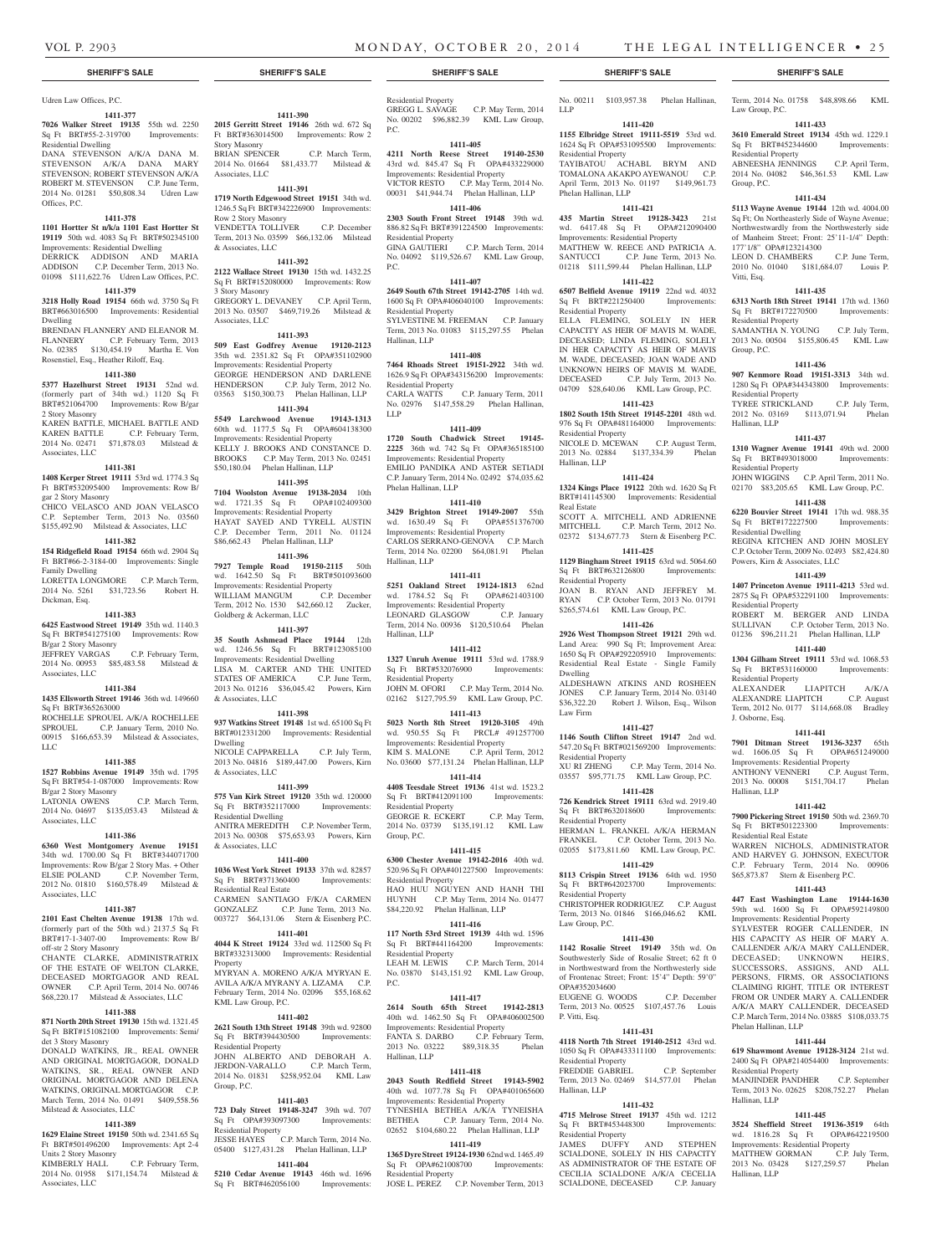#### **1411-446**

**6614 Revere Street 19149** 55th wd. 1458.72 Sq Ft BRT#55-1-5306-08 Improvements: Residential Property JOHN BALLENTINE C.P. May Term, 2014 No. 002771 \$145,508.99 Leon P. Haller, Esq.

#### **1411-447**

**2545 South Dewey Street 19142** 40th wd. 1096 Sq Ft BRT#402073500 Improvements: Residential Property WILBERTA M. SINGLETON A/K/A WILBERTA M. CARTER C.P. November Term, 2013 No. 02462 \$51,743.79 KML Law Group, P.C.

### **1411-448**

**1400 Kings Place 19122-3415** 20th wd. 1800 Sq Ft OPA#202223600 Improvements: Residential Property

PRESTON WAKEFIELD, JR., IN HIS CAPACITY AS HEIR OF PRESTON WAKEFIELD, SR., DECEASED; UNKNOWN HEIRS, SUCCESSORS, ASSIGNS, AND ALL PERSONS, FIRMS, OR ASSOCIATIONS CLAIMING RIGHT, TITLE, OR INTEREST FROM OR UNDER PRESTON WAKEFIELD, SR., DECEASED C.P. May Term, 2012 No. 00269 \$159,383.05 Phelan Hallinan, LLP

#### **1411-449**

**5016 North Smedley Street 19141-1521**  17th wd. 1530 Sq Ft OPA#172166900 Improvements: Residential Property

RASHEED WILLIAMS, IN HIS CAPACITY AS ADMINISTRATOR OF THE ESTATE OF FLORINE WILLIAMS-WHITE A/K/A FLORINE WHITE A/K/A FLORINE WILLIAMS-WHITE A/K/A FLORINE WILLIAMS; UNKNOWN HEIRS, SUCCESSORS, ASSIGNS, AND ALL PERSONS, FIRMS, OR ASSOCIATIONS CLAIMING RIGHT, TITLE OR INTEREST FROM OR UNDER FLORINE WILLIAMS-WHITE A/K/A FLORINE WHITE A/K/A FLORINE WILLIAMS, DECEASED C.P. January Term, 2014 No. 01519 \$59,769.60 Phelan Hallinan, LLP

#### **1411-450**

**1768 South Avondale Street 19142** 40th wd. 1745.70 Sq Ft BRT#401186900 Improvements: Residential Property DEBRA L. SMITH C.P. December Term, 2012 No. 02262 \$54,914.28 KML Law Group, P.C.

#### **1411-451**

**319 Unruh Avenue 19111-4654** 35th wd. 3850 Sq Ft OPA#353127000 Improvements: Residential Property

KIMBERLY E. WILLIAMS; CHRISTOPHER G. WILLIAMS C.P. July Term, 2010 No. 02659 \$258,851.31 Phelan Hallinan, LLP

## **1411-452**

**1821 N. Gratz Street 19121** 32nd wd. 2017.72 Sq Ft BRT#321237701 Improvements: Residential Property BELINDA LAWRENCE C.P. February Term, 2013 No. 03134 \$44,839.09 KML

Law Group, P.C. **1411-453**

**1820 Tomlinson Road 19116** 58th wd. 2788.80 Sq Ft BRT#582196400 Improvements: Residential Dwelling KEVIN T. BLOCKER AND TINA M. BLOCLER C.P. January Term, 2014 No. 02710 \$88,653.96 Powers, Kirn & Associates, LLC

#### **1411-454**

**1326 Farrington Road 19151** 34th wd. 2240 Sq Ft BRT#343344700 Improvements: Residential Real Estate ROBERT MARSHALL, JR. C.P. March Term, 2014 No. 02302 \$72,026.57 Stern & Eisenberg P.C.

#### **1411-455**

**5911 Elsinore Street 19120** 35th wd. 960 Sq Ft BRT#352301700 Improvements: Residential Real Estate MARC L. BARNHILL C.P. May Term,

2014 No. 01020 \$143,505.29 Stern & Eisenberg P.C.

### **1411-456**

**1931 Wolf Street 19148-3627** 26th wd. 800 Sq Ft OPA#26224600 Improvements: Residential Property

MARIA LAMPE A/K/A MARIA J. LAMPE A/K/A MARIA J. LAMPR; FRED W. LAMPE A/K/A FRED LAMPE A/K/A FRANK W. LAMPE, III A/K/A FREDERICK W. LAMPE, III C.P. February Term, 2010 No. 01295 \$167,311.55 Phelan Hallinan, LLP

#### **1411-457**

**2004 South Garnet Street 19145** 48th wd. 672.60 Sq Ft BRT#481298300 Improvements: Residential Real Estate

UNKNOWN HEIRS, EXECUTORS AND DEVISEES OF THE ESTATE OF LATANYAN<br>HUDWELL C P April Term 2014 No C.P. April Term, 2014 No. 02575 \$82,730.19 Stern & Eisenberg P.C. **1411-458**

**750 North 19th Street 19130** 15th wd. 1993.20 Sq Ft BRT#151052901 Improvements: Residential Real Estate LUZ E. BENETIZ C.P. May Term, 2014 No.

### 03736 \$67,795.52 Stern & Eisenberg P.C. **1411-459**

**1224 South 51st Street 19143** 55th wd. 1530 Sq Ft BRT#511181700 Improvements: Residential Dwelling HERMAN E. ROYAL AND LINDA E. ROYAL C.P. April Term, 2013 No. 04817 \$208,436.54

Powers, Kirn & Associates, LLC **1411-460 110-112 West Wildey Street 19123-1613** 5th

wd. 795 Sq Ft/612 Sq Ft OPA#057180000; OPA#057180100 Improvements: Residential Property KERRIANNE HAFER C.P. July Term, 2013 No. 02068 \$268,223.77 Phelan Hallinan, LLP

#### **1411-461**

**3600 Neill Drive (f/k/a 1 Winding Drive) 19131** 52nd wd. 170755.00 Sq Ft; On Northeasterly Side of Presidential Blvd at the point of intersection with extended centerline of Winding Drive; Front: Irregular, Depth: Irregular OPA#88-3086101 Improvements: Off/bldg W/gar. Masonry BLDG MONROE, L.P. A PENNSYLVANIA LIMITED PARTNERSHIP C.P. March Term, 2013 No. 01631 \$5,242,875.20 Gretchen M. Santamour, Esq., Stradley Ronon Stevens & Young, LLP

#### **1411-462**

**4205 Bleigh Avenue 19136-3912** 41st wd. 1162.75 Sq Ft OPA#412152500 Improvements: Residential Property<br>DAVID T. SLABEK, JR. C.P. February DAVID T. SLABEK, JR. Term, 2013 No. 03257 \$107,106.86 Phelan Hallinan, LLP

#### **1411-463**

**1119 East Wilt Street 19125** 18th wd. 684.49 Sq Ft BRT#181184900 Improvements: Residential Dwelling JAMES P. MEEHAN, JR. C.P. November Term, 2012 No. 01114 \$98,958.57 Powers, Kirn & Associates, LLC

### **1411-464**

### **5616 Hazel Avenue 19143-1936** 46th wd. 952.50 Sq Ft OPA#463020000 Improvements:

Residential Property DORENE E. LEE, INDIVIDUALLY AND IN CAPACITY AS HEIR OF ELLA FOSTER, DECEASED, INDIVIDUALLY AND IN CAPACITY AS HEIR OF ELLA FOSTER, DECEASED; THELMA Y. LEE, INDIVIDUALLY AND IN CAPACITY AS HEIR OF ELLA FOSTER, DECEASED, INDIVIDUALLY AND IN CAPACITY AS HEIR OF ELLA FOSTER, DECEASED; UNKNOWN HEIRS, SUCCESSORS, ASSIGNS, AND ALL PERSONS, FIRMS, OR ASSOCIATIONS CLAIMING RIGHT, TITLE OR INTEREST FROM OR UNDER ELLA<br>FOSTER, DECEASED C.P. April Term, FOSTER, DECEASED 2013 No. 01794 \$55,308.56 Phelan Hallinan, LLP

### **1411-465**

**9584 State Road Unit B 19114** 88th wd. 1056 Sq Ft BRT#888651261 Improvements: Residential Dwelling ARON GUTTIN C.P. December Term, 2012 No. 00995 \$151,947.36 Powers, Kirn & Associates, LLC

#### **1411-466**

**5367 Eadom Street 19137-1315** 45th wd. 1098 Sq Ft OPA#453403600 Improvements: Residential Property PATRICK WELCH, IN HIS CAPACITY AS HEIR OF RUTH A. WELCH, DECEASED; UNKNOWN HEIRS, SUCCESSORS, ASSIGNS, AND ALL PERSONS, FIRMS, OR ASSOCIATIONS CLAIMING RIGHT, TITLE OR INTEREST FROM OR UNDER RUTH<br>A. WELCH. DECEASED C.P. February A. WELCH, DECEASED Term, 2014 No. 00997 \$84,130.14 Phelan Hallinan, LLP

#### **1411-467**

**7252 Mansfield Avenue 19138** 10th wd. 2145.99 Sq Ft BRT#102356300 Improvements: Residential Dwelling C.P. May Term, 2010 No. 03339 \$190,924.12 Powers, Kirn & Associates, LLC

#### **1411-468**

**7542 Woodbine Avenue 19151-2720** 34th wd. 1633.5 Sq Ft OPA#343200000 Improvements: Residential Property DANA H. WILLIAMS C.P. April Term,<br>2013 No. 01199 \$93,847.41 Phelan 2013 No. 01199 Hallinan, LLP

### **1411-469**

**961 Bridge Street 19124-1743** 35th wd. 1320 Sq Ft OPA#351157100

### **SHERIFF'S SALE SHERIFF'S SALE SHERIFF'S SALE SHERIFF'S SALE SHERIFF'S SALE**

Residential Property GREGORY CAPERS C.P. September Term, 2013 No. 00895 \$119,366.73 Phelan Hallinan, LLP

## **1411-470**

**2962 Jasper Street 19134** 25th wd. 702 Sq Ft BRT#252537500 Improvements: Residential Property

JOSE VILELLA C.P. March Term, 2011 No. 02564 \$57,608.80 KML Law Group, P.C.

#### **1411-471 2040 Tyson Avenue 19149-1809** 54th

wd. 3698.20 Sq Ft BRT#54-2-0779-00 Improvements: Residential Dwelling YOUNG HAE PARK AND STONE PARK C.P. April Term, 2012 No. 01128 \$143,441.55 Barbara A. Fein, Esq.

#### **1411-472**

**736 and 738 Maple Lane a/k/a 738 Maple Lane 19124** 42nd wd. 8400 Sq Ft BRT#421067810 Improvements: Residential Dwelling

BOLIVAR REYES C.P. October Term, 2013 No. 02761 \$227,026.48 Powers, Kirn & Associates, LLC

#### **1411-473**

**1943-1945 Gerritt Street 19146** 36th wd. 1516.50 Sq Ft BRT#884006243 Subject to Mortgage Improvements: Commercial Property VALLARD RENEWAL C.P. April Term, 2008 No. 4152 \$37,490.12 Brett A. Solomon, Esq.; Michael C. Mazack, Esq.

### **1411-474**

**1837 East Monmouth Street 19134-3553** 25th wd. 889.80 Sq Ft BRT#252127900 Subject to Rent Improvements: Residential Property TAMILLA DOVAMAN, AS SOLE OWNER C.P. July Term, 2013 No. 03642 \$44,887.08 Scott A. Dietterick, Esq., Kimberly A. Bonner, Esq., Joel A. Ackerman, Esq., Ashleigh L. Marin, Esq., Ralph M. Salvia, Esq., Jaime R. Ackerman, Esq., Jana Fridfinnsdottir, Esq., Brian Nicholas, Esq., Denise Carlon, Esq., Zucker, Goldberg & Ackerman, LLC

#### **1411-475A-I**

**25th wd. (2145 E. Clearfield Street – Premises A – 19134)** 784 Sq Ft OPA#25- 2-245100 Subject to Mortgage Subject to Rent Improvements: Residential Building(s) **25th wd. (2006 E. Somerset Street – Premises B – 19134)** 894.97 Sq Ft OPA#25- 2-018300 Subject to Mortgage Subject to Rent Improvements: Residential Building(s) **45th wd. (1943 E. Tioga Street – Premises C – 19134)** 1219.27 Sq Ft OPA#45-2- 111700 Subject to Mortgage Subject to Rent Improvements: Residential Building(s) **33rd wd. (3222 Potter Street – Premises D – 19134)** 707 Sq Ft OPA#33-1-413200 Subject to Mortgage Subject to Rent Improvements: Residential Building(s) **45th wd. (3267 Joyce Street – Premises E – 19134)** 728 Sq Ft OPA#45-2-292200 Subject to Mortgage Subject to Rent Improvements: Residential Building(s) **31st wd. (2516 North Water Street – Premises F – 19125)** 810 Sq Ft OPA#31- 1-025000 Subject to Mortgage Subject to Rent Improvements: Residential Building(s) **25th wd. (2749 Helen Street – Premises G – 19134)** 1135.44 Sq Ft OPA#25-2- 514800 Subject to Mortgage Subject to Rent Improvements: Residential Building(s) **45th wd. (1921 Clarence Street – Premises H – 19134)** 716.92 Sq Ft OPA#45-2- 124300 Subject to Mortgage Subject to Rent Improvements: Residential Building(s) **25th wd. (2078 E. Stella Street – Premises I – 19134)** 705.74 Sq Ft OPA#25-2- 191500 Subject to Mortgage Subject to Rent Improvements: Residential Building(s) SPRUCE URBAN PROPERTIES, LLC AND DONALD G. HANEY C.P. March Term, 2014 No. 00219 \$603,169.54 Jeffrey W. Soderberg, Esq., Mandracchia & McWhirk,

#### **1411-476**

**LLC**

**1742 North Robinson Street 19151** 60th wd. 1726.87 Sq Ft BRT#342291900 Subject to Mortgage Improvements: Residential Property BARBARA WALDEN, AN UNMARRIED WOMAN C.P. September Term, 2013 No. 00871 \$66,265.29 Scott A. Dietterick, Esq., Kimberly A. Bonner, Esq., Joel A. Ackerman, Esq., Ashleigh Levy Marin, Esq., Ralph M. Salvia, Esq., Jaime R. Ackerman, Esq., Jana Fridfinnsdottir, Esq., Brian Nicholas, Esq., Denise Carlon, Esq., Zucker, Goldberg & Ackerman, LLC

### **1411-477**

**3409 Fairmont Avenue 19104** 24th wd. 825.00 Sq Ft BRT#243006800 Subject to Mortgage Improvements: Residential Property DARLENE MARIA LAWSON C.P. September Term, 2013 No. 03370 \$24,664.95 Scott A. Dietterick, Esq., Kimberly A. Bonner, Esq., Joel A. Ackerman, Esq., Ashleigh Levy Marin, Esq., Ralph M. Salvia, Esq., Jaime R. Ackerman, Esq., Jana Fridfinnsdottir, Esq.,

Brian Nicholas, Esq., Denise Carlon, Esq., Zucker, Goldberg & Ackerman, LLC **1411-478**

Residential Property

Property

Group, P.C.

Residential Dwelling

Residential Property

Law Group, P.C.

Offices of Gregory Javardian

Offices of Gregory Javardian

1050 Sq Ft OPA#101298700

Esq.; Lightman & Manochi

Residential Property

KML Law Group, P.C.

Residential Property

Row 2 Story Masonry

BEATRICE H. SWEN

Row B/gar 2 Story Masonry

B/gar 2 Story Mas. + Other

B/gar 2 Story Masonry

LLC

Associates, LLC

Associates, LLC

Associates, LLC

Residential Property

TORREN PHILLIPS AND MARY L. PHILLIPS C.P. May Term, 2013 No. 03727 \$242,537.78 KML Law Group, P.C. **1411-490 5923 Vine Street 19139** 4th wd. 728.50 Sq Ft BRT#042169200 Improvements: Residential

JOY M. HUTCHINSON C.P. March Term, 2013 No. 03764 \$37,509.04 KML Law

**1411-491 6228 Gillespie Street 19135** 55th wd. 1447.2 Sq Ft BRT#552426100 Improvements:

RICHARD C. FIGANIAK C.P. December Term, 2013 No. 03716 \$95,906.20 Law

**1411-492 5128 North Carlisle Street 19141** 17th wd. 1617 Sq Ft BRT#172034900 Improvements:

THERESA BRUMSKILL C.P. December Term, 2012 No. 03249 \$83,179.42 KML

**1411-493 5322 Greenway Avenue 19143** 51st wd. 1597.5 Sq Ft BRT#512088600 Subject to Mortgage Improvements: Residential Dwelling STANLEY J. GRAVITT C.P. November Term, 2013 No. 02093 \$45,975.42 Law

**1411-494 2810 Chase Road 19152** 57th wd. 2819.86 Sq Ft BRT#571068300 Improvements:

KWANZA A. WATERS A/K/A KWANZA A. HOWARD C.P. August Term, 2013 No. 03297 \$200,152.24 KML Law Group, P.C. **1411-495 1903-1/2 West 72nd Avenue 19138** 10th wd.

JASMINE S. WILLIAMS C.P. March Term, 2014 No. 01479 \$24,989.16 W. Lyle Stamps,

**1411-496 3232 Emerald Street 19134** 45th wd. 1262.88 Sq Ft BRT#452333600 Improvements:

PENNINGTON 189 MANAGEMENT, LLC C.P. August Term, 2012 No. 03282 \$83,877.24

**1411-497 5417 Chester Avenue 19143-4913** 51st wd. 1900 Sq Ft OPA#514127400 Improvements:

JACOB HASIS C.P. May Term, 2012 No. 03163 \$103,312.30 Phelan Hallinan, LLP **1411-498 2515 West Sterner Street 19132** 28th wd. 652.5 Sq Ft BRT#281390600 Improvements:

MICHAEL ANTONYUK AND MARINA PETCHERSKAIA C.P. April Term, 2014 No. 02299 \$34,245.98 Milstead &

**1411-499 5420 Tackawanna Street 19124-1411**  62nd wd. 1132.29 Sq Ft OPA#622305800 Improvements: Residential Property JOSE M. FIGUEROA AND ERICKA RAMOS C.P. December Term, 2013 No. 02877 \$81,493.12 Phelan Hallinan, LLP **1411-500 2911 South Felton Street 19142** 40th wd. 1203.2 Sq Ft BRT#402117500 Improvements: Row B/gar 2 Story Masonry<br>BEATRICE H. SWEN C.P. June Term,

2013 No. 02569 \$45,329.31 Milstead &

**1411-501 1173 East Sharpnack Street 19150** 50th wd. 2704.7 Sq Ft BRT#502335500 Improvements:

JOHNNIE F. COTTON C.P. July Term, 2012 No. 04349 \$111,660.16 Milstead &

**1411-502 12132 Barbary Road 19154** 66th wd. 2291.64 Sq Ft BRT#663191400 Improvements: Row

MARK SUPER, NICOLE RICCI AND MARK SUPER C.P. June Term, 2013 No. 03874 \$195,987.11 Milstead & Associates, LLC **1411-503 4972 Whitaker Avenue 19124** 23rd wd. 1389.39 Sq Ft BRT#233071300 Improvements: Row

JANET DE JESUS C.P. July Term, 2013 No. 02315 \$92,540.33 Milstead & Associates,

**1411-504 1432 Englewood Street 19111** 53rd wd. 2351 Sq Ft BRT#53-2-3561-00 Improvements:

**539 Anchor Street 19120** 35th wd. 1136 Sq Ft BRT#351275300 Improvements: Residential

Dwelling ZARWOLO M. GATEI AND MARGARET GATIE A/K/A MARGARET K. BOAN C.P. December Term, 2013 No. 01483 \$71,831.94 Powers, Kirn & Associates, LLC

#### **1411-479 5784 Dunlap Street 19131-3412** 4th wd. 1365

Sq Ft BRT#043238300 Subject to Mortgage Improvements: Residential Property<br>ANTHONY D. STAPLES C.P. February ANTHONY D. STAPLES Term, 2012 No. 3794 \$95,647.89 Scott A. Dietterick, Esq., Kimberly A. Bonner, Esq., Joel A. Ackerman, Esq., Ashleigh Levy Marin, Esq., Ralph M. Salvia, Esq., Jaime R. Ackerman, Esq., Jana Fridfinnsdottir, Esq., Brian Nicholas, Esq., Denise Carlon, Esq., Zucker, Goldberg & Ackerman, LLC

### **1411-480**

**632 Devereaux Avenue 19111** 35th wd. 2380.50 Sq Ft BRT#352197210 Improvements: Residential Dwelling

NADIA DARWISH AND ABED HAMED C.P. April Term, 2013 No. 01364 \$130,460.62 Powers, Kirn & Associates, LLC

### **1411-481**

**5624 Boyer Street 19138** 12th wd. 1225.60 Sq Ft BRT#122246300 Subject to Mortgage Improvements: Residential Property

JAMES GUESS, JR. C.P. August Term, 2013 No. 02760 \$51,449.94 Scott A. Dietterick, Esq., Kimberly A. Bonner, Esq., Joel A. Ackerman, Esq., Ashleigh Levy Marin, Esq., Ralph M. Salvia, Esq., Jaime R. Ackerman, Esq., Jana Fridfinnsdottir, Esq., Brian Nicholas, Esq., Denise Carlon, Esq., Zucker, Goldberg & Ackerman, LLC

### **1411-482**

**1216 Alcott Street 19149** 35th wd. 1102.50 Sq Ft BRT#352067300 Improvements: Residential Dwelling PABLO CAMACHO C.P. April Term, 2014 No. 01104 \$50,679.90 Powers, Kirn &

Associates, LLC **1411-483**

**2517 North 28th Street 19132** 28th wd. 1308.72 Sq Ft BRT#281099600 Subject to Mortgage Improvements: Residential Property TERRY BRYANT, AS SOLE OWNER C.P. June Term, 2013 No. 03243 \$65,065.38 Scott A. Dietterick, Esq., Kimberly A. Bonner, Esq., Joel A. Ackerman, Esq., Ashleigh Levy Marin, Esq., Ralph M. Salvia, Esq., Jaime R. Ackerman, Esq., Jana Fridfinnsdottir, Esq., Brian Nicholas, Esq., Denise Carlon, Esq., Zucker, Goldberg & Ackerman, LLC

## **1411-484**

**6924 Forrest Avenue 19138** 10th wd. 1500 Sq Ft BRT#102517100 Subject to Mortgage Improvements: Residential Property

MARTISHA ALEXISSE HOBSON, AS SOLE OWNER C.P. February Term, 2014 No. 2140 \$117,546.89 Scott A. Dietterick, Esq., Kimberly A. Bonner, Esq., Joel A. Ackerman, Esq., Ashleigh Levy Marin, Esq., Ralph M. Salvia, Esq., Jaime R. Ackerman, Esq., Jana Fridfinnsdottir, Esq., Brian Nicholas, Esq., Denise Carlon, Esq., Zucker, Goldberg & Ackerman, LLC

#### **1411-485**

**69 East Seymour Street 19144** 12th wd. 910 Sq Ft BRT#121036700 Improvements: Residential Property TRACIE L. TATE C.P. May Term, 2014 No.

00878 \$22,317.04 KML Law Group, P.C. **1411-486**

UNKNOWN HEIRS OF SAMUEL P. RISOLIA, DECEASED AND FRANCESCA RISOLIA, SOLELY IN HER CAPACITY AS HEIR OF SAMUEL P. RISOLIA, DECEASED C.P. December Term, 2013 No. 03172 \$205,828.92

**1411-487 6514 Dorel Street 19142** 40th wd. 1143.10 Sq Ft BRT#406344700 Improvements:

ANGELA S. ROBINSON C.P. February Term, 2014 No. 01939 \$56,332.33 KML

**1411-488 5552 Angora Terrace 19143** 51st wd. 1120 Sq Ft BRT#513072400 Improvements:

JOSEPH HARMON AND MARLENE HARMON C.P. January Term, 2014 No. 00987 \$38,795.68 KML Law Group, P.C. **1411-489 1024 Tomlinson Road 19116** 58th wd. 3540 Sq Ft BRT#582193900 Improvements:

#### **2750 South 18th Street 19145** 26th wd. 972.07 Sq Ft BRT#262084400 Improvements:

Residential Property

KML Law Group, P.C.

Residential Property

Residential Property

Law Group, P.C.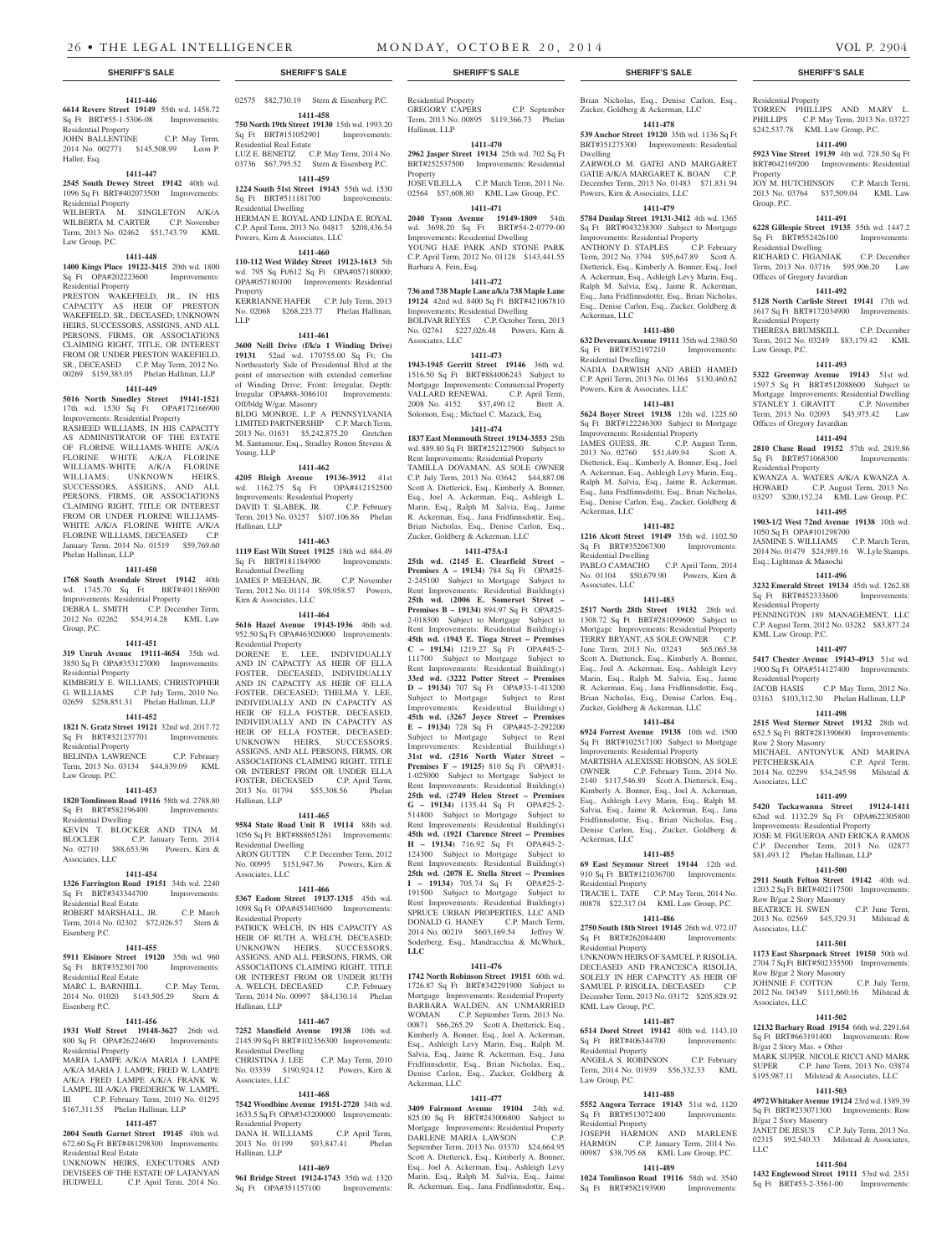**1411-545 1347 Dyre Street 19124** 62nd wd. 1510.32 Sq Ft; Row Conv/Apt 2 Sty Masonry BRT#621007800 Improvements: Residential

DAMON E. CUNNINGHAM C.P. April Term, 2014 No. 03479 \$110,565.77 McCabe,

**1411-546 2827 North 12th Street 19133** 37th wd. 1358 .00 Sq Ft; Row 2 Sty Masonry BRT#372251200 Improvements: Residential Dwelling UNKNOWN SURVIVING HEIRS OF PATRICIA A. LEWIS, DECEASED MORTGAGOR AND REAL OWNER; LAWRENCE D. SAMPSON, KNOWN SURVIVING HEIR OF PATRICIA A. LEWIS, DECEASED MORTGAGOR AND REAL OWNER AND STEVE O. SAMPSON A/K/A LEWIS SAMPSON, KNOWN SURVIVING HEIR OF PATRICIA A. LEWIS, DECEASED MORTGAGOR AND REAL OWNER C.P. December Term, 2013 No. 00907 \$60,319.88 McCabe, Weisberg & Conway, P.C. **1411-547 6729 Oakland Street 19149** 54th wd. 1663.65 Sq Ft; Apt 2-4 Unts 2 Sty Masonry BRT#542388700 Improvements: Residential

STEVEN J. GALINSKY AND MEGAN JANE GALINSKY C.P. July Term, 2013 No. 04388 \$185,050.46 McCabe, Weisberg &

**1411-548 10028 Ferndale Street 19116** 58th wd. 2824.00 Sq Ft; Apt 2-4 Unts 2 Sty Mas. +O BRT#582471700 Improvements: Residential

02529 \$210,813.05 McCabe, Weisberg &

**1411-549 607 East Comly Street 19120-1238** 35th wd. 995.12 Sq Ft OPA#352149300 Improvements:

MARTHA KIRINA; CHARLES KAMAU C.P. August Term, 2013 No. 03555 \$54,648.78

**1411-550 12628 Knights Place 19154-3111** 66th wd. 1617.30 Sq Ft OPA#663364600 Improvements: Residential Property BOBBIE JO SNYDER; JOHN BURTON C.P. September Term, 2013 No. 02614 \$149,379.67

**1411-551 1532 Emily Street 19145-3028** 48th wd. 588.00 Sq Ft OPA#481117600 Improvements:

TERESA WILMORE; WILLIAM WRIGHT, IV A/K/A WILLIAM WRIGHT C.P. December Term, 2013 No. 00178 \$162,353.24 Phelan

**1411-552 2757 North 20th Street 19132-2602** 11th wd. 990.0 Sq Ft OPA#111253900 Improvements:

WILFREDO ADORNO; MILAGROS ADORNO C.P. April Term, 2013 No. 00632 \$43,976.71 Phelan Hallinan, LLP **1411-553 6124 Walnut Street 19139-3704** 46th wd. 1413.72 Sq Ft OPA#031070400 Improvements: Residential Property RODNEY L. BROWN C.P. May Term, 2013 No. 00286 \$57,703.51 Phelan Hallinan, LLP **1411-554 3105 Guilford Street 19152-4503** 64th wd. 2225.00 Sq Ft OPA#641182200 Improvements: Residential Property BRIDGET DONOHOE C.P. September Term, 2013 No. 01937 \$227,612.75 Phelan

**1411-555 1978 Plymouth Street 19138-2722** 10th wd. 858 Sq Ft OPA#101312900 Improvements:

JOHN W. GRIFFIN C.P. December Term, 2013 No. 03520 \$56,880.92 Phelan

**1411-556 833 East Willard Street 19134-1928** 33rd wd. 1140 Sq Ft OPA#331090200 Improvements:

NARAYAH BUENO, IN HER CAPACITY AS HEIR OF TAINA BAEZ, DECEASED; ANTHONY RIVERA, IN HIS CAPACITY AS HEIR OF TAINA BAEZ, DECEASED; UNKNOWN HEIRS, SUCCESSORS, ASSIGNS, AND ALL PERSONS, FIRMS OR ASSOCIATIONS CLAIMING RIGHT, TITLE, OR INTEREST FROM OR UNDER TAINA BAEZ, DECEASED C.P. December Term, 2013 No. 01173 \$17,140.60 Phelan

C.P. May Term, 2014 No.

Hallinan, LLP

Dwelling

Dwelling

Conway, P.C.

Dwelling<br>LISSY JOY

Conway, P.C.

Residential Property

Phelan Hallinan, LLP

Phelan Hallinan, LLP

Residential Property

Residential Property

Hallinan, LLP

Residential Property

Hallinan, LLP

Residential Property

Hallinan, LLP

Weisberg & Conway, P.C.

Term, 2014 No. 04233 \$166,667.78 Phelan Hallinan, LLP

**1411-557 5111 Valley Street 19124-1429** 62nd wd. 732 Sq Ft BRT#622331000 Improvements:

CARLOS MADEIRA C.P. January Term, 2013 No. 02314 \$117,780.19 Law Offices

**1411-558 4717 A Street 19120-4401** 42nd wd. 1590 Sq Ft OPA#421297200 Improvements:

MARIBEL LUGO; FERNANDO GARCIA C.P. June Term, 2009 No. 00083 \$126,248.38

**1411-559 3024 East Thompson Street 19134** 25th wd. 904 Sq Ft BRT#251259800 Subject to Mortgage Improvements: Residential Dwelling JAMES GAWRONSKI AND JACQUELINE C. HALE C.P. April Term, 2014 No. 03656 \$153,227.23 Law Offices of Gregory

**1411-560 6704 Oakland Street 19149** 54th wd. 1116 Sq Ft BRT#542373900 Subject to Mortgage Improvements: Residential Dwelling FEI YAN CHEN NG C.P. December Term, 2013 No. 01058 \$57,004.34 Law Offices of

**1411-561 1646 South Wilton Street 19143** 51st wd. 1020 Sq Ft BRT#512060100 Improvements:

COREY NEVADA BURRELL AND SHARON ANN BURRELL C.P. April Term, 2014 No. 01764 \$85,763.90 Law Offices of Gregory

**1411-562 936 East Sanger Street 19124** 35th wd. 1336 Sq Ft BRT#351204600 Improvements:

MERLY DECASTRO C.P. April Term, 2014 No. 01106 \$97,097.41 Law Offices of

**1411-563 3527 Vinton Road 19154** 66th wd. 1360 Sq Ft BRT#66-3130400 Improvements: Residential

TIMOTHY ANDREW WEST C.P. April Term, 2010 No. 01343 \$178,413.57 Martha E. Von Rosenstiel, Esq., Heather Riloff, Esq. **1411-564 1307 North 55th Street 19131-4222** 4th wd. 1158 Sq Ft OPA#041300500 Improvements:

JAMES A. NELSON; ROBERT L. GLOVER C.P. December Term, 2013 No. 02661 \$46,932.33 Phelan Hallinan, LLP **1411-565 4251 Neilson Street 19124-4921** 33rd wd. 1200 Sq Ft OPA#332530700 Improvements:

RAQUEL TORRES C.P. April Term, 2012 No. 01144 \$78,260.42 Phelan Hallinan, LLP **1411-566 7246 Marsden Street 19135** 41st wd. 1344 Sq Ft BRT#412382100 Improvements:

PHYLLIS M. WILDONGER AND STEVEN J. WILDONGER C.P. June Term, 2014 No. 01747 \$111,548.54 Martha E. Von Rosenstiel, Esq., Heather Riloff, Esq. **1411-567 201-59 North 8th Street, Unit 214 19106**  88th wd. 1696 Sq Ft BRT#888036900 Improvements: Res. Condo 5+sty Masonry STELLA CHEN, KNOWN HEIR OF JIN LUI, DECEASED MORTGAGOR AND REAL OWNER AND EDMUND LUI, KNOWN HEIR OF JIN LUI, DECEASED MORTGAGOR AND REAL OWNER C.P. February Term, 2014 No. 01298 \$532,105.50 Milstead &

**1411-568 2071 Pickwick Street 19134-2109** 45th wd. 950 Sq Ft OPA#452181900 Improvements:

EVELYN PEREZ C.P. June Term, 2013 No. 02323 \$42,281.31 Phelan Hallinan, LLP **1411-569 6404 Carlton Street 19139-1012** 34th wd. 1362 Sq Ft OPA#343014900 Improvements:

SHA-LYNN BROWN A/K/A SHA-LYNN C. BROWN C.P. January Term, 2014 No. 01956 \$114,468.87 Phelan Hallinan, LLP **1411-570 2163 Furley Street 19138** 17th wd. 910 Sq Ft; Row 2 Sty Masonry BRT#171114600 Subject to Mortgage Improvements: Residential

UNKNOWN SURVIVING HEIRS OF GEORGE FAUNTLEROY, DECEASED MORTGAGOR AND REAL OWNER

Residential Dwelling

of Gregory Javardian

Residential Property

Phelan Hallinan, LLP

Javardian

Gregory Javardian

Residential Dwelling

Residential Dwelling

Gregory Javardian

Residential Property

Residential Property

Residential Dwelling

Associates, LLC

Residential Property

Residential Property

Dwelling

Dwelling

Javardian

#### Residential Property JOHN BENOZICH, CARLA A. BENOZICH, AND ANTHONY S. BENOZICH C.P. June 2013 Term, No. 00955 \$161,758.71 Kristine M. Anthou, Esq.

#### **1411-505**

**2828 Tremont Street 19136** 57th wd. 2907 Sq Ft BRT#572056015 Improvements: Row B/ gar 2 Story Masonry STEVEN WISNIEWSKI C.P. April Term,

2014 No. 02297 \$181,554.42 Milstead & Associates, LLC

#### **1411-506**

**2429 South 8th Street 19148** 39th wd. 854 Sq Ft BRT#393244500 Improvements: Residential Dwelling

BARTKOWSKI INVESTMENTS, LLC C.P. January Term, 2009 No. 001231 \$148,186.10 Powers, Kirn & Associates, LLC

### **1411-507**

**115 East Upsal Street 19119** 22nd wd. 5520 Sq Ft BRT#221091000 Improvements: Semi/ det 3 Story Masonry

ANNETTE NIXON C.P. April Term, 2014 No. 00443 \$347,586.63 Milstead & Associates, LLC

#### **1411-508**

**3600 Conshocken Avenue, Unit 406 19131**  52nd wd. 940 Sq Ft BRT#888520408 Improvements: Residential Dwelling EMERALD RANDOLPH AND BRIAN D. RANDOLPH C.P. April Term, 2013 No. 00698 \$85,355.00 Powers, Kirn & Associates, LLC

#### **1411-509**

**151 West Grange Avenue 19120-2444**  61st wd. 1383.30 Sq Ft OPA#612074300

Improvements: Residential Property JEANINE A. FULGINITI A/K/A J. FULGINITI; JAMES R. FULGINITI C.P. September Term, 2013 No. 02910 \$106,001.34 Phelan Hallinan, LLP

#### **1411-510**

**6244 Charles Street 19135** 55th wd. 1554.44 Sq Ft BRT#552222400 Improvements: Residential Dwelling Residential Dweinig<br>PASQUALE J. CONCILIO C.P. March

Term, 2014 No. 04196 \$102,560.71 Martha E. Von Rosenstiel, Esq., Heather Riloff, Esq.

### **1411-511**

**7158 Tulip Street 19135** 65th wd. 1344 Sq Ft BRT#651296900 Improvements: Residential Property GRZEGORZ FRACZ C.P. May Term,

2014 No. 00289 \$87,902.93 Bradley J. Osborne, Esq.

#### **1411-512**

**1545 South Lambert Street 19146** 36th wd. 599.72 Sq Ft BRT#363258300 Improvements: Residential Property<br>NUAH GWEH C.P. April Term, 2014 No. NUAH GWEH C.P. April Term, 2014 No.

001212 \$131,295.74 Bradley J. Osborne, Esq.

### **1411-513**

**1707 Faunce Street 19111-3431** 56th wd. 2437.35 Sq Ft OPA#561407700 Improvements: Residential Property DERRICK STROUD C.P. January Term, 2012 No. 03296 \$205,881.62 Phelan

### Hallinan, LLP

**1411-514**

#### **10911 Modena Drive 19154** 66th wd. 1799 Sq Ft BRT#662061200 Improvements: Residential Real Estate

ANGELO CARRASQUILLO A/K/A ANGELO L. CARRASQUILLO AND CHRISTINA CARRASQUILLO C.P. June Term, 2014 No. 02627 \$49,732.64 Stern & Eisenberg P.C.

#### **1411-515**

**4426 Marple Street 19136** 65th wd. 1147.36 Sq Ft BRT#65-1-094100 Improvements: Residential Real Estate

STACEY A. ANDERSON C.P. July Term, 2013 No. 02000 \$94,253.25 Stern & Eisenberg P.C.

#### **1411-516**

**5136 Cedar Avenue 19143-1510** 46th wd. 1725.00 Sq Ft OPA#462054800 Improvements: Residential Property ROBIN DICKERSON-RHONE, IN HER CAPACITY AS ADMINISTRATRIX AND EXECUTOR OF THE ESTATE OF ROBERT THOMAS DICKERSON A/K/A ROBERT DICKERSON; UNKNOWN HEIRS, SUCCESSORS, ASSIGNS, AND ALL PERSONS, FIRMS OR ASSOCIATIONS CLAIMING RIGHT, TITLE, OR INTEREST FROM OR UNDER ROBERT THOMAS DICKERSON A/K/A ROBERT T. DICKERSON, DECEASED C.P. February Term, 2013 No. 01837 \$101,885.38 Phelan Hallinan, LLP

#### **1411-517**

**653 North 57th Street 19131-4805** 4th

wd. 1440.00 Sq Ft OPA#043086800 Improvements: Residential Property WILIAM SEIBERT C.P. September Term, 2013 No. 03107 \$127,438.17 Phelan

## Hallinan, LLP

**1411-518 3128 North Sheridan Street 19133-2441**  37th wd. 716.50 Sq Ft OPA#372039600 Improvements: Residential Property LYNETTE DOUGLAS C.P. September Term, 2013 No. 02132 \$31,237.62 Phelan Hallinan, LLP

#### **1411-519**

**2717 Parrish Street 19130-1201** 15th wd. 1005.00 Sq Ft OPA#152300500 Improvements: Residential Property BRUCE SINGER A/K/A BRUCE H. SINGER C.P. November Term, 2013 No. 02097 \$339,912.49 Phelan Hallinan, LLP

#### **1411-520**

**109 Devereaux Avenue 19111** 35th wd. 1393.98<br>
Sq Ft BRT#353000230 Improvements: Sq Ft BRT#353000230 Residential Real Estate JUAN M. DIAZ C.P. April Term, 2014 No. 04076 \$158,055.89 Stern & Eisenberg P.C.

### **1411-521**

**2437 East Somerset Street 19134** 25th wd. 840 Sq Ft BRT#251014000 Improvements: Residential Real Estate AMANDA J. DOWLING C.P. May Term, 2014 No. 02537 \$131,597.02 Stern & Eisenberg P.C.

#### **1411-522**

**4735 Hartel Avenue, a/k/a 4735 Hartel Street 19136-3306** 65th wd. 1203.19 Sq Ft OPA#651197900 Improvements: Residential Property

WALTER H. DABBS C.P. September Term, 2013 No. 00131 \$116,770.78 Phelan Hallinan, LLP

### **1411-523**

**2138 South Iseminger Street 19148** 39th wd. 990 Sq Ft BRT#394409910 Improvements: Residential Real Estate KATIE ANTINORE AND MICHAEL ANTINORE C.P. April Term, 2014 No. 02240 \$147,464.88 Stern & Eisenberg P.C. **1411-524**

**11808 Millbrook Road 19154-3711**  66th wd. 1803.00 Sq Ft OPA#662230200 Improvements: Residential Property ERICK MCKEE C.P. February Term, 2014 No. 02467 \$86,217.96 Phelan Hallinan, LLP

#### **1411-525**

**9001 Ridge Avenue, Unit 18 19128** 21st wd. 1056 Sq Ft BRT#21-4146918 Subject To Mortgage Police and Fire Federal Credit Union Improvements: Residential Townhouse FRED M. GREENE AND HELEN C. GREENE C.P. July Term, 2014 No. 01077 \$11,169.96 Stefan Richter, Esq.

#### **1411-526**

**419 N. Front Street 19123** 5th wd. 663 Sq Ft OPA#055010205 Subject to Mortgage Subject to Rent Improvements: Residential Building LIFE EQUITIES CORP. C.P. December Term, 2012 No. 00031 \$411,815.23 Jeffrey W. Soderberg, Esq., Mandracchia & McWhirk, LLC

#### **1411-527**

**1909 East Venango Street 19134** 45th wd. 1058.68 Sq Ft BRT#45-2150900 Improvements: Residential Dwelling BRANDON REEVES C.P. August Term, 2012 No. 01907 \$72,761.16 Powers, Kirn & Associates, LLC

#### **1411-528**

**1457 West Chew Street 19141** 17th wd. 1551.22 Sq Ft BRT#17-1101100 Improvements: Residential Dwelling CHARLES A.J. HALPIN, III, ESQUIRE, PERSONAL REPRESENTATIVE OF THE ESTATE OF FELMA E. BROWN A/K/A FELMA ELFREIDA BROWN C.P. March Term, 2013 No. 02631 \$85,327.04 Powers,

### Kirn & Associates, LLC

**1411-529 3320 Mount Vernon Street 19104** 24th wd. 752.36 Sq Ft; Row 2 Sty Masonry BRT#242057300 Improvements: Residential Dwelling MOHAMMADREZA AGHANAZARI C.P.

March Term, 2014 No. 03620 \$128,179.22 McCabe, Weisberg & Conway, P.C.

### **1411-530**

**2826 South Hutchinson Street 19148** 39th wd. 1066.53 Sq Ft; Row 1 Sty Masonry BRT#395243525 Improvements: Residential Dwelling

RUTH GUERRIERO, EXECUTRIX OF THE ESTATE OF ALFRED GUERRIERO, DECEASED MORTGAGOR AND REAL OWNER C.P. September Term, 2013 No. 03816 \$195,832.25 McCabe, Weisberg & Conway, P.C.

#### **SHERIFF'S SALE SHERIFF'S SALE SHERIFF'S SALE SHERIFF'S SALE SHERIFF'S SALE**

**1411-531 1332 South 31st Street 19146** 36th wd. 997.12 Sq Ft; Row 2 Sty Masonry BRT#362274900 Improvements: Residential Dwelling HENRY R. YARBROUGH C.P. May Term, 2009 No. 01477 \$71,016.41 McCabe, Weisberg & Conway, P.C.

### **1411-532**

**6519 Dorcas Street 19111** 53rd wd. 2229.85 Sq Ft; S/D W B/G 2S Masonry BRT#531205100 Improvements: Residential Dwelling WANDA COTTOM C.P. February Term, 2012 No. 00668 \$166,953.19 McCabe, Weisberg & Conway, P.C.

#### **1411-533**

**348 East Shedaker Street 19144** 12th wd. 1260.00 Sq Ft; Row 2 Sty Masonry BRT#121014900 Improvements: Residential Dwelling

TAMARA PINKHASOVA C.P. May Term, 2014 No. 00763 \$66,756.47 McCabe, Weisberg & Conway, P.C.

### **1411-534**

**2706 Dothan Plaza 19153** 40th wd. 1799.10 Sq Ft; Apt 2-4 Unts 2 Sty Masonry BRT#405906600 Improvements: Residential Dwelling

ANNAMARIE BELL C.P. January Term, 2014 No. 01649 \$147,246.05 McCabe, Weisberg & Conway, P.C. **1411-535**

**1734 North 26th Street 19121** 29th wd. 945.00 Sq Ft; Row 3 Sty Masonry BRT#324109100 Improvements: Residential Dwelling WILLIARD M. COOPER AND WILLIAM MCLAUGHLIN C.P. March Term, 2011 No. 00111 \$102,681.48 McCabe, Weisberg & Conway, P.C.

#### **1411-536**

**2661 East Norris Street 19125** 31st wd. 840 Sq Ft; Row 2 Sty Masonry BRT#313014000 Improvements: Residential Dwelling STEPHEN GROVES, ADMINISTRATOR OF THE ESTATE OF GEORGE GROVES, DECEASED MORTGAGOR AND REAL<br>OWNER C.P. December Term, 2013 No. C.P. December Term, 2013 No. 03507 \$111,333.39 McCabe, Weisberg & Conway, P.C.

### **1411-537**

**4314 McMenamy Street 19136** 65th wd. 2250 Sq Ft; S/D W B/G 1 Sty Masonry  $BRT#651164820$  Improvements: Residential Dwelling KELLY A. ADCOX C.P. May Term, 2014

No. 00757 \$55,137.73 McCabe, Weisberg & Conway, P.C. **1411-538**

### **628 Solly Avenue 19111-1951** 63rd wd. 2812.50

Sq Ft OPA#631349500 Improvements: Residential Property JOHN AMANN C.P. August Term, 2013 No.

00772 \$208,868.03 Phelan Hallinan, LLP **1411-539**

**2431 East Cumberland Street 19125- 3104** 31st wd. 1778 Sq Ft OPA#314039000 Improvements: Residential Property TIMOTHY R. BENSTON C.P. April Term, 2013 No. 03973 \$320,395.72 Phelan Hallinan, LLP

#### **1411-540**

**424 North 65th Street 19151-4003** 34th wd. 1875 Sq Ft OPA#343122400 Improvements: Residential Property GAYLE PULLER C.P. October Term, 2013

No. 00993 \$64,307.26 Phelan Hallinan, LLP **1411-541**

**12632 Chilton Road 19154-1407** 66th wd. 1985 Sq Ft OPA#663328300 Improvements: Residential Property

STEPHEN SPADARO A/K/A STEPHEN I. SPADARO C.P. September Term, 2013 No. 01021 \$181,981.09 Phelan Hallinan, LLP

### **1411-542**

**1384 North 76th Street 19151-2823** 34th wd. 2240 Sq Ft OPA#343309000 Improvements: Residential Property

TARA THERESA BLIGEN A/K/A TARA BLIGEN C.P. March Term, 2013 No. 01752 \$168,955.74 Phelan Hallinan, LLP

#### **1411-543**

**6919 Theodore Street 19142-2106** 40th wd. 982.50 Sq Ft OPA#406241000 Improvements: Residential Property

LOUIS COLALONGO, INDIVIDUALLY AND IN HIS CAPACITY AS EXECUTOR OF THE ESTATE OF CARMELIA DIDONATO A/K/A CARMELLA COLALONGO C.P. September Term, 2012 No. 02830 \$75,911.34 Phelan Hallinan, LLP

**1411-544 1129 Kerper Street 19111-4925** 53rd wd. 2527.84 Sq Ft OPA#532103700 Improvements: Residential Property AMAL J. ABDELRAHMAN C.P. April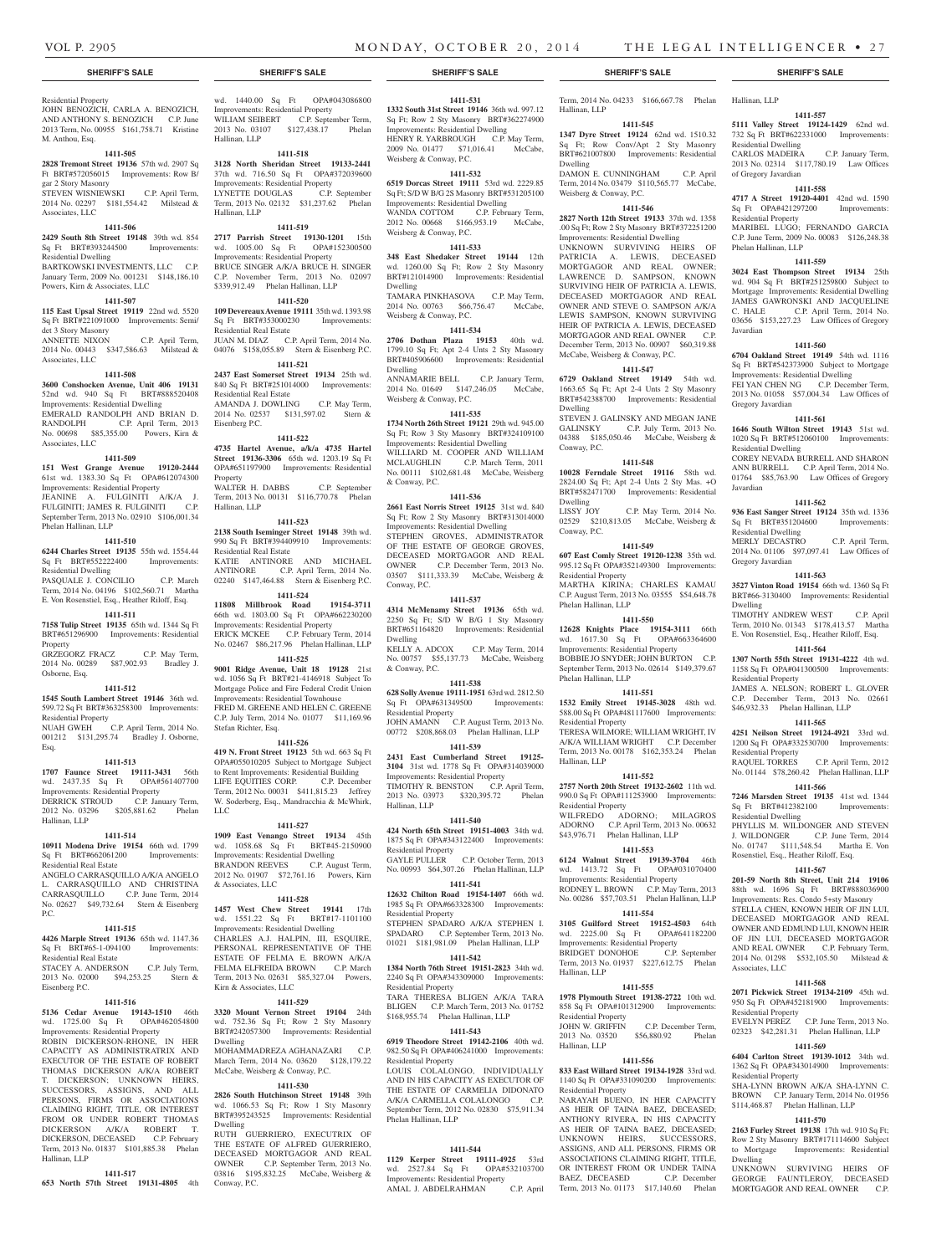C.P. April Term, 2013

December Term, 2013 No. 00566 \$36,112.70

No. 05067 \$71,244.44 Udren Law Offices,

**1411-572 5204 C Street 19120** 42nd wd. 1650 Sq Ft; Row B/Gar 2 Sty Masonry BRT#421364200 Improvements: Residential Dwelling SIRIKHAMKHOUNE VONGVIXAY AND OTHAY VILAYSEANG C.P. December Term, 2013 No. 01522 \$209,277.87 McCabe,

**1411-573 4323 Teesdale Street 19136** 41st wd. 914 Sq Ft BRT#412101600 Improvements:

BARBARA J. HELVERSON C.P. March Term, 2013 No. 02205 \$62,944.76 Stern &

**1411-574 5922 Colgate Street 19120** 35th wd. 1068 Sq Ft; Row B/Gar 2 Sty Masonry BRT#352272200 Improvements: Residential Dwelling CONCETTA ANGELA GRAY C.P. September Term, 2013 No. 01526 \$61,802.63 McCabe, Weisberg & Conway, P.C. **1411-575 409 West Ellet Street 19119** 22nd wd. 2050 Sq Ft BRT#223156300 Improvements:

DAVID ALSTON A/K/A DAVID A. ALSTON AND TIFFINI ALSTON A/K/A TIFFINI K. ALSTON C.P. November Term, 2013 No. 00620 \$158,756.35 Udren Law Offices, P.C. **1411-576 5881 Roosevelt Boulevard 19149** 62nd wd. 1280 Sq Ft; Row B/Gar 2 Sty Masonry BRT#621319900 Improvements: Residential

RACHELLE LAVENTURE C.P. June Term, 2012 No. 03009 \$149,319.16 McCabe,

**1411-577 6526 Chester Avenue 19142-1904** 40th wd. 1092 Sq Ft OPA#403098700 Improvements:

DAWN M. STEWART, IN HER CAPACITY AS HEIR OF ARTHUR H. CHAMBERS, DECEASED; ARTHUR J. GILMORE, IN HIS CAPACITY AS HEIR OF ARTHUR H. CHAMBERS, DECEASED; UNKNOWN HEIRS, SUCCESSORS, ASSIGNS, AND ALL PERSONS, FIRMS OR ASSOCIATIONS CLAIMING RIGHT, TITLE, OR INTEREST FROM OR UNDER ARTHUR H. CHAMBERS,<br>DECEASED C.P. August Term. 2013 No.

02273 \$36,823.39 Phelan Hallinan, LLP **1411-578 7112 Cottage Street 19135-1202** 41st wd. 1536 Sq Ft OPA#412284600 Improvements:

MARYELLEN R. LEARY AND DOUGLAS LEARY, JR. A/K/A DOUGLAS D. LEARY, JR. C.P. January Term, 2012 No. 04900 \$139,704.85 Phelan Hallinan, LLP **1411-579 2243 East Clearfield Street 19134** 25th wd. 1150 Sq Ft; Row 2 Sty Masonry BRT#252245500 Improvements: Residential

YISCHOR FRIEDMAN C.P. October Term, 2013 No. 01840 \$74,960.47 McCabe,

**1411-580**

C.P. August Term, 2013 No.

McCabe, Weisberg & Conway, P.C. **1411-571 6639 Leeds Street 19151** 34th wd. 1296 Sq Ft BRT#34-4-0369-00 Improvements:

Residential Dwelling<br>ARLENE YOUNG

Weisberg & Conway, P.C.

Residential Dwelling

Residential Dwelling

Weisberg & Conway, P.C.

Residential Property

Residential Property

Dwelling

Mortgage

Weisberg & Conway, P.C.

Dwelling

Eisenberg P.C.

P.C.

2013 No. 02689 \$164,354.78 Phelan

**1411-584 940 North Bambrey St 19130** 29th wd. 864 Sq Ft BRT#29-1-346700 Improvements:

JASON M. JORDAN C.P. June Term, 2014 No. 04498 \$64,790.37 Udren Law

**1411-585 2411 S. Chadwick Street 19145** 26th wd. 982 Sq Ft BRT#261316900 Improvements:

MICHAEL SOFI, ROBERT POLIZZANO AND MICHELE POLIZZANO C.P. March Term, 2012 No. 3629 \$76,900.79 Weber Gallagher Simpson Stapleton Fires & Newby,

**1411-586 7235 Pittville Street 19126** 10th wd. 1216 Sq Ft; Row B/Gar 2 Sty Masonry BRT#101056800 Improvements: Residential Dwelling LYNIA HARPER C.P. July Term, 2013 No. 02744 \$44,719.57 McCabe, Weisberg &

**1411-587 2844 Sourth Marvine Street 19148** 39th wd. 1431 Sq Ft;Row B/Gar 2 Sty Masonry BRT#395310800 Improvements: Residential

ANTHONY J. FONTANA, JR. AND FRANCES FONTANA C.P. April Term, 2012 No. 02852 \$58,965.86 McCabe,

**1411-588 5248 Baynton Street 19144** 12th wd. 1438 Sq Ft; S/D W B/G 2S Stone BRT#121177300 Subject to Mortgage Improvements: Residential

ALFRED CARR, KNOWN SURVIVING HEIR OF GAYNELL M. CARR, DECEASED MORTGAGOR AND REAL OWNER; LOUISE HILL, KNOWN SURVIVING HEIR OF GAYNELL M. CARR, DECEASED MORTGAGOR AND REAL OWNER AND ALL UNKNOWN SURVIVING HEIRS OF GAYNELL M. CARR, DECEASED MORTGAGOR AND REAL OWNER C.P. April Term, 2012 No. 03832 \$152,252.08

McCabe, Weisberg & Conway, P.C. **1411-589 7404 Tabor Avenue 19111** 56th wd. 1280 Sq Ft; Semi-Det 2 Sty Masonry BRT#561034900 Improvements: Residential Dwelling STEPHEN J. EPPINGER AND MICHELLE EPPINGER C.P. February Term, 2013 No. 02825 \$193,394.01 McCabe, Weisberg &

**1411-590 121 North Felton Street 19139** 34th wd. 920 Sq Ft; S/D w/Det Gar 2 Sty Mason BRT#341243100 Subject to Rent Improvements: Residential Dwelling PRISCILLA JAMES C.P. June Term, 2013 No. 01609 \$92,705.52 McCabe, Weisberg

**1411-591 6526 Bradford Terrace 19149** 54th wd. 1806 Sq Ft; Apt 2-4 Unts 2 Sty Masonry BRT#541296400 Improvements: Residential

2013 No. 03086 \$218,902.09 McCabe,

**1411-592 5908 Chestnut Street 19139** 3rd wd. 1352 Sq Ft; Row 2 Sty Masonry BRT#031027900 Improvements: Residential Dwelling GERALDINE CARLYLE, KNOWN SURVIVING HEIR OF WILLIAM CARLISLE,

**1411-593 6201 Limekiln Pike 19141** 17th wd. 1440 Sq Ft; Row 2 Sty Masonry BRT#172304200 Improvements: Residential Dwelling EUGENE BEILIS C.P. April Term, 2014 No. 03036 \$65,108.43 McCabe, Weisberg

**1411-594 5021 Ludlow Street 19139** 60th wd. 1446 Sq Ft; Row 2 Sty Masonry BRT#602007000 Improvements: Residential Dwelling CHARLENE MCCULLEY C.P. October Term, 2006 No. 02703 \$103,460.68 McCabe,

**1411-595 4924 Duffield Street 19124** 23rd wd. 1530 Sq Ft BRT#232272900 Improvements:

DOREEN MARTIN, KNOWN HEIR OF

C.P. November Term.

Hallinan, LLP

Offices, P.C.

Residential Dwelling

Residential Dwelling

LLP, Sarah A. Elia, Esq.

Conway, P.C.

Dwelling

Dwelling

Conway, P.C.

& Conway, P.C.

Dwelling<br>HASNA B. KHAN

Weisberg & Conway, P.C.

Weisberg & Conway, P.C.

#### **SHERIFF'S SALE SHERIFF'S SALE SHERIFF'S SALE SHERIFF'S SALE SHERIFF'S SALE**

MARGARET QUIGLEY; LORI PAPALEO, KNOWN HEIR OF MARGARET QUIGLEY; UNKNOWN HEIRS, SUCCESSORS, ASSIGNS, AND ALL PERSONS, FIRMS OR ASSOCIATIONS CLAIMING RIGHT, TITLE, OR INTEREST FROM OR UNDER MARGARET QUIGLEY, LAST RECORD OWNER; UNKNOWN HEIRS, SUCCESSORS, ASSIGNS, AND ALL PERSONS, FIRMS OR ASSOCIATIONS CLAIMING RIGHT, TITLE, OR INTEREST FROM OR UNDER GEORGE QUIGLEY, LAST RECORD OWNER. C.P. March Term, 2013 No. 03740 \$71,772.69 Udren Law Offices, P.C.

#### **1411-596**

**2609 Jefferson Street 19121** 29th wd. 910 Sq Ft; Row W/Gar 2 Sty Masonry BRT#291194100 Improvements: Residential Dwelling KENNETH CRAWFORD, JR. AND KENNETH CRAWFORD, SR. C.P.

May Term, 2013 No. 00084 \$106,782.37 McCabe, Weisberg & Conway, P.C. **1411-597**

**3173 Janney Street 19134** 25th wd. 990 Sq Ft BRT#252410100 Improvements: Residential Property

KIM JURKIEWICZ C.P. January Term, 2014 No. 000267 \$87,680.29 Bradley J. Osborne, Esq.

#### **1411-598**

**1304 South 22nd Street 19146** 36th wd. 1134<br>
Sq Ft BRT#36-1328500 Improvements: Sq Ft BRT#36-1328500 Residential Property

QIARA AYCOX (REAL OWNER) AND EARL V. ROSS; TITLE TO SAID PREMISES IS VESTED IN EARL V. ROSS BY DEED FROM WALTER P. LOMAX, JR., EXECUTOR OF THE ESTATE OF CHASRLES T. OBEY, DECEASED AND WALTER P. LOMAX JR. AND BEVERLY H. LOMAX, HUSBAND AND WIFE DATED FEBRUARY 26, 1997 AND RECORDED APRIL 9, 1997 IN THE OFFICE OF THE RECORDER OF DEEDS IN AND FOR PHILADELPHIA COUNTY IN BOOK JTD 277 PAGE 91; TITLE IS FURTHER VESTED IN QIARA AYCOX BY DEED FROM EARL V. ROSS DATED FEBRUARY 6, 2008 AND RECORDED MARCH 7, 2008 AS INSTRUMENT #51865874 C.P. January Term, 2014 No. 001025 \$74,355.72 Alicia M. Sandoval, Esq.

#### **1411-599**

**2828 Kirkbride Street 19137** 45th wd. 1264 Sq Ft BRT#453124500 Residential Dwelling

CHARLIE A.J. HALPIN, III, ESQUIRE, PERSONAL REPRESENTATIVE OF THE ESTATE OF KATHERINE CONN A/K/A KATHERINE J. CONN, DECEASED C.P. May Term, 2014 No. 02612 \$34,775.77 Law Offices of Gregory Javardian

#### **1411-600**

**1535 West Loudon Street 19141** 13th wd. 1220 Sq Ft BRT#132409100 Improvements: Residential Dwelling ESTATE OF HELEN E. HART, DECEASED AND ALL KNOWN AND UNKNOWN

HEIRS, SUCCESSORS, AND ASSIGNS, REPRESENTATIVES, DEVISEES, AND ALL PERSONS, FIRMS, OR ASSOCIATIONS CLAIMING RIGHT, TITLE, OR INTEREST FROM OR UNDER ESTATE OF HELEN E. HART, DECEASED C.P. August Term, 2013 No. 02577 \$55,744.67 Martha E. Von Rosenstiel, Esq., Heather Riloff, Esq.

### **1411-601**

**6144 North 6th Street 19120** 61st wd. 1568 Sq Ft BRT#611134300 Improvements: Residential Dwelling

EDDIE FERRELL, JR. C.P. December Term, 2011 No. 02971 \$125,400.58 Law Offices of Gregory Javardian

#### **1411-602**

**301 West Byberry Road, A1 19116** 58th wd. 1074 Sq Ft; Res. Condo 3 Sty Masonry BRT#888581881 Improvements: Condominium

NAZAR SHUPLAT C.P. April Term, 2014 No. 00761 \$155,390.95 McCabe, Weisberg  $&$  Conway, P.C.

#### **1411-603**

**4745 North Mascher Street 19120** 42nd wd. On east side of Mascher St; 1200 Sq Ft Southward of Louden St; Front 15 ft 0 in BRT#422354600 CAROL A. CLARK C.P. September Term,

2012 No. 02244 \$53,727.56 McGrath McCall P.C.

### **1411-604**

**4958 North 9th Street 19141** 49th wd. 1496 Sq Ft; Row 2 Sty Masonry BRT#491300500 Improvements: Residential Dwelling

OLLIE MAE ROBINSON AND LAKESHA SMITH C.P. June Term, 2009 No. 01586 \$98,835.69 McCabe, Weisberg & Conway, P.C.

#### **1411-605**

**6549 Theodore Street 19142** 40th wd. 1280 Sq Ft; Row B/Off-Str 2 Sty Masonry BRT#406239900 Improvements: Residential Dwelling JAMES I. OKE C.P. September Term, 2013 No. 02971 \$42,964.45 McCabe, Weisberg

& Conway, P.C. **1411-606**

**1206 West Airdrie Street Apt 1W 19140** 43rd wd. 1664 Sq Ft; Row Conv/Apt 2 Sty Masonry BRT#432207900 Improvements: Residential Dwelling

ROBERT MCKEITHAN, ALL UNKNOWN SURVIVING HEIRS OF ANITA MCKEITHAN AND UNITED STATES OF AMERICA C/O UNITED STATES ATTORNEY FOR THE EASTERN DISTRICT OF PENNSYLVANIA C.P. July Term, 2013 No. 03286 \$38,629.89 McCabe, Weisberg & Conway, P.C.

**1411-607 5432 Spruce Street 19139** 46th wd. 1184 Sq Ft; Row 2 Sty Masonry BRT#603068600

Improvements: Residential Dwelling CANDACE BROWN C.P. March Term, 2010 No. 00461 \$107,853.05 McCabe,

### Weisberg & Conway, P.C. **1411-608**

**901-919 East Luzerne Street 19124** 33rd wd. 40965 Sq Ft OPA#884112507 Subject to Mortgage Improvements: Commercial Building CHRIST GOSPEL APOSTOLIC CHURCH

C.P. January Term, 2014 No. 00775 \$672,851.36 Darrell M. Zaslow, Esq. **1411-609**

### **2913 Elbridge Street 19149** 55th wd. 1200 Sq Ft BRT#551026700 Improvements:

Residential Property NAIM MUHAMMAD C.P. March Term, 2010 No. 02961 \$172,816.87 KML Law Group, P.C.

### **1411-610**

**8905 Fairfield Street 19152** 57th wd. 1586 Sq Ft BRT#571176300 Improvements: Residential Property FRANCISCO COLLANTES AND NELLY HURTADO C.P. June Term, 2013 No. 01325 \$186,985.63 KML Law Group, P.C. **1411-611**

#### **5146 Knox Street 19144** 12th wd. 1760 Sq

Ft; Semi-Det 2 Sty Masonry BRT#123189800 Improvements: Residential Dwelling OLIVIA THOMPSON A/K/A OLIVIA M. THOMPSON C.P. April Term, 2014 No. 00908 \$92,314.64 McCabe, Weisberg & Conway, P.C.

## **1411-612**

**7015 East Roosevelt Boulevard 19149** 55th wd. Approximate Size: 232'10-1/2"x75'00" OPA#882173100 Subject to Mortgage Subject To Rent Yes (tenants) Improvements: Commercial Building CUI TRAN AND LOAN TRUONG TRUSTEE OF THE 7015 E. ROOSEVELT BOULEVARD

TRUST C.P. May Term, 2014 No. 001023 \$817,424.69 Robert A. Badman, Esq. **1411-613**

**400-14 West Hortter Street Unit 703 19119**  22nd wd. 1448 Sq Ft; All that certain unit in the property known named and identified in the Declaration Plan referred to below as "Germantown Manor Condominium" a condominium located at 400-14 West Hortter Street in the City and County of Philadelphia and Commonwealth of Pennsylvania which has heretofore been submitted to the provisions of the Unit Property Act of Pennsylvania' Act of July 3, 1963, P.L. 196, by the Recording in the Office of the Recorder of Deed of a Declaration dated 8/16/79 and recorded 8/16/79 in Deed Book DCC 2034 page 1 and amended by Amendment to Declaration dated 9/19/79 and recorded 9/20/79 in Deed Book DCC 2065 page 547 a Declaration Plan dated 8/16/79 and recorded 8/16/79 and Deed Book DCC 2034 page 68 and a Code of Regulations dated 8/16/79 and recorded 8/16/79 in Deed Book DCC 2034 page 23, being and designated on said Declaration Plan as Unit Number 703 as herein set forth and more fully shown in such Declaration Plan and Declaration together with a proportionate undivided interest in common elements (as defined in such declaration of 3.23 percent). BRT#888220237; PRCL# 50 N 15-184 Subject to Mortgage Improvements:

Residential Condominium MICHELLE JONES C.P. June Term, 2012 No. 01593 \$13,517.21 Hal A. Barrow, Esq.

### **1411-614**

**1120 South Wilton Street 19143** 51st wd. 1470 Sq Ft; Semi Det 2 Sty Masonry BRT#511211700 Subject to Mortgage Improvements: Residential Dwelling TALIB M. MUHAMMAD C.P. August Term, 2010 No. 04776 \$87,119.14 McCabe, Weisberg & Conway, P.C.

#### **1411-615 6239 Walnut Street 19139** 3rd wd. 2560 Sq Ft

OPA#031064100 Improvements: Residential Property KIRBY W. AMES C.P. March Term, 2010 No. 2289 \$78,807.62 Lauren Berschler Karl, Esq.

### **1411-616**

**2835 Benner Street 19149** 62nd wd. 1224 Sq Ft; Row B/Gar 2 Sty Masonry BRT#621154300 Improvements: Residential Dwelling IRINA RUBINOV AND GREGORY YUSUPOV C.P. June Term, 2013 No. 01118 \$116,476.80 McCabe, Weisberg & Conway, P.C.

### **1411-617**

**1314 North 76th Street 19151** 34th wd. 1120 Sq Ft BRT#343305500 Improvements: Residential Property HAROLD DELCHAM C.P. April Term,

2013 No. 03638 \$165,954.15 KML Law Group, P.C. **1411-618**

#### **417 Tree Street 19148** 39th wd. 1072 Sq Ft; Row 2 Sty Masonry BRT#392127100 Subject to Mortgage Improvements: Residential Dwelling

SUSAN J. MCALLISTER C.P. June Term, 2013 No. 01490 \$55,095.32 McCabe, Weisberg & Conway, P.C.

### **1411-619**

**2845 Benner Street 19149** 62nd wd. 1224 Sq Ft BRT#621154800 Improvements:

Residential Property FAUSTO ABREU C.P. July Term, 2012 No. 00178 \$124,470.21 KML Law Group, P.C.

### **1411-620**

**4081 Higbee Street 19135** 62nd wd. 1068 Sq Ft BRT#622206900 Improvements: Residential Property C.P. July Term, 2012

No. 04697 \$94,805.99 KML Law Group, P.C.

#### **1411-621**

**3221 West Norris Street 19121** 32nd wd. 1410 Sq Ft BRT#323083400 Improvements: Residential Property

MICHAEL B. JONES C.P. February Term, 2013 No. 02538 \$70,002.03 KML Law Group, P.C.

#### **1411-622**

**3925 Henry Avenue 19129** 38th wd. 3800 Sq Ft BRT#383134500 Subject To Mortgage Luzerne Bank, formerly Luzerne National Bank; Date 5/4/01; Instrument No. 50251521 Amount: \$271,600.00 Improvements: Single Dwelling

TERESA O. BITTENBENDER BY VIRTUE OF A WRIT OF EXECUTION FILED BY LUZERNE BANK, FORMERLY LUZERNE NATIONAL BANK C.P. April Term, 2011 No. 02002 \$239,501.16 Hourigan, Kluger & Quinn, PC

#### **1411-623**

**6235 North Woodstock Street 19138** 17th wd. 990 Sq Ft BRT#172395200 Improvements: Residential Property

THE UNKNOWN HEIRS OF TERRY AVINGER, DECEASED; BEVERLY A. AVINGER, SOLELY IN HER CAPACITY AS HEIR OF TERRY AVINGER, DECEASED; TERRY AVINGER, II, SOLELY IN HIS CAPACITY AS HEIR OF TERRY AVINGER, DECEASED AND TAUHEEDAH AVINGER, SOLELY IN HER CAPACITY AS HEIR OF TERRY AVINGER, DECEASED C.P. April Term, 2013 No. 02641 \$87,105.16 KML Law Group, P.C.

### **1411-624**

**7118 Saul Street 19149** 54th wd. 1088 Sq Ft BRT#542437800 Improvements: Residential Property

DAVID ALEQUIN C.P. October Term, 2013 No. 00703 \$43,323.23 KML Law Group, P.C.

### **1411-625**

**3520 Avalon Street 19114-1502** 66th wd. 1200 Sq Ft OPA#661082920 Improvements: Residential Property

RAMONA SANTINI C.P. September Term, 2012 No. 03392 \$140,196.79 Phelan Hallinan, LLP

### **1411-626**

**7345 Woodbine Avenue 19151-2212**  34th wd. 1120 Sq Ft OPA#067N16-0128; OPA#344139300 Improvements: Residential Property TAMARA BATTLE C.P. December Term,

2011 No. 00736 \$156,127.23 Phelan Hallinan, LLP

### **1411-627**

**2601 Pennsylvania Avenue, Apartment, 502 a/k/a 2601 Pennsylvania Ave, 2601 Parkway Condominium Unit 502 19130-2327** 88th wd. 945 Sq Ft OPA#888072746 Improvements: Condominium Unit

#### **210 Locust Street, Unit 29DW 19106** 5th wd. 803 Sq Ft BRT#888052157 Subject to HARRY GRATZ C.P. March Term, 2014 No. 063634 \$11,784.00 Evan R. Bachove, Esq., DECEASED MORTGAGOR AND REAL OWNER AND UNKNOWN SURVIVING HEIRS OF WILLIAM CARLISLE, DECEASED MORTGAGOR AND REAL OWNER. C.P. January Term, 2013 No. 03527 \$56,152.64 McCabe, Weisberg & Conway, P.C.

& Conway, P.C.

Weisberg & Conway, P.C.

Residential Dwelling

#### **1411-581**

**1529 Marcy Place, Unit B 19115-4285** 

Fineman Krekstein & Harris, P.C.

## 88th wd. 1664 Sq Ft OPA#888560534

Improvements: Condominium<br>RICHARD J. GAUNCE C.P. June Term, RICHARD J. GAUNCE 2011 No. 01314 \$172,072.33 Phelan Hallinan, LLP

#### **1411-582**

**184 East Huntingdon Street 19125-1031**  31st wd. 2550 Sq Ft OPA#314130300 Improvements: Residential Property TOMMY NGUYEN A/K/A THANH NGUYEN; CINDY T. NGUYEN C.P. May Term, 2014 No. 00071 \$82,649.00 Phelan Hallinan, LLP

#### **1411-583 4224 Cottman Avenue 19135-1118** 41st wd.

Residential Property

1728 Sq Ft OPA#412064400 Improvements:

PIERRE LAZARRE C.P. November Term,